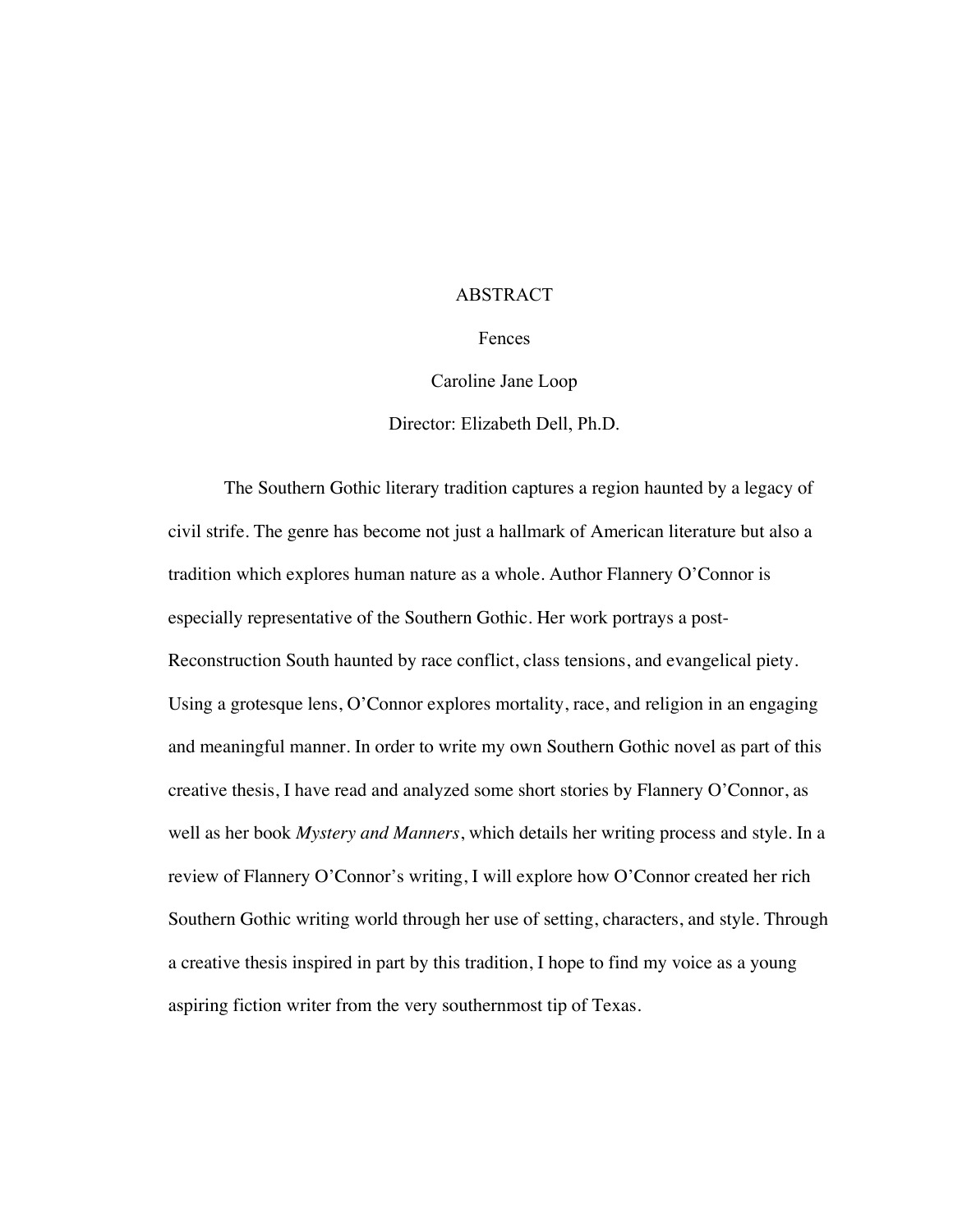# APPROVED BY DIRECTOR OF HONORS THESIS:

 $D$ r. Elizabeth J.  $D$ ell

Dr. Elizabeth Dell, Department of English

APPROVED BY THE HONORS PROGRAM:

Dr. Elizabeth Corey, Director

DATE: \_\_\_\_\_\_\_\_\_\_\_\_\_\_\_\_\_\_\_\_\_\_\_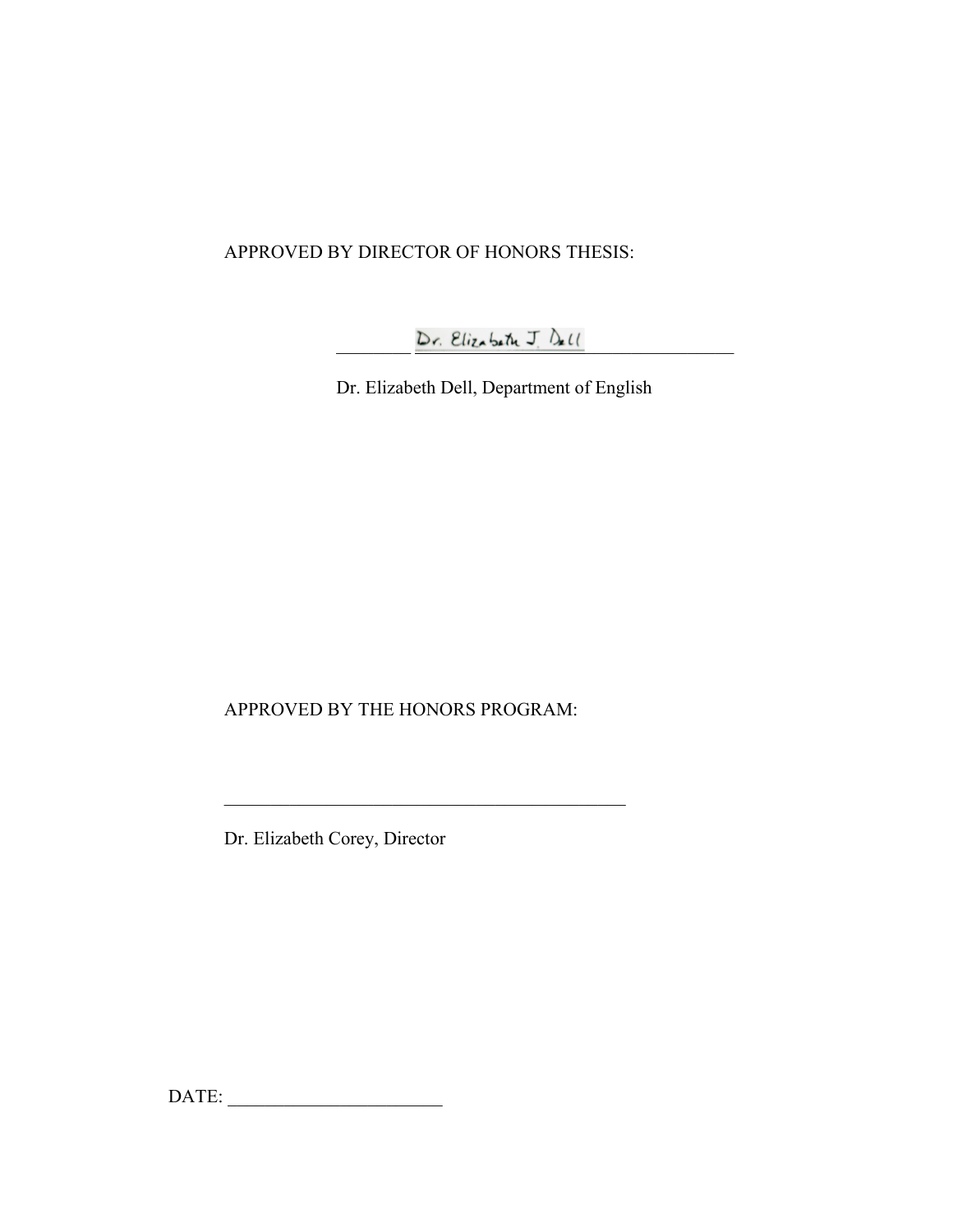FENCES

A Thesis Submitted to the Faculty of

Baylor University

In Partial Fulfillment of the Requirements for the

Honors Program

By

Caroline Jane Loop

Waco, Texas

April 2021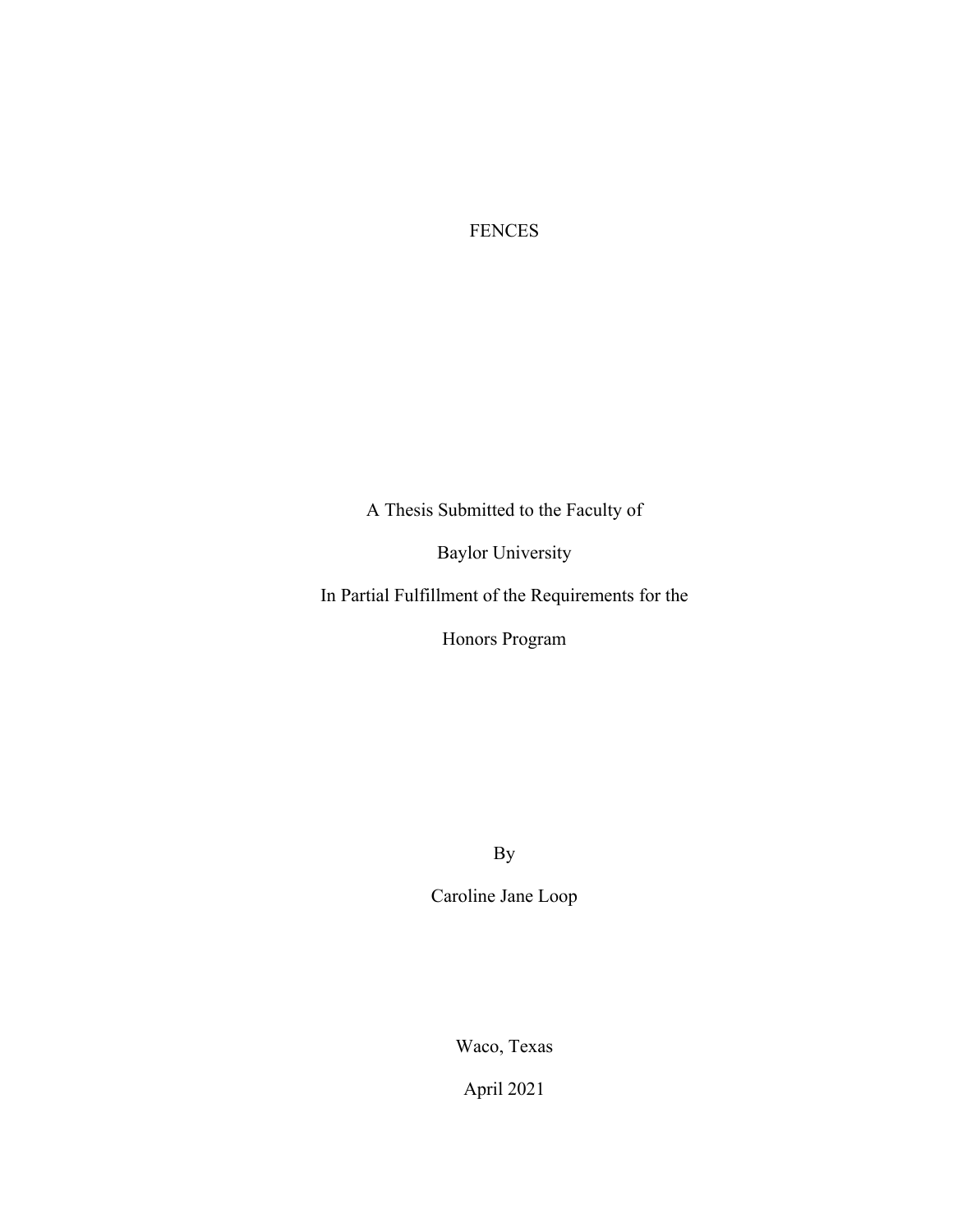# TABLE OF CONTENTS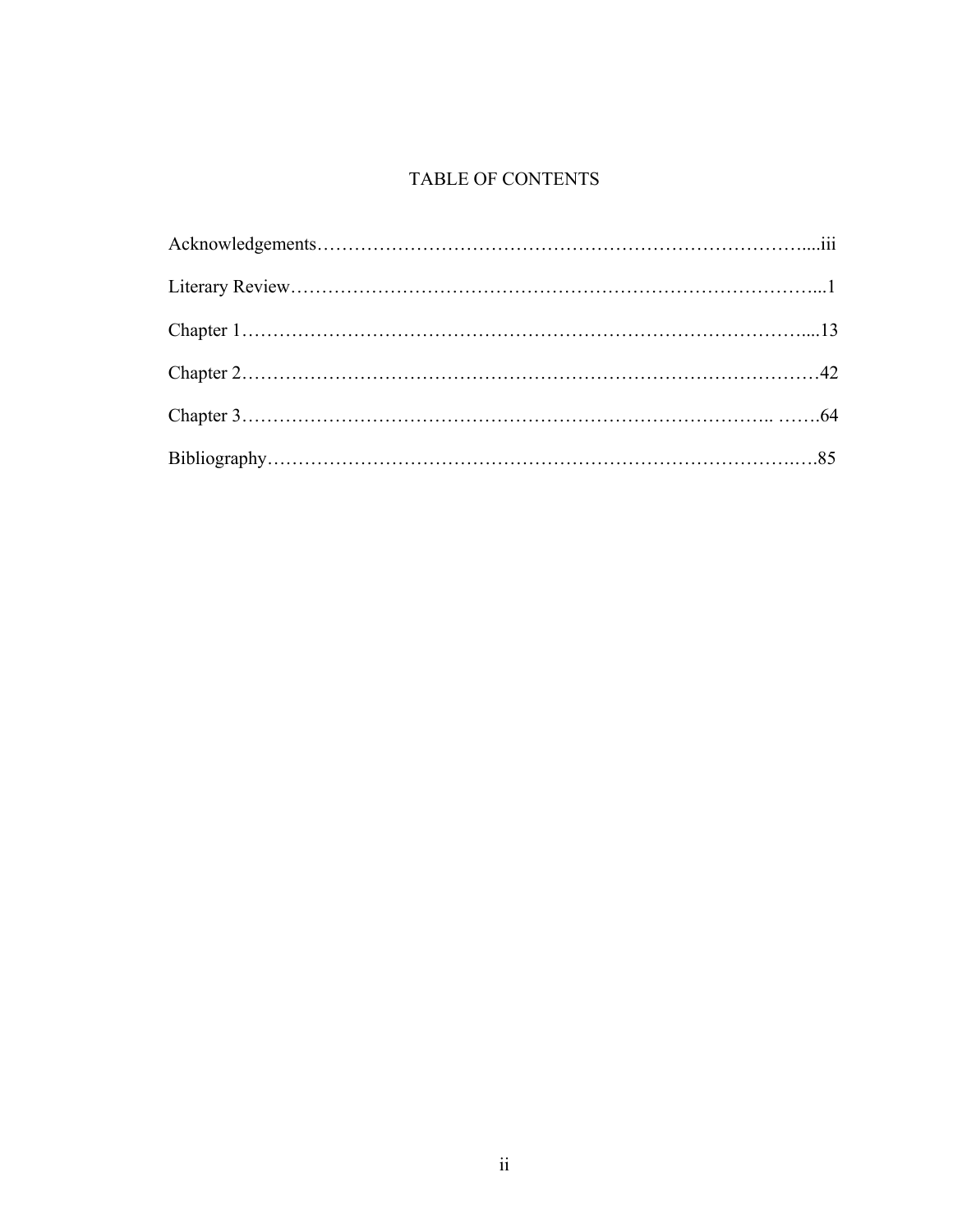### ACKNOWLEDGEMENTS

Firstly, I would like to thank Dr. Elizabeth Dell for her support and guidance of my honors thesis. From editing my writings, to motivating me as deadlines approached, to encouraging me to focus on Flannery O'Connor as a representative of Southern Gothic literature, she has been a blessing and a creative inspiration.

I would also like to thank Dr. Sarah Ford and Dr. Michael DePalma for agreeing to be part of my thesis defense committee. The detailed insights I gained through conversation with them were encouraging and helpful. I could not have completed my thesis without them.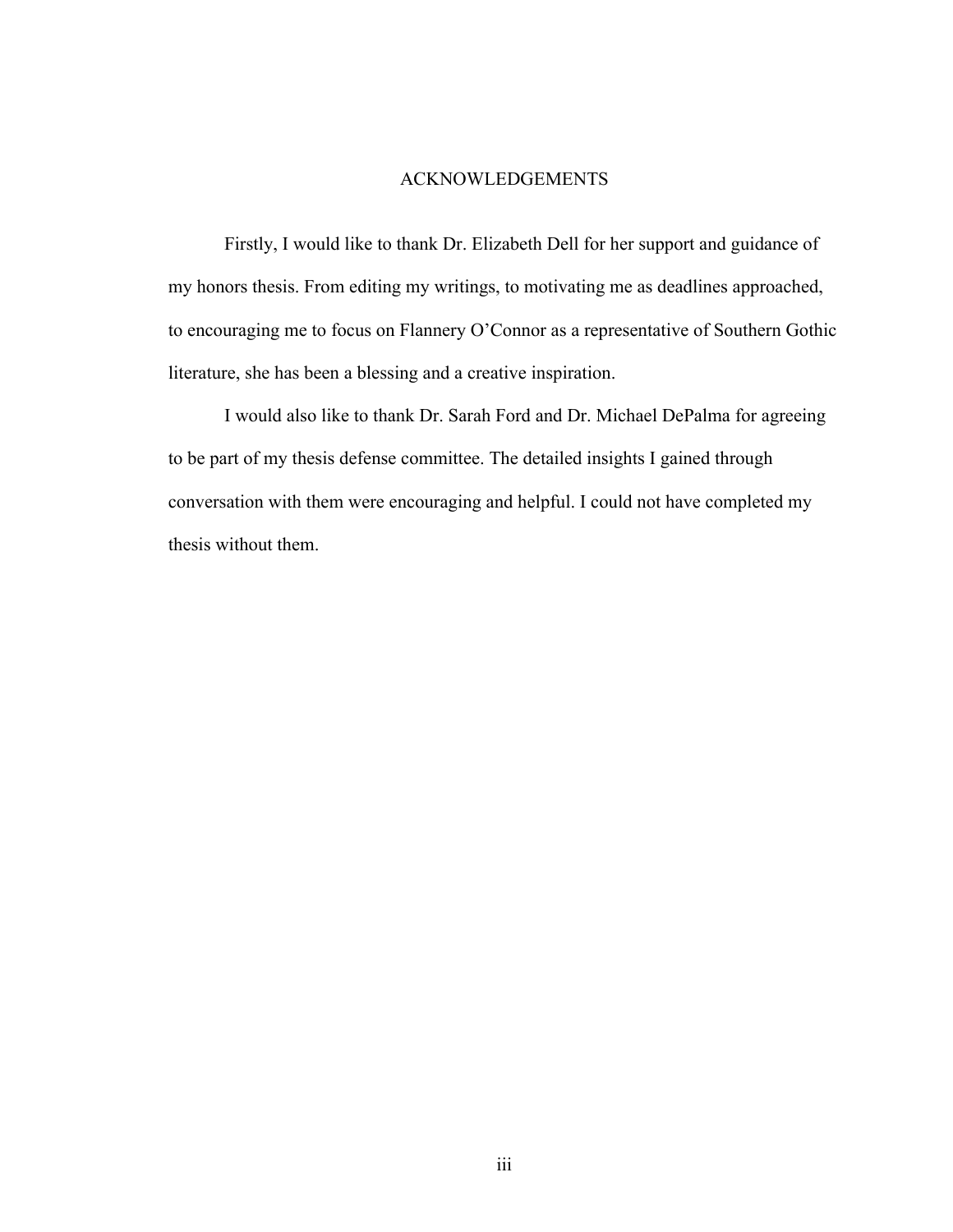### LITERARY REVIEW

The Southern Gothic literary tradition captures a region haunted by a legacy of civil strife. The genre has become not just a hallmark of American literature but also a tradition which explores human nature as a whole. Its stories are of "creepy buildings, mysterious landscapes, unhealthy obsessions with the past, revelations of dark secrets, acts of violence, and troubled mental states...grotesque people and situations born of - but in excess of - their southern context" (Marshall). Through a creative honors thesis inspired in part by this tradition, I hope to find my voice as a young aspiring fiction writer from the very southernmost tip of Texas.

Just as the Southeast is haunted by slavery, southern Texas is haunted by the immigration crisis. A racially diverse Hispanic majority meshes and clashes with Asian and Anglo minorities and with itself. Big Catholic families celebrate quinceañeras and communions, sleepy winter Texans shamble to Protestant churches. Wealthy 'Spanish' Hispanics snub first-generation Mexican Americans and vice versa. These divisions lend themselves to a gothic narrative which may be told from an undocumented immigrant or Anglo perspective, from a Mexican national or first-generation American point-of-view.

Author Flannery O'Connor is especially representative of the Southern Gothic. Her work portrays a post-Reconstruction South haunted by race conflict, class tensions, and evangelical piety. Using a grotesque lens, O'Connor explores mortality, race, and religion in an engaging and meaningful manner. In order to write my own Southern Gothic novel, I have read and analyzed some short stories by Flannery O'Connor, as well as her book *Mystery and Manners*, which details her writing process and style. In this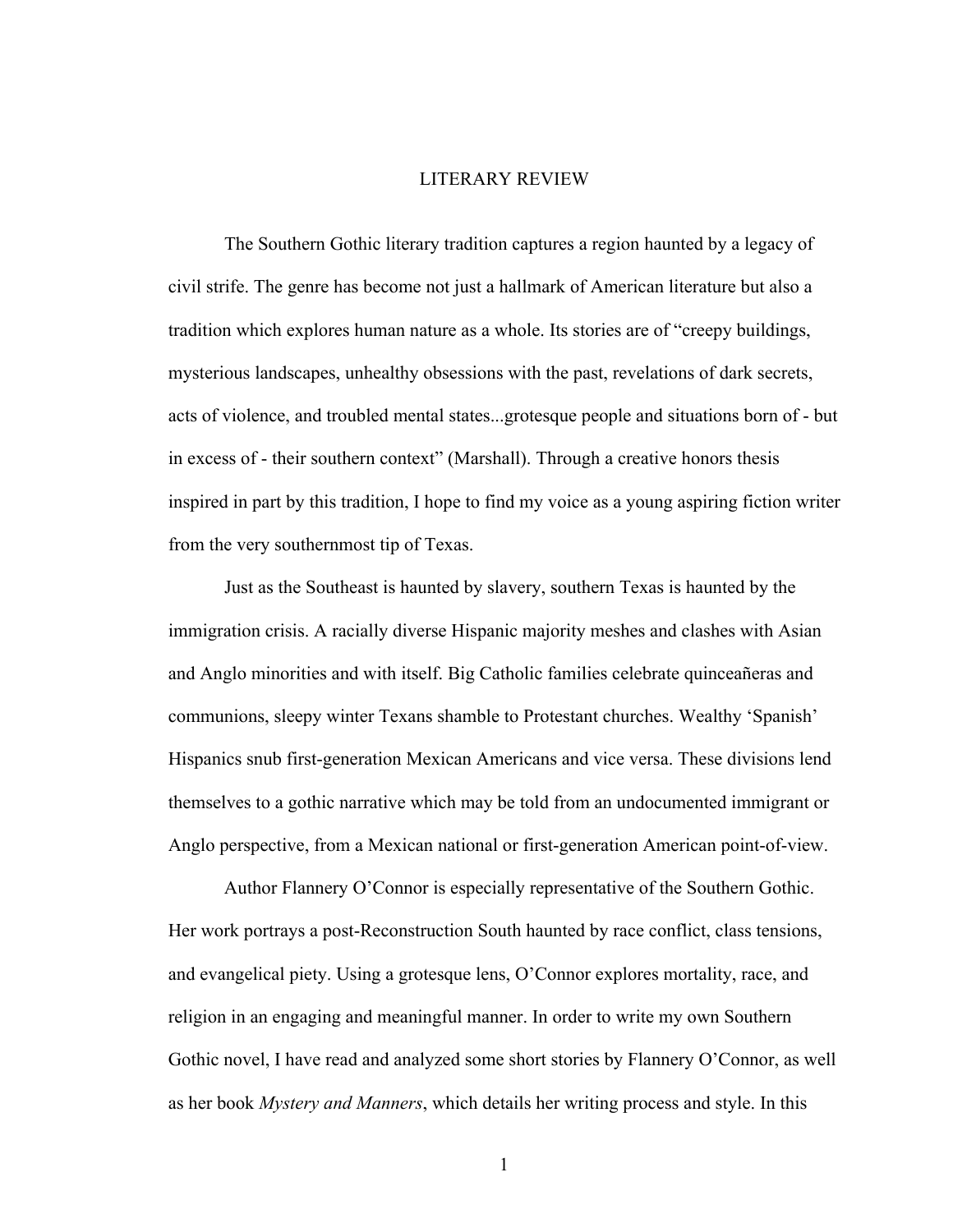review of Flannery O'Connor's writing, I will explore how O'Connor created her rich Southern Gothic writing world through her use of setting, characters, and style. I will also detail how O'Connor's writing methods have influenced my own novel.

Flannery O'Connor's delightfully grotesque characterization captures human nature as it is. She is not so much exclusively a Southern writer but rather a writer who forces morally deformed or primly commonplace humans to face the reality of their own mediocrity or mortality. According to O'Connor scholar Taylor, the author used "the grotesque aesthetic and literary violence" to "shock her readers to recognize the reality of metaphysical and ethical truth" (526). O'Connor's characters include one-legged nihilists, neglectful parents, racist Southern-belles-turned-grandmas, pigs, kidnappers, murderers, and ill-tempered, narrow-minded men unprepared to breathe their last. She at once captivates readers and repulses them, forcing them to ask if they themselves exhibit some of the unsavory qualities her characters possess.

One key turning point in my creative thesis is the paralysis of my protagonist Kate Baker, a fourteen-year-old Anglo girl growing up on the South Texas border. This accident heightens the grotesque nature of Kate's story. Kate's loneliness and emotional volatility prior to the accident are interrupted by an accident which leaves her paralyzed not just emotionally but also physically. In the cases of both Kate and O'Connor's Hulga, physical limitations reflect inner emotional turmoil. Hulga in O'Connor's "Good Country People" is dependent on her mother for support because of her wooden leg and ailing heart. Similarly, Kate experiences further alienation and loss of the independence so crucial to her happiness following the dumbwaiter accident. For instance, when the Bakers visit Kate in the hospital, Kate realizes, "She wouldn't be able to get her feelings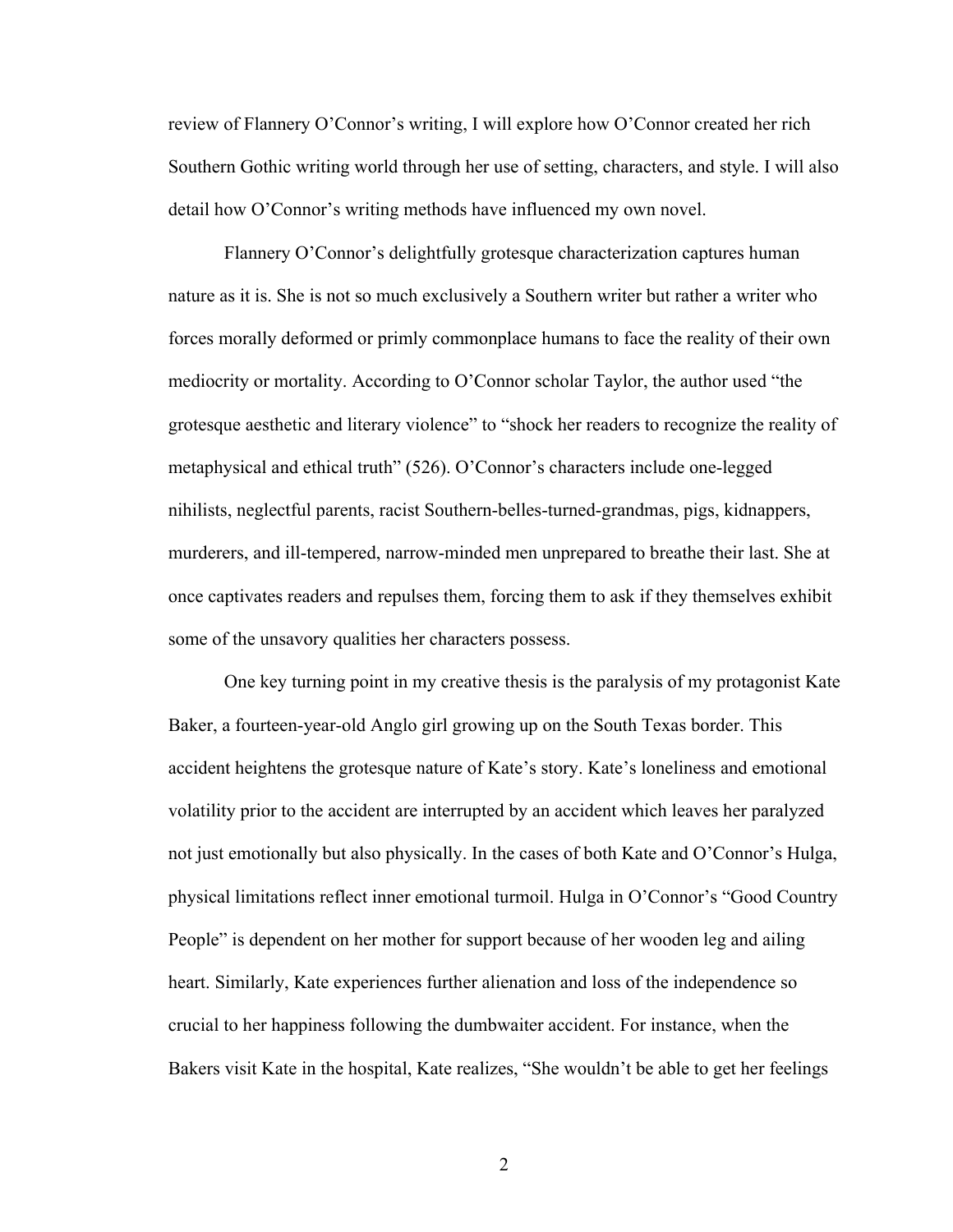out of her mouth without someone encouraging her or someone assuring her that she need not feel the shame which surely she must feel" (69). Unlike Hulga, Kate grows in emotional strength and individuality. Both Hulga and Kate immediately lose some sense of dignity through loss of mobility. On the other hand, they also grow in self-awareness - Kate a bit more so than Hulga, although this growth in both cases is still left ambiguous. For instance, after her sister Claire asks her for a cigarette, Kate concludes that "Everyone was just as paralyzed as she was" (81). This thought reveals Kate's awareness of her own emotional limitations. However, in the context of her sister asking for a cigarette she herself is smoking, Kate's judgement of Claire as "paralyzed" seems a bit irrelevant. Kate's connection of emotional paralysis to temporary physical paralysis is also a bit questionable, as she does seem to have agency over how she regulates her feelings and her treatment over others.

Kate's sister Claire also embodies the grotesque. Unnurtured by her family and abused (initially) by Kate, she grows fatter and fatter before succumbing to a mental breakdown. At a restaurant with her family, Claire eats rapidly, food collecting at the "seams of her mouth" (33). She "smothered her fries in ranch and salt and ate two at a time until her lips swoll red from eating" (33). Like Kate, Claire is emotionally detached from the other members of her family. She buries herself messily in nauseating quantities of food as if to forget that she exists. To some extent, Kate is aware of this connection between food and Claire's unbeloved status. To Mrs. Baker's dismay, Kate snarkily notes, "I love how all we live for is food" (33). Yet, Kate hardly thinks of Claire while at Hanover, except to occasionally disparage her or wish that Claire admired her as an older sister. Kate's recognition of Claire's inner despair only comes about when Claire smears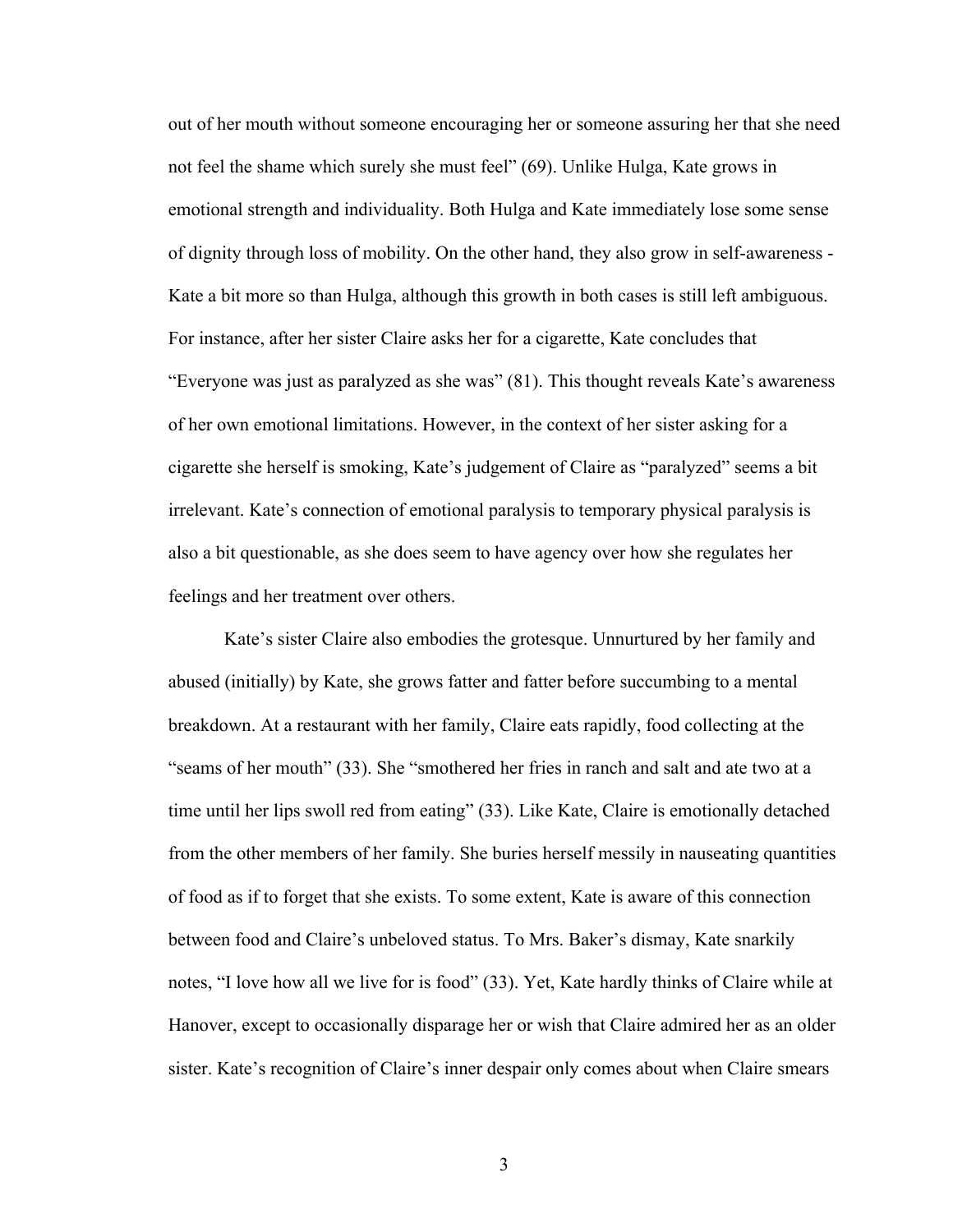a stick of butter on her face (86). Here, Mr. and Mrs. Baker become extremely frustrated with Claire. Mr. Baker himself has an angry mental breakdown. Kate, on the other hand, experiences some level of sympathy, perhaps in part due to the stress and anxiety her spinal injury has caused. While Mrs. Baker pleads with Claire and Mr. Baker grows angry, Kate felt "Water began to collect" at her eyes. She is no longer the perpetrator of aggression in her household. Just as Kate's spinal injury from falling down the creepy dumbwaiter heightens her otherness and self-reflection, Claire's bizarre eating habits reveal emotional disconnect within the Baker household.

A significant quality of each of O'Connor's characters is that few of them share her strong Catholic beliefs. Connor was not so much concerned with converting people to Catholicism specifically but rather with driving people to lead lives which acknowledge the grace and love she believed was crucial to healing the South. These qualities, O'Connor believed, were desperately needed by the economically stagnant, racepreoccupied South. O'Connor's characters reveal her belief in "the true Christian message," or the idea that humans "must suffer before being brought to the point of redemption" (Chapman 4). Through her use of spiritual subject matter, or subject matter which highlights the existence of God, an afterlife, and morality, Flannery O'Connor enhances both the likeable and problematic qualities of her terrible characters as she forces them to come to a moral crossroads. In turn, through these crossroads, O'Connor leads readers to question the extent of her characters' development or change. She creates an intriguing sense of ambiguity which I hope to imitate in my own writing.

One example of moral ambiguity in O'Connor's writing is Hulga in "Good Country People." In "Good Country People," O'Connor's Hulga is a childish adult intent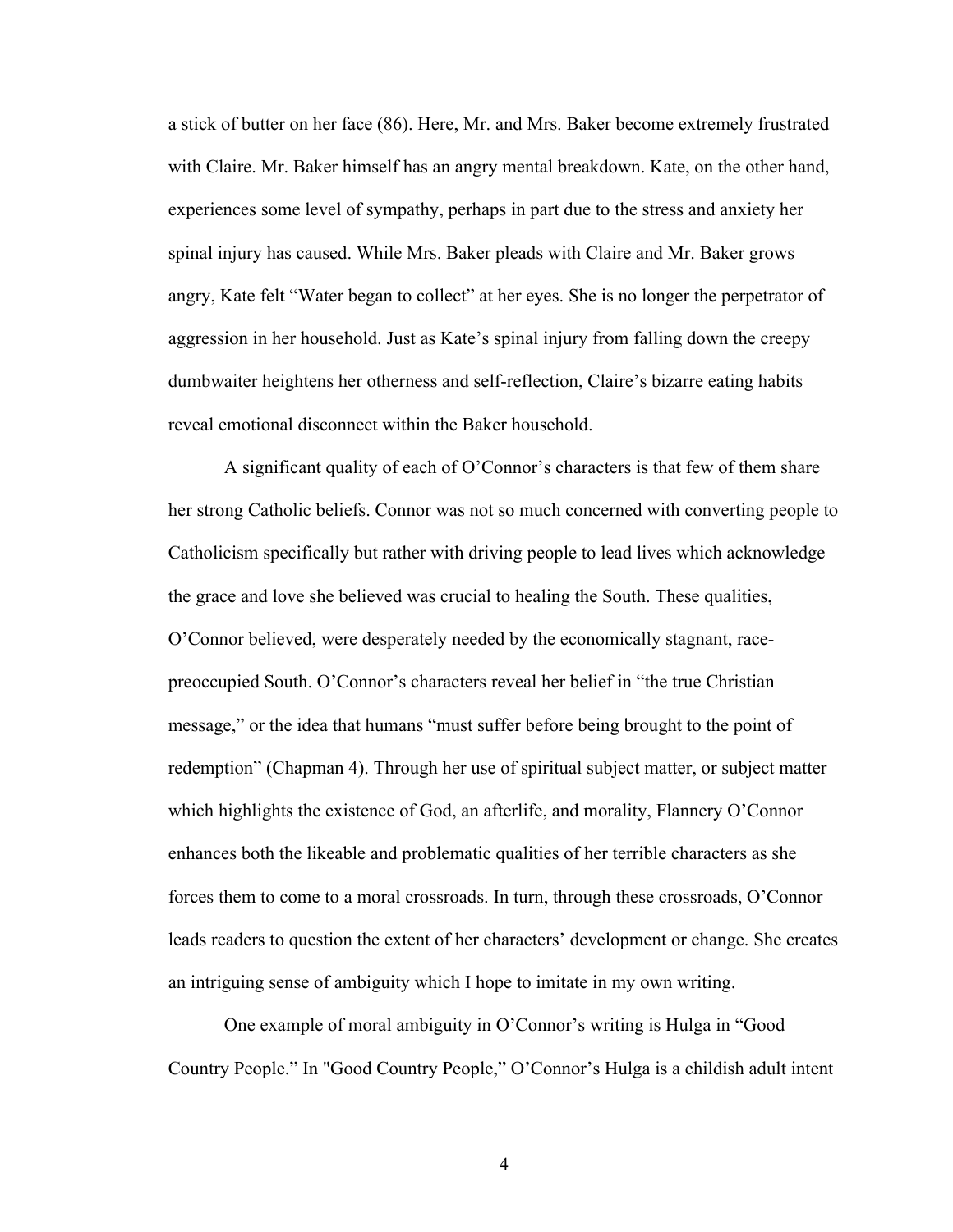on being as ugly and nihilistic as possible. She grows romantically attached to a simpering Bible salesman and fantasizes about changing his Christian opinions. Too late, Hulga realizes the salesman is a conman with plans to steal her wooden leg. Through this encounter, Hulga is able to experience some change of heart in the face of vulnerability. She must confront her own repressed need for human affection and understanding. Even so, O'Connor leaves the extent of Hulga's change in character and self-awareness up to interpretation. When "almost pleading," for her leg back, Hulga says, "aren't you just good country people?" (*Good* 203). Similarly, Hulga's judgmental mother says that the slippery Bible salesman was "just good country people...just the salt of the earth" (*Good*  193). In calling the slippery salesman "salt of the earth," Hulga's mother not only reveals her poor judgement of character but also her own hypocrisy. She pretends to know what goodness is by referencing the Bible. Some scholars idealistically interpret Hulga's using the exact same phrase as her mother at the end of the story as Hulga having a transcendental religious experience that eats away her cynicism. In fact, according to some interpretations, Hulga "miraculously" "loses herself" to the salesman as if he is a Christ-figure (Taylor). However, the phrasing similarity here suggests that Hulga is in fact still quite similar to her judgmental mother. In Hulga's vulnerable moment, O'Connor intentionally draws a parallel between Hulga and her mother. In this way, O'Connor leads readers to recognize continued uncertainty and room for growth in Hulga's understanding of self and others.

Like the nihilistic Hulga, Mrs. Turpin from O'Connor's "Revelation" is blinded by her own self-righteousness. A confrontation with an aggressive girl at a doctor's office forces her to assess her own character independent of the middle-class white status in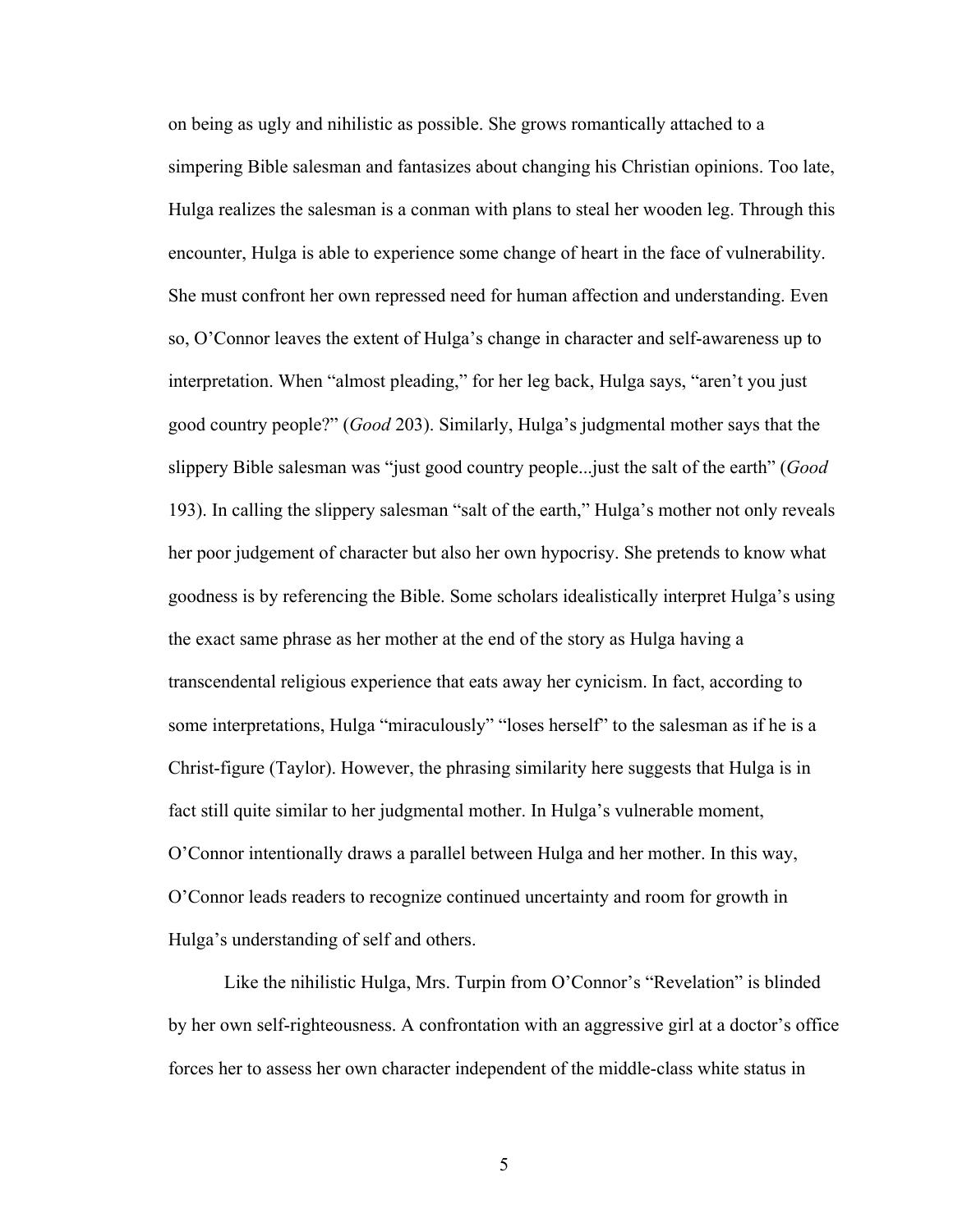which she takes pride. Even so, her final revelation contains traces of shallow beliefs which make the extent of Mrs. Turpin's transformation debatable. After a fat teenage girl at the doctor's office calls the proud, racist Mrs. Turpin a "wart hog from hell" (*Complete* 512), Mrs. Turpin has a sort of spiritual realization as she imagines the black people and white trash she despises alongside "battalions of freaks and lunatics shouting and clapping and leaping like frogs," in heaven. In this heaven, respectable, uptight people like herself after death were "shocked and altered" as "even their virtues were being burned away" (*Complete* 512). Through this revelation, O'Connor reveals Mrs. Turpin's recognition that she is one of the people who will be "shocked and altered" out of the self-righteousness she depends upon for happiness. On the other hand, Mrs. Turpin continues to view the people whom she knows will be first in heaven as "freaks and lunatics," suggesting that she may likely persist in looking down on other people and repressing her own new spiritual realization in spite of herself. While Hulga's shift in religious beliefs is highly debatable, Mrs. Turpin does experience somewhat of a spiritual revelation. For Mrs. Turpin, religious beliefs force her to confront her own inflated superiority complex. Without her race and her class, she is nothing.

In my creative thesis, I draw inspiration from O'Connor's use of religion as a way of exploring the initially nihilistic feelings of my main character Kate Baker. While Kate herself is not especially religious, she shares some of the same amorality present in her family members. Attending mass with her family, Kate gets the sense that people like herself are "puppets of their own undoing, and the universe didn't care" (28). At the beginning of the novel, Kate feels as if she completely lacks agency. This in part contributes to her treatment of her sister Claire, treatment too aggressive to be entirely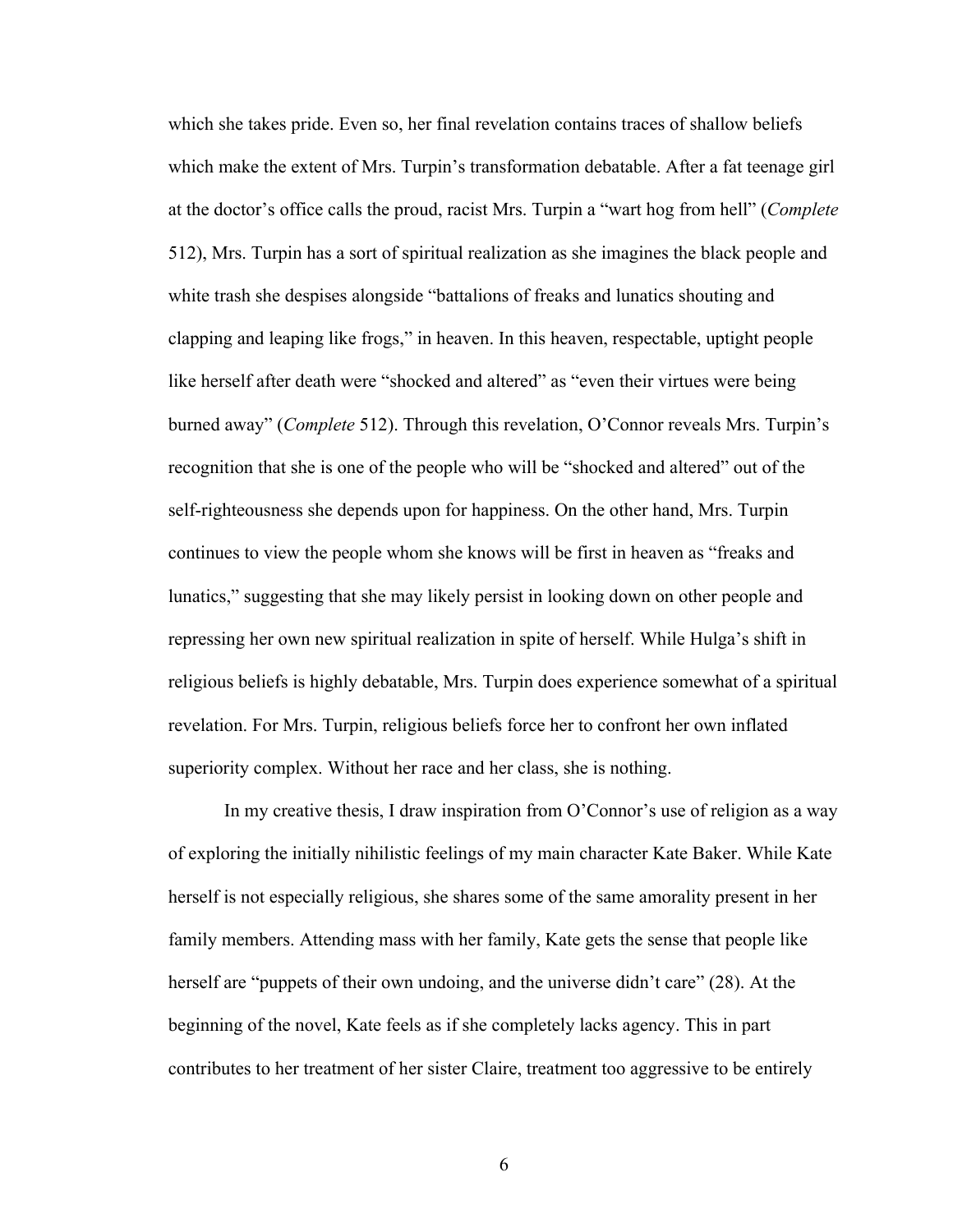explained away by teen angst. Religious discussions and encounters in *Fences* also illuminate the questionable character of Kate's family members and peers. For example, Kate and her mother get in an argument over a Día del los Muertos sugar skull and its spiritual significance (17). This drama reveals Mrs. Baker's close-mindedness as well as Kate's defiance. In others' beliefs and attitudes towards religion, Kate faces both inauthenticity and amorality. In these moments, she recognizes her need for some sort of control over the lonely existence she did not ask to have. Her family primly follows religious rituals as if seeking to be kind people, yet they are either cold, excessively neurotic, or unloving in their interactions with each other. They are ethnically exclusive and classist. Kate's roommate sings beautifully in chapel, yet she treats Kate horribly (52). As a girl growing up without a stable social or familial circle, Kate is voiceless. She must fashion a life of her own, following her heart's interests.

Encounters with death in particular are a crucial reckoning for O'Connor's selfish characters. Death forces them to acknowledge that life must have some meaning other than their accomplishments or else give in to undignified despair in the face of mortal weakness, a despair which her characters often fail to overcome. Through this failure, however, O'Connor does not just dangle her characters over hellfire for the amusement of her readers. She also raises questions regarding the extent of such characters' free will over their destiny, implying that amoral inclinations may in fact be somewhat hereditary or experience-based. In "A Late Encounter with the Enemy," O'Connor's sour General Sash, who has "no more notion of dying than a cat" (*Good* 168) is struck by dread when he "saw that the black procession was almost on him...He made such a desperate effort to see over it and find out what comes after the past that his hand clenched the sword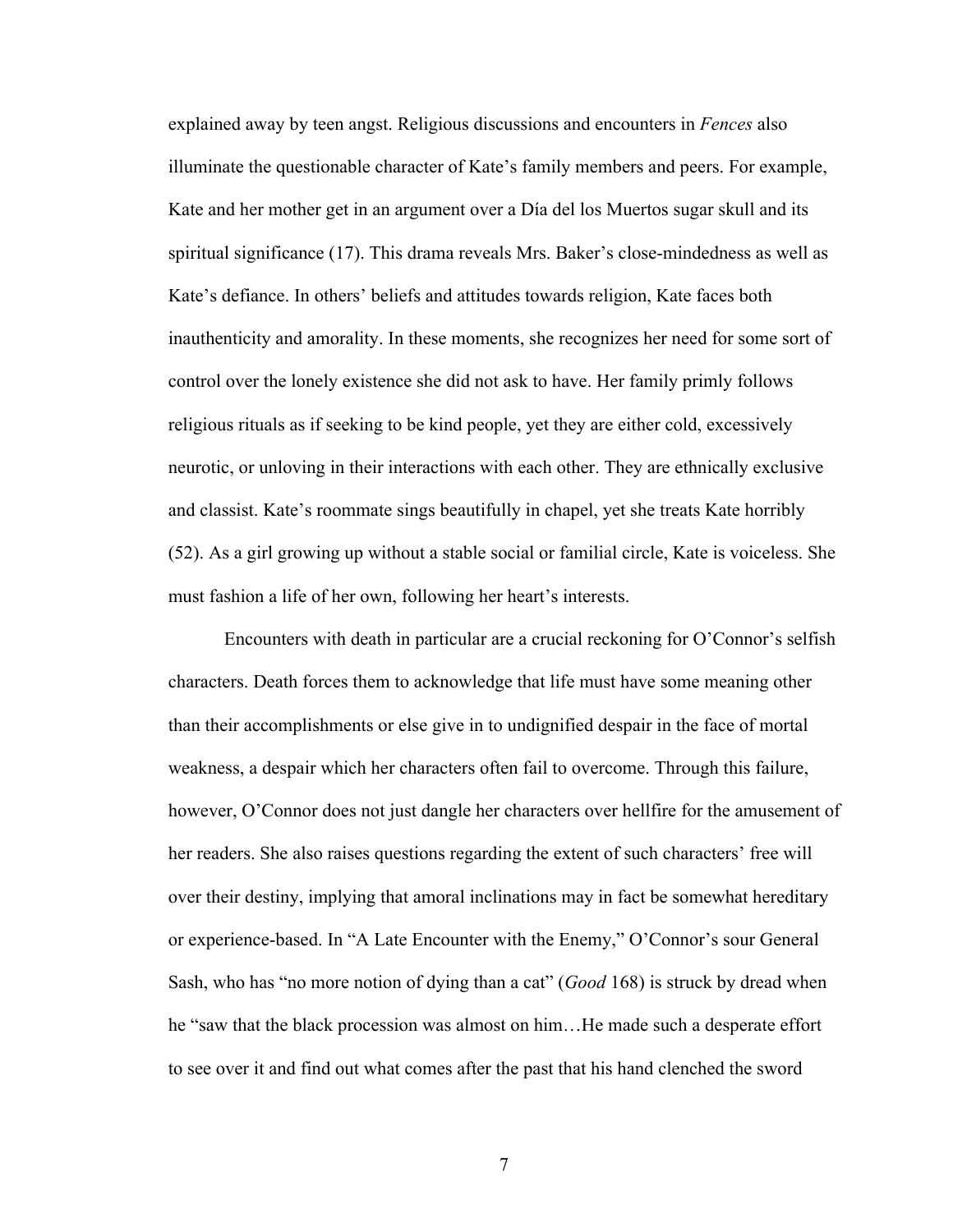until the blade touched bone" (*Good* 174). In comparing the proud old general to a cat, O'Connor dehumanizes him, suggesting that his decision to view death as an undefeatable enemy is foolish and disconnected from reality. His life, lived as if he has unlimited time, is as mundane as a house pet's life. That being said, the general's being compared to a cat also raises the question of why the general has limited existential awareness in the first place. In comparison to other O'Connor characters like the sullen girl who affronts Mrs. Turpin or even Hulga in the aftermath of the simpering Bible salesman's theft, the general seems to have limited understanding of death as a reality. Interestingly, just as Hulga is unusually similar to her mother in her attitude towards "good country people," the general's granddaughter is a 62-year-old college graduate who is just dying to have her grandfather watch her ceremony. Like the general, she is preoccupied with accomplishments. Through this similarity between the two, O'Connor touches on the theme of hereditary blessings and curses in a way which acknowledges some limitations on free will.

In "A Good Man is Hard to Find," O'Connor explores her belief that inevitable mortality creates a need for humans to exercise compassion towards one another. For O'Connor, living in the moment entails treating fellow human beings decently. According to the Misfit, a murderer and outlaw, the grandmother of the family he pays a visit to when their car crashes "would of been a good woman...if it had been somebody there to shoot her every minute of her life" (*Good* 23). The Misfit does not take cruelly sadistic glee in shooting the family members. Rather, he kills them matter-of-factly, almost apologetically, as if he is a sort of grim reaper. The racist grandmother becomes quite pious under the shadow of death as signified by the Misfit. Yet, even as she says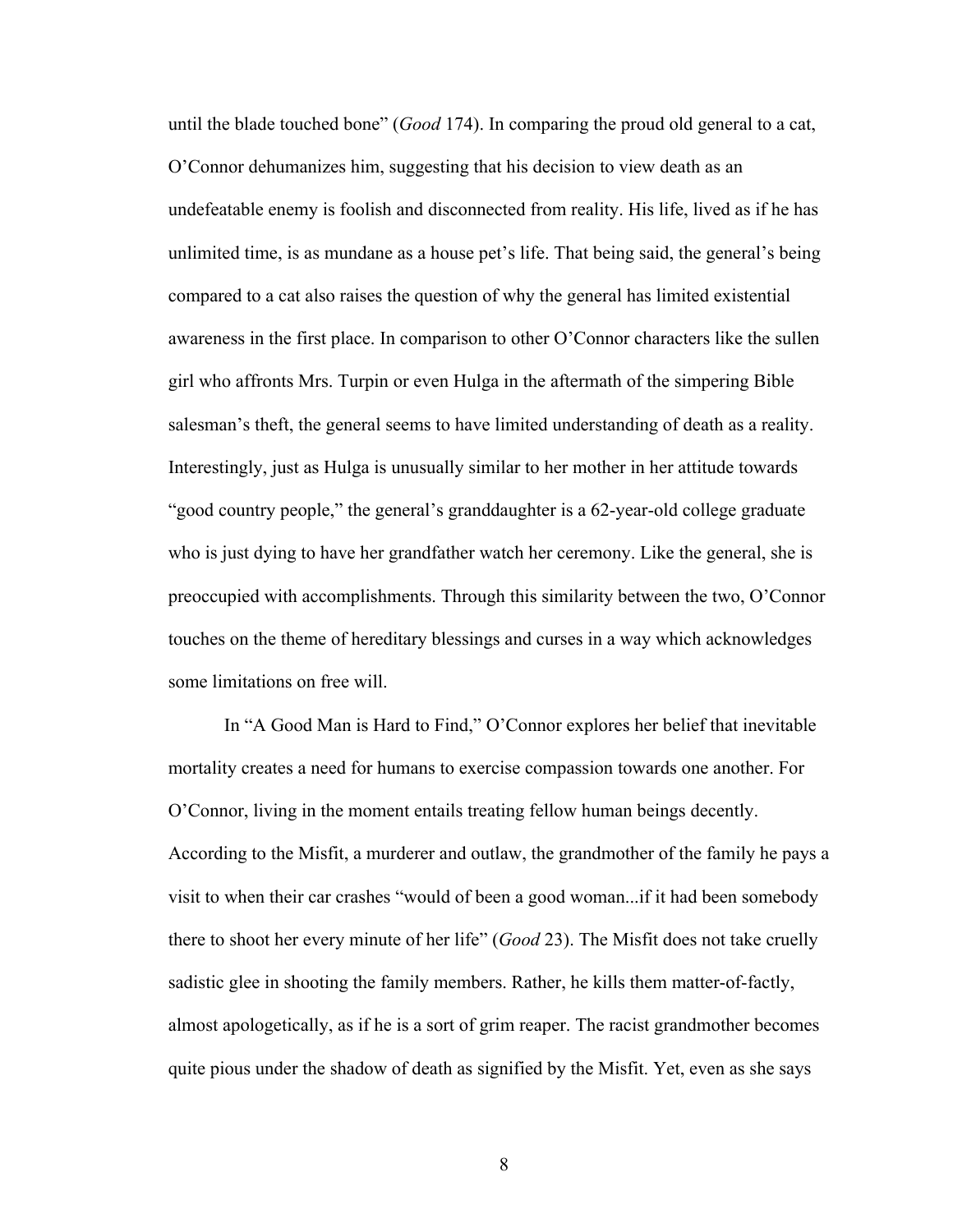Jesus' name, it "sounded as if she might be cursing" (*Good* 20). Having lived a life devoid of purpose, the grandmother has difficulty truly changing her ways. Rather than lead an amoral existence as if life is a lasting reality, O'Connor believes people should try to be kind to one another as if death is imminent.

Unlike the family in "A Good Man is Hard to Find," Kate grows a bit stronger and self-aware following an accident. Her fall forces her to question her attitude towards death and life in greater depth. Rather than think of death and ageing simply as something which over time will takes its toll on her skin, Kate must come to terms with the possibility of an afterlife and greater good. This possibility in turn influences her drive for self-actualization and purpose. Eating at a restaurant with her family before her accident, Kate thinks, "How long would it be before Claire began to watch her face for lines, her skin rotting into a wisp of a dead leaf" (30). Like the general and the murdered grandmother from O'Connor's stories, Kate initially views ageing and mortality as lessening the significance of life's opportunities, including the opportunity to improve her relationship with her dysfunctional, racist family. By the end of *Fences*, Kate will have made progress in developing her self-awareness and kindness. Laying in the hospital watching the sun cast flickers of color through her window, Kate notes that she "had begun to forget that she existed before the accident. Now, her focus was clearer" (71). While Kate does not necessarily become a more morally guided person, she does take others' perspectives more seriously. For instance, she sympathetically notes her mother's response to grief, that her mother looks "grim and frail" (74). This contrasts to Kate's obsession with her family member's mannerisms present in the first chapter of the novel. That being said, Kate's noticeable progress is limited. She is not much different from the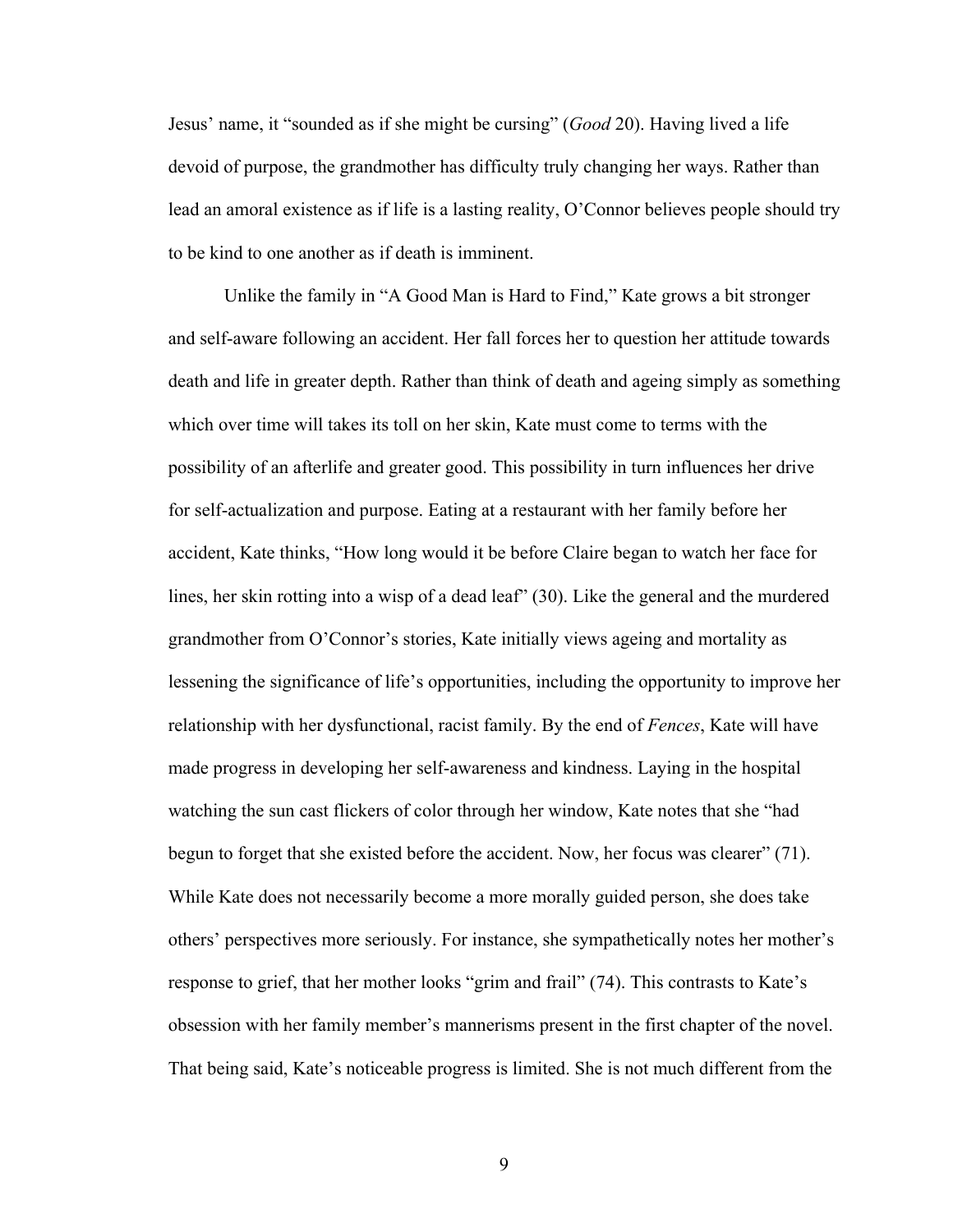peers and family members she once looked down on. Just as the reactions of O'Connor's characters to death raises questions regarding the extent of free will and hereditary limits on individuals, my protagonist's encounter with death will force her to confront her selfabsorption even as she maintains some insensitivity reminiscent of her past self and the people she once despised.

O'Connor wrote what she knew, lending a vivid, realistic quality to her stories. According to O'Connor, "The writer operates at a peculiar crossroads where time and place and eternity somehow meet. His problem is to find that location" (*Manners* 63). For O'Connor, this significant location of inspiration was the southern United States where she had grown up and which she was more familiar with than Northern readers and writers. O'Connor recognized that an author's decision to write stories based in part on a place, situation, or feeling that they are familiar with helps create a living world for the reader to explore. Fiction as written by O'Connor is an exploration and sharing of reality as she knows it.

As someone who explored Southern race relations throughout her short stories without spelling out race as a singular, obvious story theme, O'Connor believed that moralization should not be the main purpose of fiction writing. For example, in "A Good Man is Hard to Find," while the grandmother in the story makes a snide comment about a "pickanniny" standing by the roadside, the focus of the story is mainly on the shallowness of the grandmother rather than on race relations in the South. In fact, O'Connor complains that "Today novels are considered to be entirely concerned with the social or economic or psychological forces that they will by necessity exhibit, or with those details of daily life that are for the good novelist only means to some deeper end"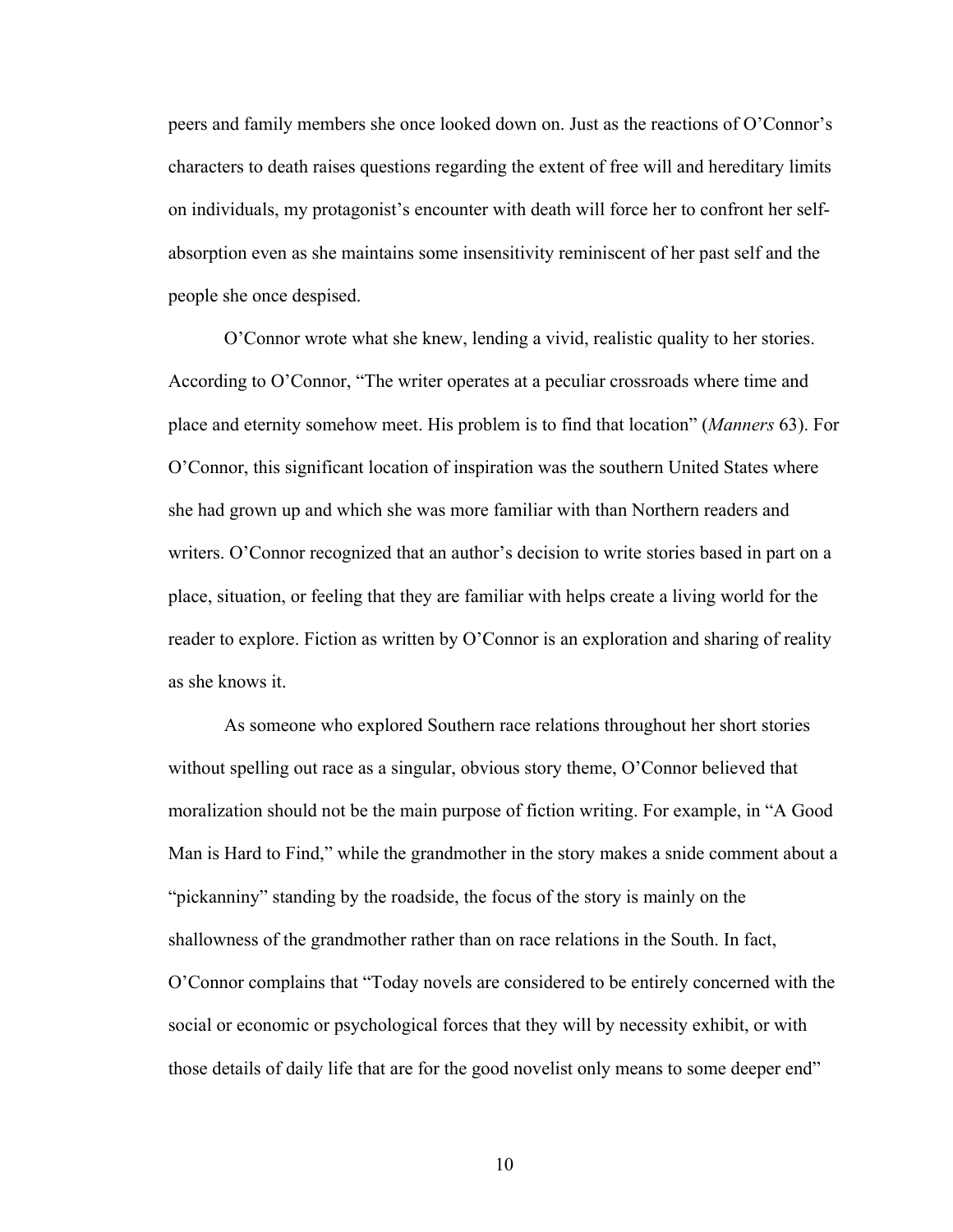(*Manners* 42). Because morals or societal principles do not need fictional stories to be spread or proven to others, O'Connor wants writers to focus on immersing their readers in the world of their story rather than focus on factual accuracy for the sake of accuracy or on proving themes in order to justify their story to an indifferent reader. Rather than focus simply on themes, on technique, or even on making a character relatable, O'Connor believes that the key to a good story is to make it immerse-able.

Keeping O'Connor's belief in fiction as a crafted, experience-informed reality in mind, I have aimed to make my entire thesis engaging rather than just focus on clearly communicating a message to the reader or moralizing singular themes like race. Through my creative thesis, I hope to be able to improve my skill set as a writer by writing a story which takes place in settings that I know, including the setting of southmost Texas on the border near Mexico. That being said, the main focus of the novel chapters that take place in this setting will not so much be the immigration crisis along the border but rather how the border situation enhances and influences the personalities of my morally questionable Anglo characters. While not approaching the border situation from a more activist or informative perspective might in the opinion of some readers make the border setting irrelevant to the novel, the border setting will still play a crucial role in character development and in setting a Gothic tone. Rather than feed readers lessons of ethnic tolerance which they likely already agree with to some extent, my novel will explore a near-passive character whose very passivity is not only evidence of societal issues but also an opportunity for character development.

Ethnic/racial relations are not the forefront theme present in my novel. However, they are crucial to Kate's isolation and growth as a character. Kate Baker's own attitude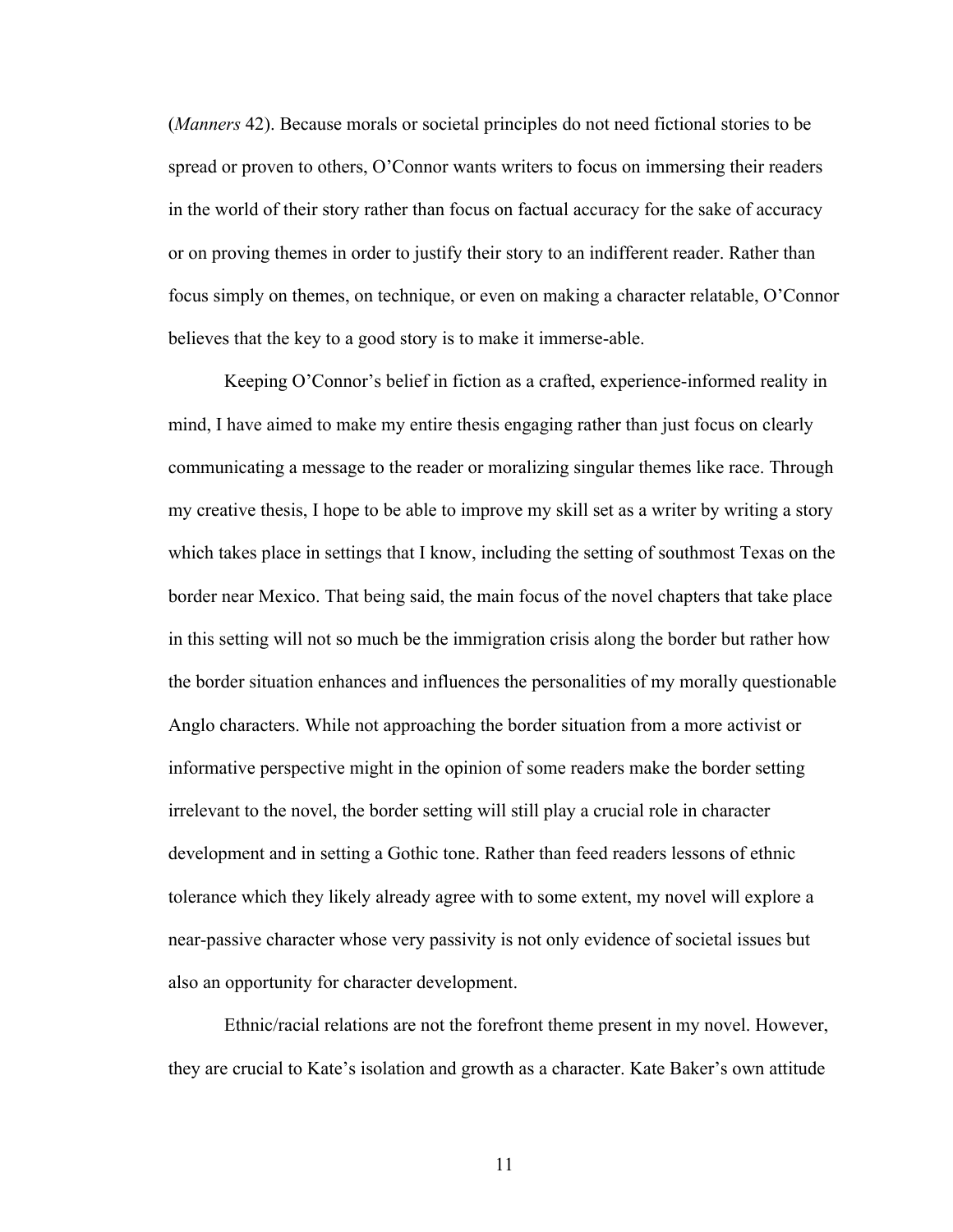towards races and cultures different than hers is accepting compared to the attitudes and beliefs of her family members. That being said, the entire Baker family seems to be a bit out of touch with the culture and concerns of their hometown's ethnic majority. At times, Kate's mother Mrs. Baker appears to associate Hispanic culture with poverty and uncleanliness. Mr. Baker himself does not believe immigrants from Mexico to the United States should be provided with water (29). Kate's grandmother sees Kate's hometown as exotic and touristy in spite of its being quite a normal town, making a comment on one Hispanic waitress's whiteness (33). In spite of her own sullen awkwardness, Kate herself is better able to recognize social nuances. She recognizes that a range of financial stability exists within each race and that her family is worse off than many of the white Hispanics and non-Hispanics she goes to school with. She is open-minded to cultural practices different from those she has grown up with and feels embarrassed when the Hanover girls make a racist joke about her hometown Brownsville being very "brown" (51). However, she does seem to lack some empathy for social issues relevant to her region, not to mention empathy for her younger sister Claire. Through development of empathy, Kate gains some sort of closure or hopefulness by the end of the novel.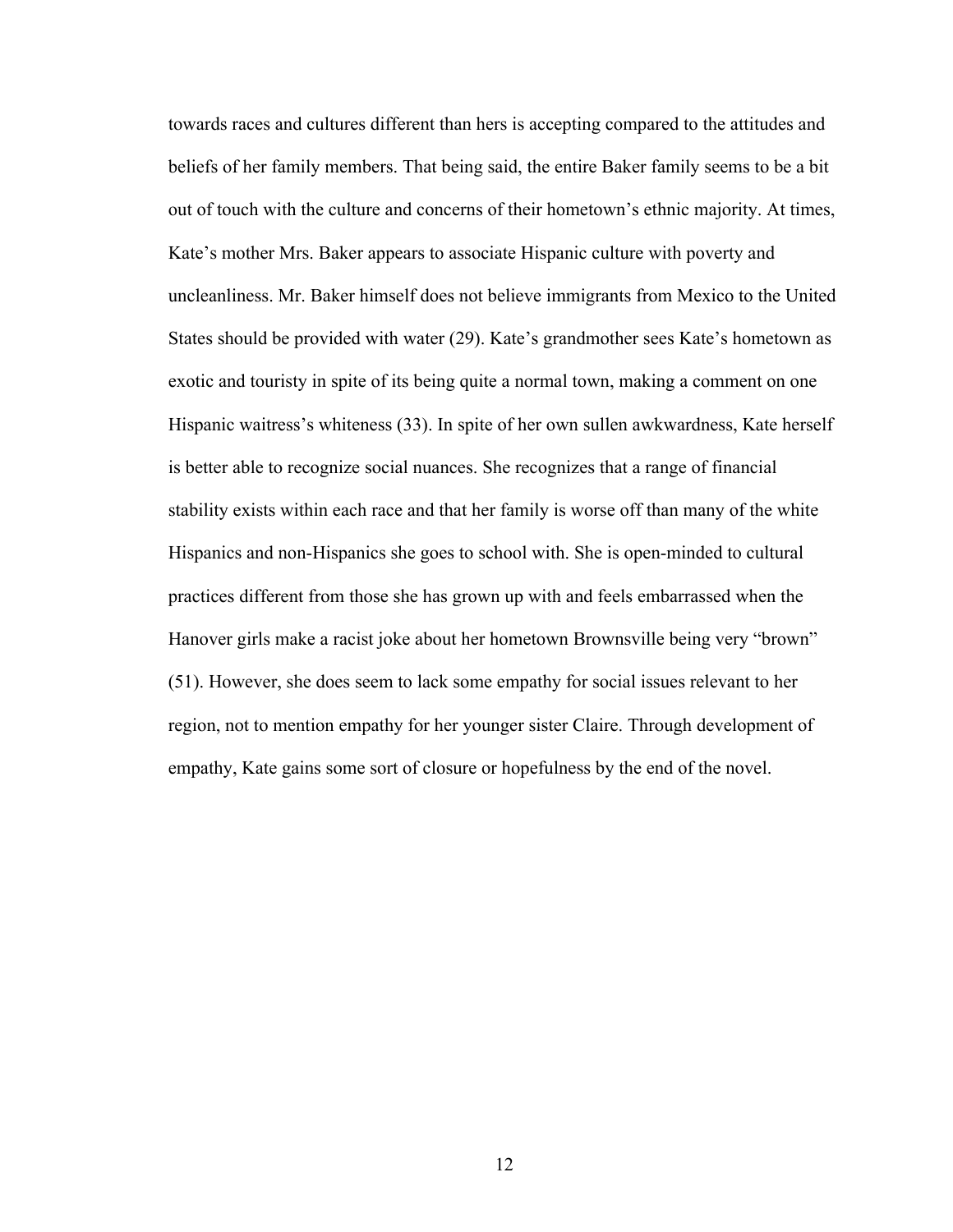#### CHAPTER 1

Kate stared at Mrs. Baker. Mrs. Baker was holding the skull in its plastic bag between the very tips of her thumb and middle finger. She opened the bag to sniff, and her spectacles slid to the tip of her nose. Today was the Day of the Dead.

The skull smelled of table salt, syrup, and plastic. Its sockets were holed with pink edible glitter, its crown sparkled orange and teal. Mrs. Baker twisted the bag above her. 'Made in China,' read the skull's lower jaw.

"Ew," said Mrs. Baker. She brought the tips of her fingers together like a crawfish and sniffed them. Then she pinched her nose as if to stop herself from sneezing.

"I got a sugar granule in my nose. Very ticklish," said Mrs. Baker. Kate smirked and padded to the clothesline in her mother's bedroom. When she came back she had a clothespin and clamped it on her mother's nose. Mrs. Baker snatched the clothespin off her nose and put it in her pocket.

"Kate? Why is there a skull in your backpack?"

"What's the problem?"

"Don't eat this skull, okay?"

Kate opened the fridge and slammed it shut.

"I'm going to throw the skull out, okay?"

"What are you doing in my backpack?"

Kate stared once more at her mother's fingers. They were small and neat and dry from too much washing of hands. She stared at her mother's round stomach and her mother's rosy puppy-eyed face. Kate weighed ninety pounds, and her eyes were smaller. She leaned against the fridge. There was a skull behind Kate's face and her mom's face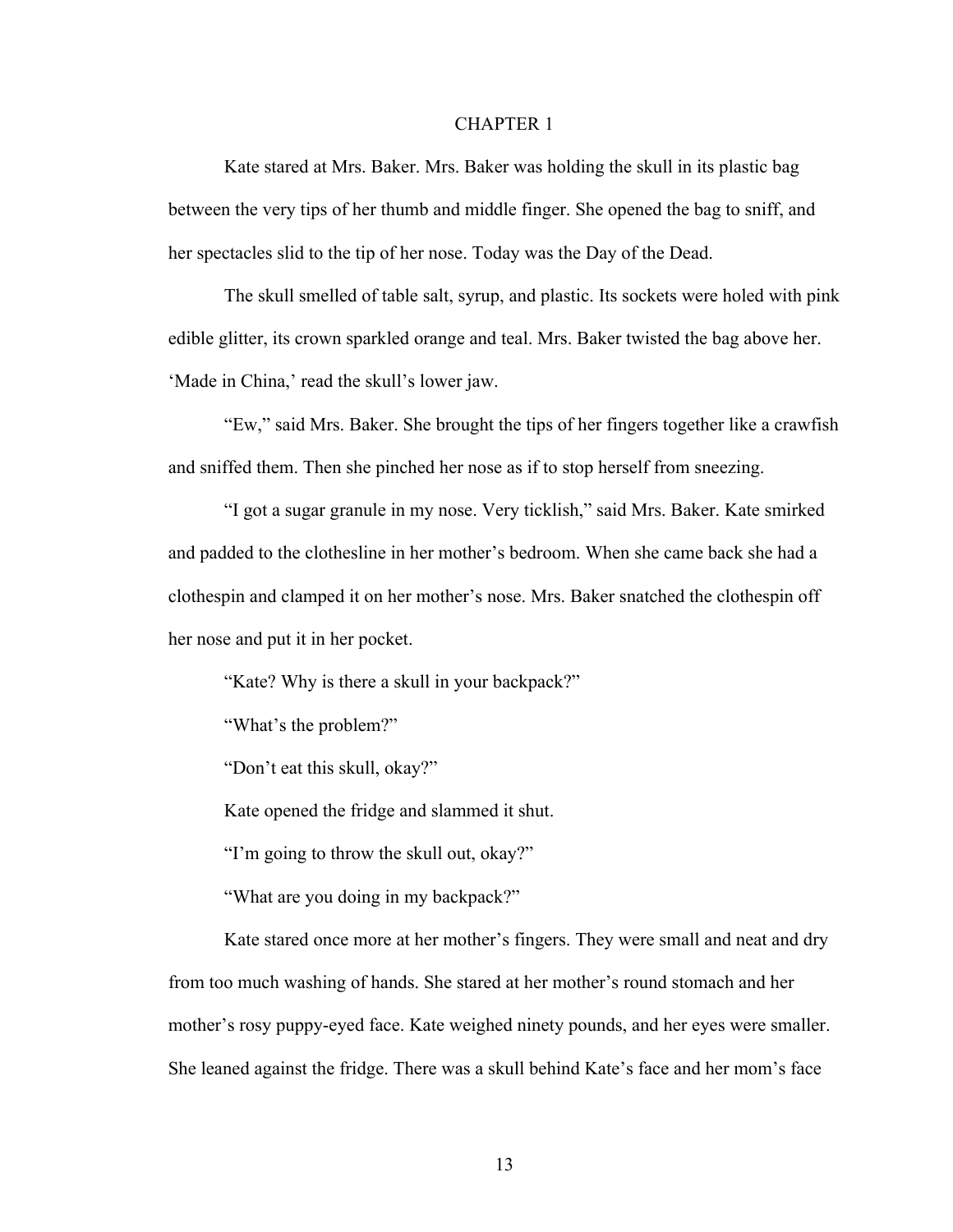and Kate imagined her mother's eyeballs flicking back and forth in their sockets like a cat wall clock.

Mrs. Baker sighed and tossed the skull in the trash. She took off her gloves and washed her hands, humming Jingle Bells to herself. Kate took a sip from her water glass, then slammed it down on the slender glass table counter. The table face crashed and shattered to the floor.

"Oh my God." Mrs. Baker jumped and gasped.

"It was an accident," whined Kate.

"Oh my God."

"Am I allowed to move?"

"Be careful," Mrs. Baker said. "You'll get glass in your feet."

"Am I allowed to get my backpack now, Mommy?"

"Be smart," Mrs. Baker snapped, licking her lips.

That day in school Mr. Rodero had brought pan dulce, gingerbread pigs and sugar skulls to Spanish class to celebrate Día de los Muertos. Kate was the only one in the class who was not bilingual, but her accent was tolerable. Her peers were white Hispanics with cars nicer than her parents'. Mr. Rodero had decorated the classroom with rainbow paper mâché skull chains and red skull candles. They'd used icing to make the glitter stick to their sugar skulls.

"Hey, Kate, you like my skull?" asked Joe. Joe had a smirk and dimples and could not be trusted with secrets. His skull was smothered in runny black icing.

"Sure," Kate had said.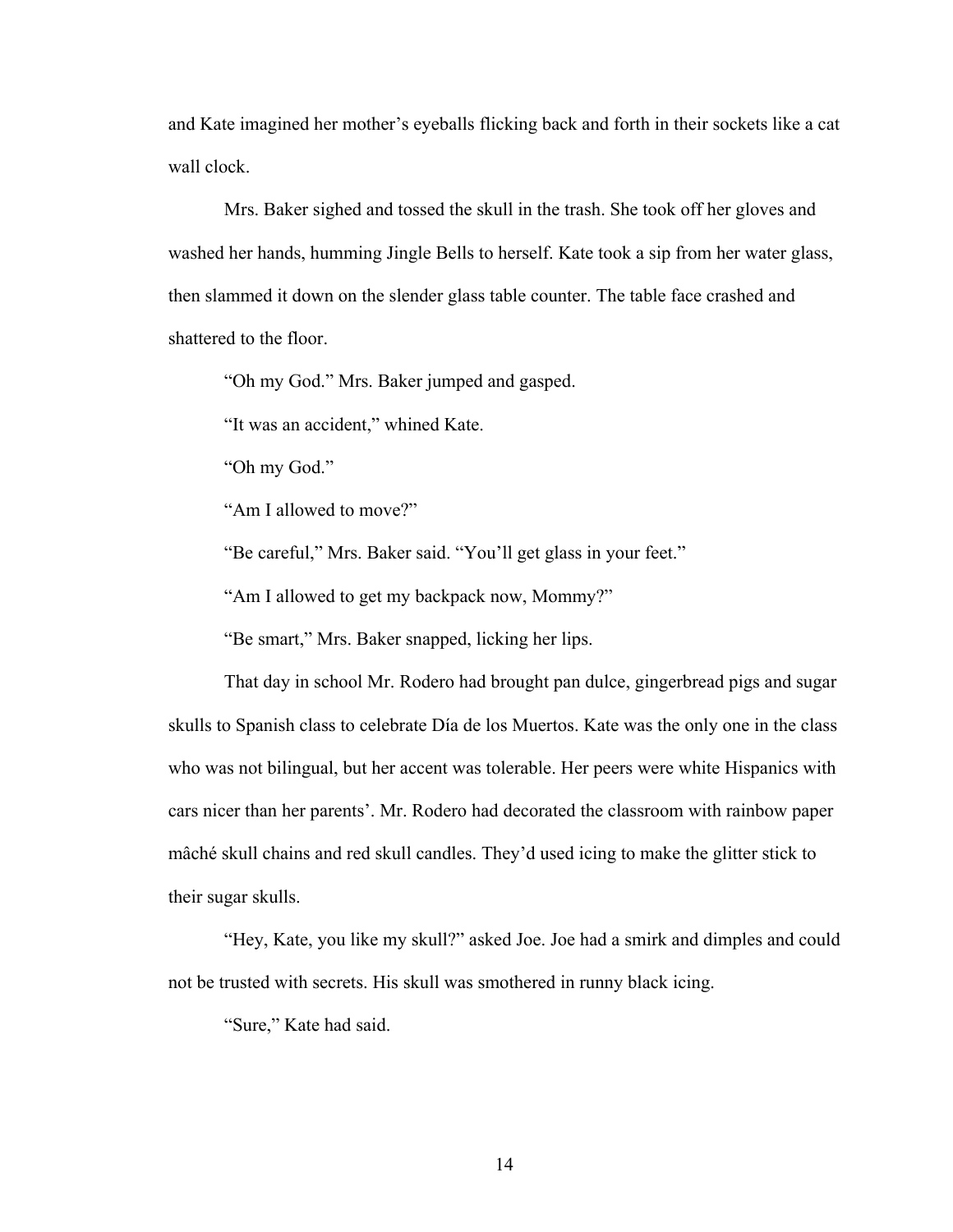"Hey Kate, why don't you speak Spanish?" asked Joe. Joe's voice was nice and loud.

"Because I don't," said Kate.

"You should learn," said Joe.

"You little racist you," said Kate. "Is your skull Darth Vader?"

"No, it's the mask of death."

"Ay Joe, be nice," said Ana. She took a big bite of a gingerbread pig and the remaining pig half was gutted with dark honey-colored lipstick. Ana was a very nice girl from Matamoros. She had massive chocolate eyes, and her hair was bleached blonde. Her family had moved here to Brownsville when she was held up at a drugstore and two frightening men with guns took her wallet and threatened to slit her little throat. Now that she lived in the United States, she was champion of immigration rights and president of the student body government. She and Kate often greeted each other and made small talk.

"Hey Kate, I drew on your paper," said Joe.

"So I see," said Kate. Joe had drawn a smiley face.

"Do you like Satan?" said Joe.

"Not really," said Kate. She was smiling. Joe was very random.

Kate knew what Joe didn't, which is how she wanted to live her life. She would be like Ana some day, when her mother wasn't buying her clothes and haircuts. She would be a slender hourglass trial lawyer in pink suits and dark honey lipstick and live in a marble house with a sculpted boyfriend that all her family members would be jealous of. She took a bite of pan dulce and set to icing her skull, staring at the crusted sugar congealing about the nose and jaw. She had time to reach her goals.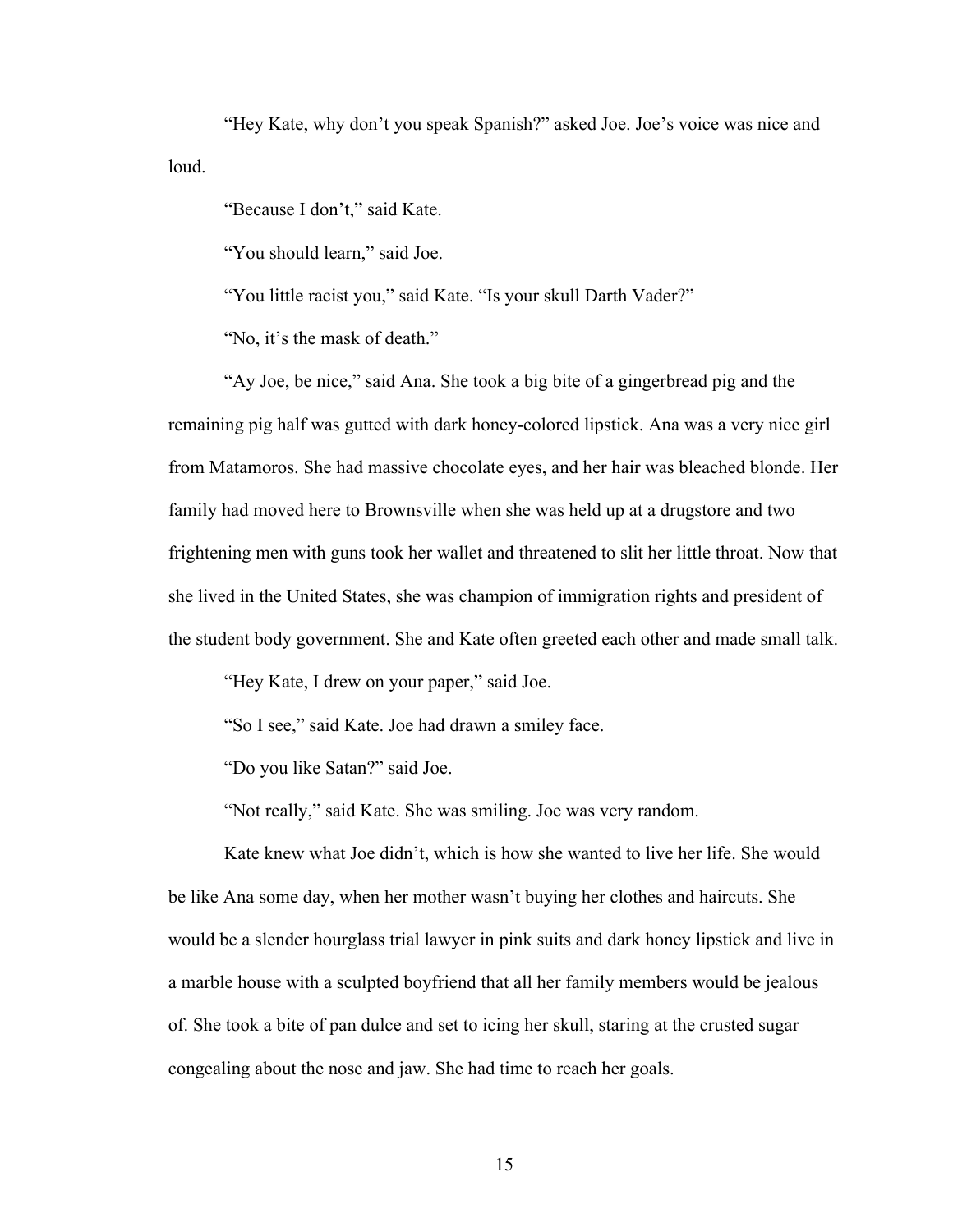"Happy Day of the Dead," Kate had said to Mrs. Baker when she got in the car that afternoon.

"How was your day, Pumpkin?"

"Fine."

"Did you remember all of your tests?"

"Why would I not remember to take a test."

With a sigh, Mrs. Baker had turned on the Christian radio and commenced to humming a little tune. Kate scowled. The song was cheesy, and Mrs. Baker's singing was worse than Mrs. Baker thought it was.

Now they were in the kitchen, and Kate was miserable. She kicked a slice of glass across the floor. Mrs. Baker started like a bunny, then snapped.

"Go to your room," she cried.

Kate grabbed the sugar skull and bit its crown.

"No. I think I'll watch you clean."

Mrs. Baker sighed. Kate slid to the floor and sat there among the glass.

The kitchen was cramped and silent except for the crunch of the skull. The most decorated aspect of the apartment was the refrigerator, which was covered in scenic magnets. Mrs. Baker nicked pieces of glass one-by-one with a paper towel. Getting a new glass panel for their table would cost over seventy-five dollars, she said. They'd pay for it with Kate's allowance.

Mrs. Baker sighed. When she sighed, the front door opened to the hollow cry of wind.

"Make sure you close the door all the way," said Mrs. Baker.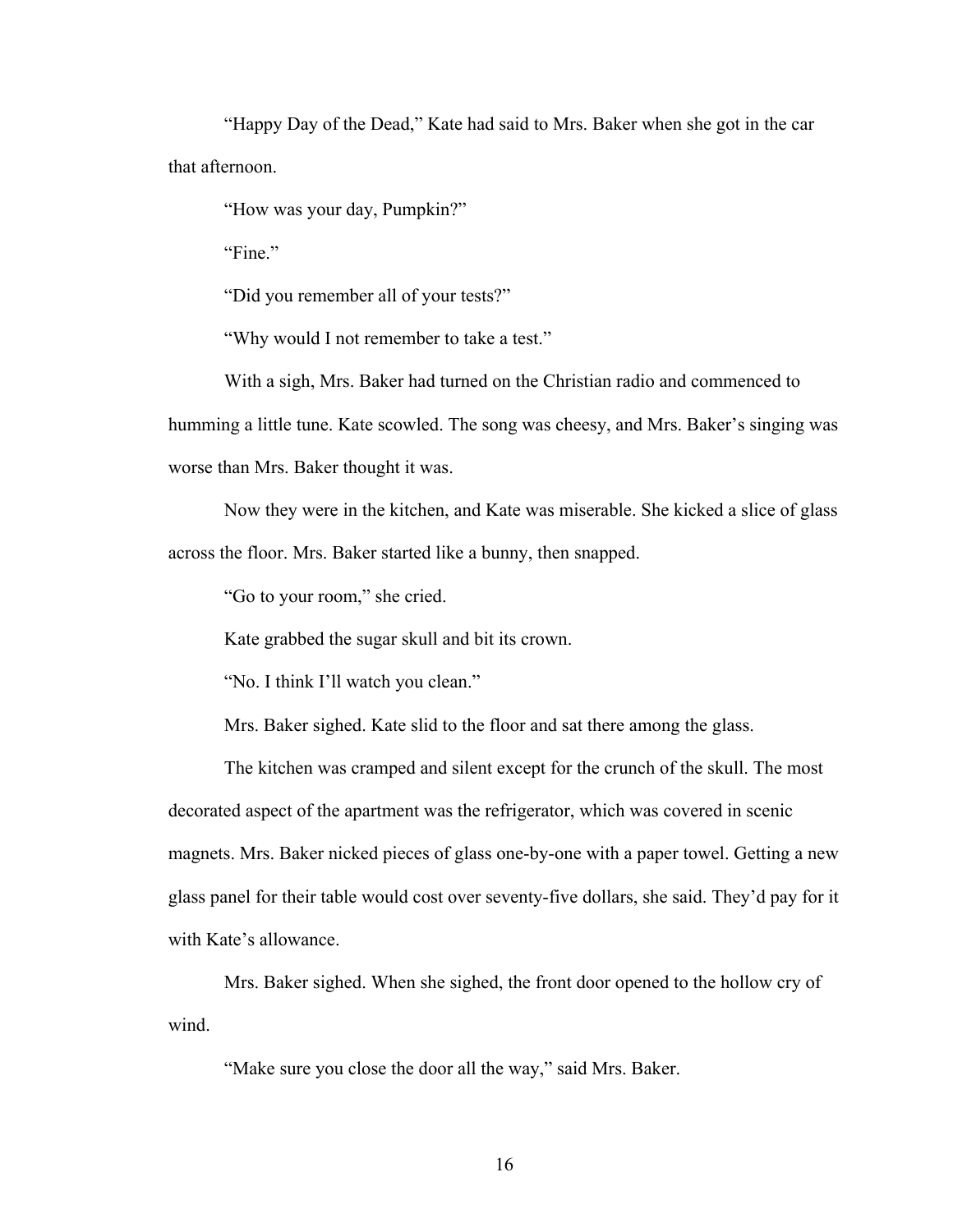"The spirit of Satan is coming for you," said Kate. "You hath disrespected the holy skull of death."

"Hocus pocus," said Mrs. Baker. Once Kate had closed the door, Mrs. Baker sighed and commenced to humming. Then she stopped and looked out the window, and Kate knew what she was thinking.

"Is there a scary illegal Mexican outside, Mommy?"

"Go to your room *now*," cried Mrs. Baker once more.

"Thought you'd never ask," said Kate.

On the rare occasion that Kate did talk politics with her mother (political arguments are for fat old men on the back porch with cigars after dinner, Mrs. Baker said), their discussions turned morbid. Like that time when Mrs. Baker tried to condemn the families of illegal immigrants as rape enablers. It was so sad how many of them had died crossing, she had said, thinking they would get a better life here by letting their daughters be raped by coyotes. Who on earth would let their daughter be raped? Someone like you, Kate had said. She had lost access to the Internet that day for being smart.

Mrs. Baker sighed. "I remember when you used to be so sweet," she said. Kate flipped her off. Four more years until she was an adult, thirty more until her mother was dead.

Mrs. Samantha Baker had gotten married past her expiration date to a man named Samuel at the age of thirty-nine. Kate was born a year later on Mrs. Baker's fortieth birthday, and Mrs. Baker had named Kate after her own mother and her mother's mother before her. Samantha itself was not a name Mrs. Baker was particularly fond of, as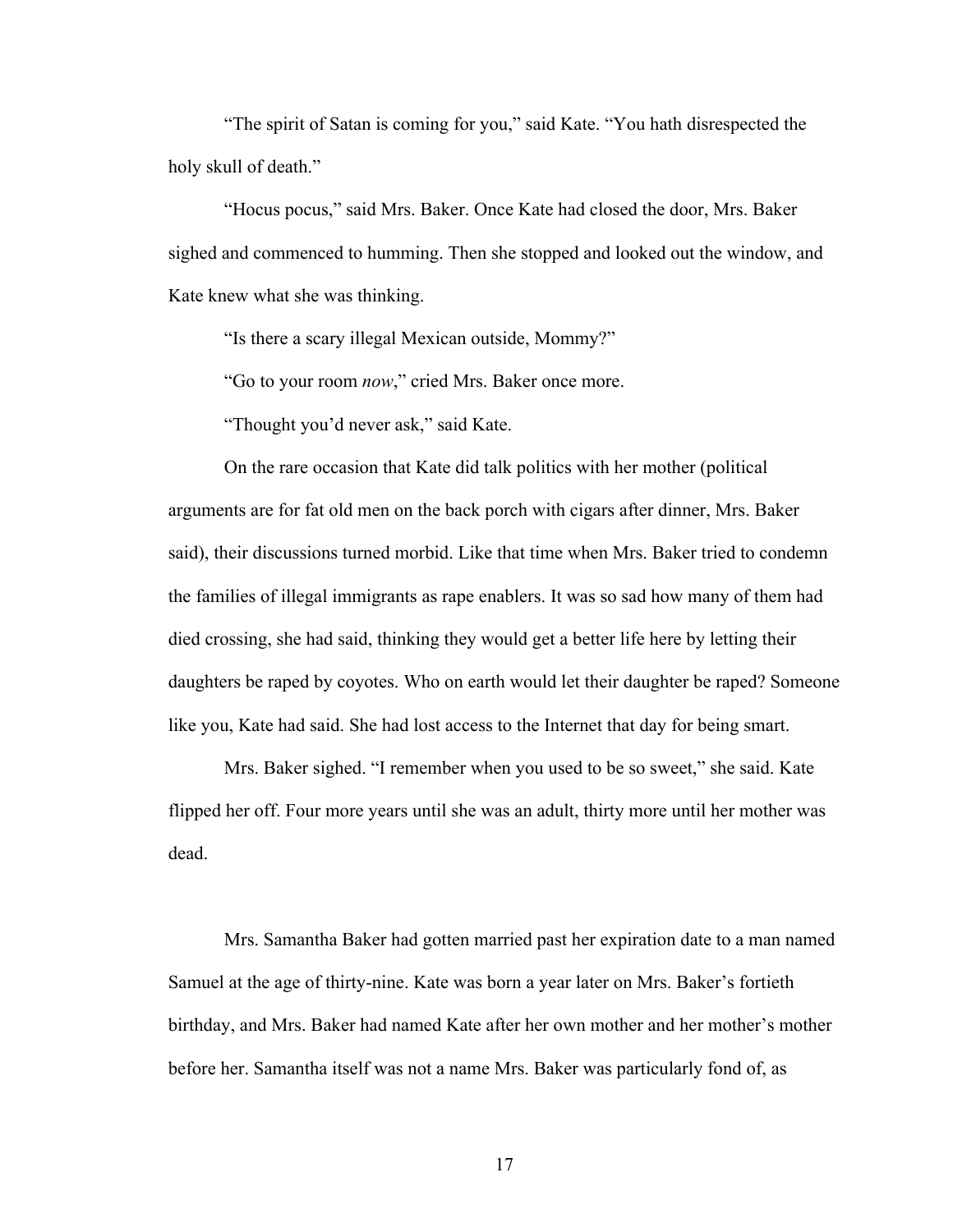apparently it 'reminded her of mayonnaise.' Kate did not see how this association was possible.

Kate Baker was fourteen years old, and she hated her name now too. She hated how her name sounded like stale cake and tasted prudish in her mouth. If she had a name like Ana, she thought, she would be special.

"We must have been bakers in medieval times," said Claire.

Claire was Kate's younger sister by two years. She was vaguely book smart, and her named sounded like a dessert. She'd always gotten better grades, but Kate liked to think she was stupider than herself.

"Can I borrow your eyeliner?" asked Claire.

"No."

"Mom doesn't like it when you wear eyeliner to church."

"Sucks to be her."

"Why can't I borrow your eyeliner?"

Whiny little brat.

"Because it's mine."

Kate and Claire shared a bunk bed and an old computer in a small bedroom with cream walls and cream blankets. Christmas lights hung from the alcove above Claire's bed, old magazine clippings stuck to her walls. Next to Kate's bed was a radiator and a window which looked out on a freeway and a field of mesquite trees. Adjacent to the field was a Walmart, a laundromat, and a forlorn Taco Bell.

"Hmph," said Claire. Claire was fatter than Kate, but she had a pretty nose. While Kate finished her cat eye, Claire finished applying her lip gloss and harvesting her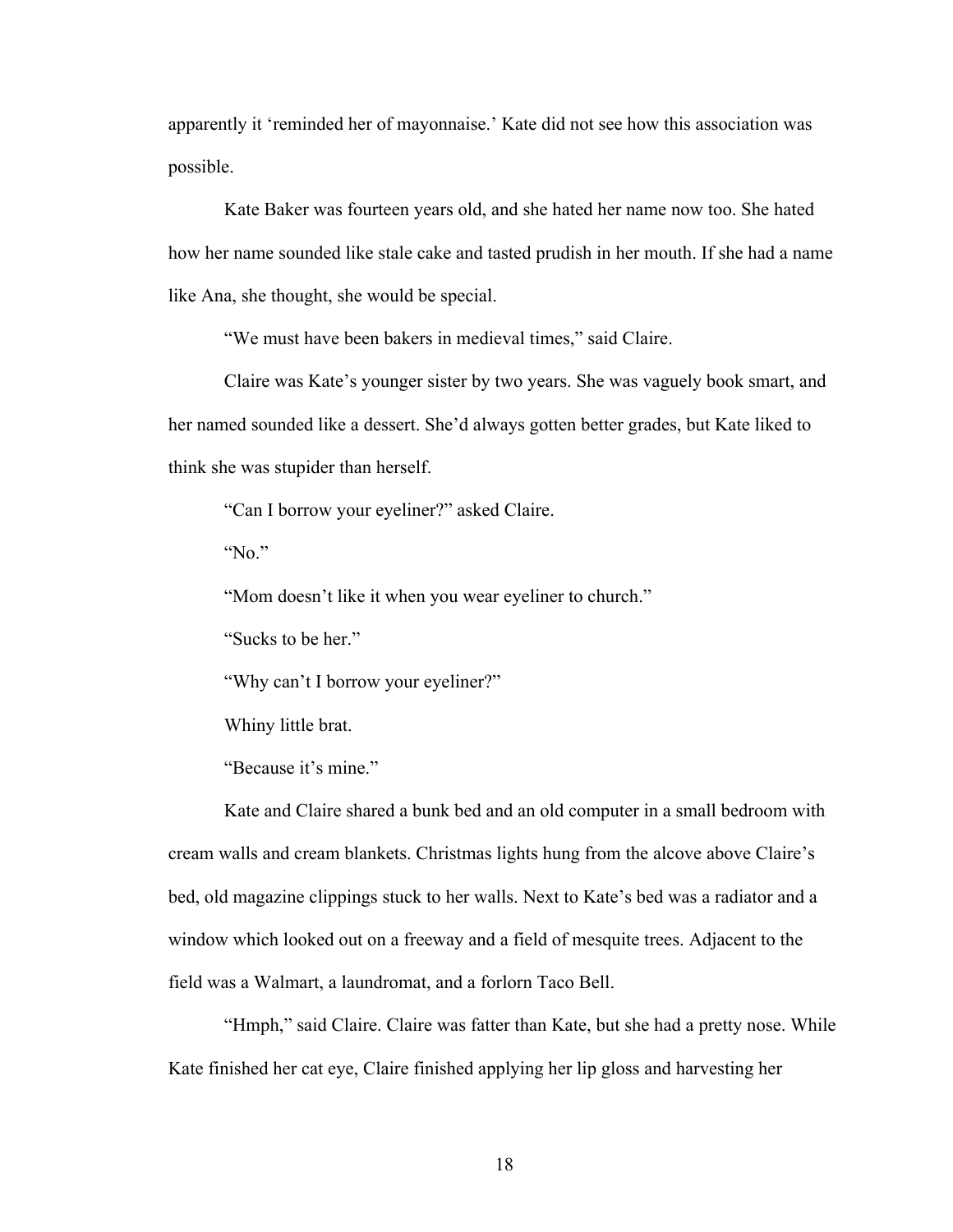earwax. She then began weaving her hair back into a short, lumpy French braid. Her forehead was shiny as a bald man's head, and Kate stared at her. The poor girl could use a corset.

"I like your braid, Claire," Kate said. Then she unraveled her own French braid and teased her hair with butterfly clips.

Someday Claire would be like Mrs. Baker. Would Kate be like Mrs. Baker? No, she would not. But then her brain froze as if she was giving a speech in class. If she thought about her future too much, her arms would freeze, and she wouldn't be able to breathe. There was too much similarity between the way Claire moved, arms lumped by her sides even as she walked, and the way Kate tripped over her too-big shoes. Their eyes were the same medium-small shape and hazel in color.

When they were both small children, Kate and Claire used to play with Polly Pockets together in the park sandwiched between their apartment complex. Claire had a blonde Polly because blonde Polly wore pink, and Kate had a brunette Polly so it would look like herself. The two used to run through sprinklers squealing and frolicking with their tiny dolls, Mrs. Baker watching them to make sure they weren't kidnapped and taken across the border to Mexico and sold for cocaine. After dinner, Mrs. Baker would give each girl a glass of milk with two thumbprint cookies and read them a bedtime story. Even ten years ago Mrs. Baker's hands had looked old and veiny, Kate remembered.

Every time Mrs. Baker went shopping with her children, she would take strawberry and butterscotch candies in her purse, which was nice. She would also hang her children's scrawlings on the fridge with animal magnets even when Kate didn't want her to. When Claire was seven and Kate was nine, Mrs. Baker's friends had thought they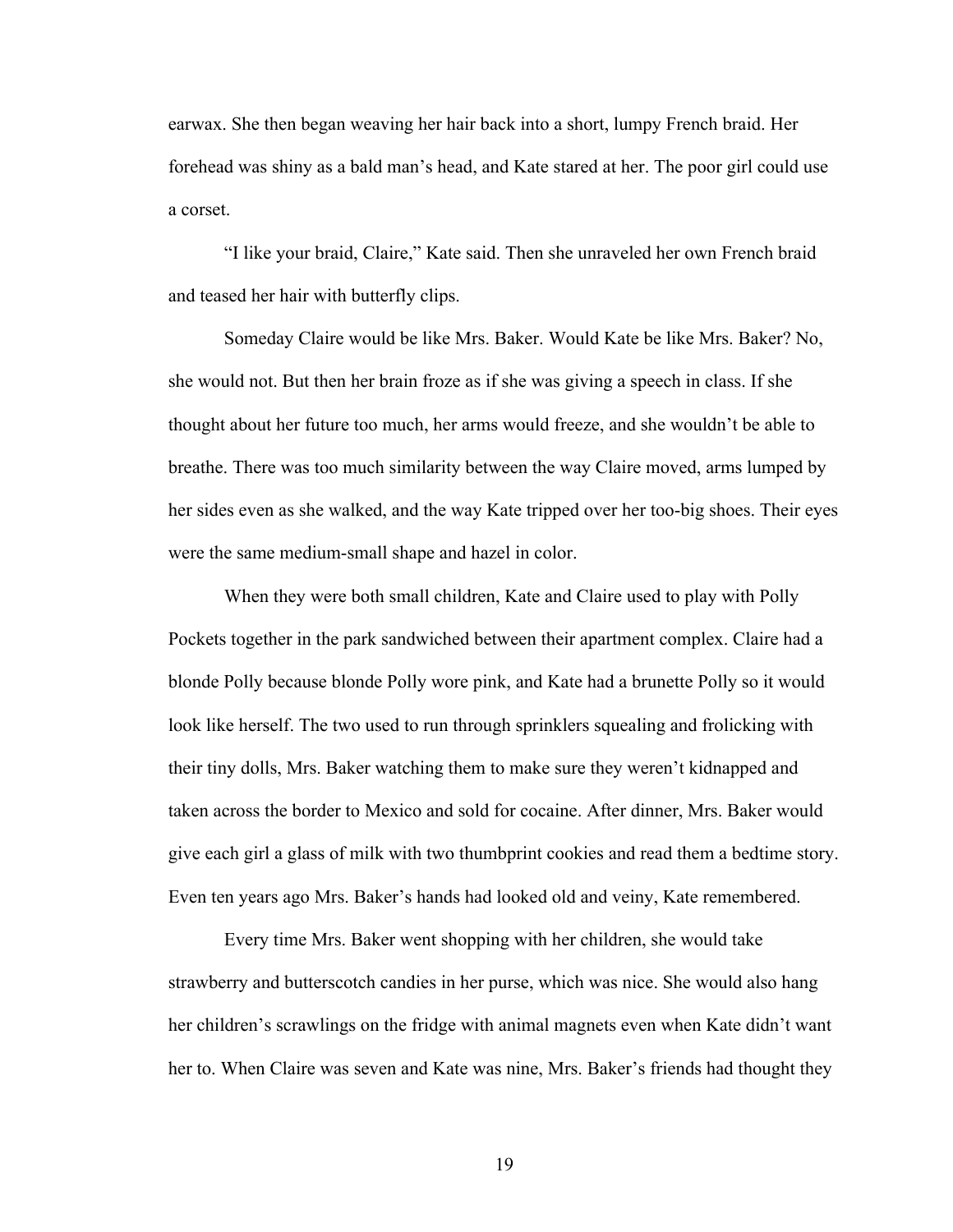were twins because she bought matching dresses and dolls for the sisters. Claire was as tall as Kate, and Kate had marveled at the similarities between them. This all stopped when Kate turned twelve and acquired anemia.

"You need to eat more spinach," the doctor had said. "And Pop-tarts."

"Eat up!" Mrs. Baker would say henceforth at breakfast, four Pop-tarts on Kate's plate. "So you can have a cute round tummy, like me!"

Kate would stare at Mrs. Baker, then at the four large Pop-tarts. Mr. Baker was inconsequential and ate a normal amount of breakfast pastries. Claire, on the other hand, would eat Pop-tarts until her face turned rosaceous.

It was around the time when Mrs. Baker began buying Pop-tarts that Claire began having night terrors and wetting her bed. She would jolt upright, eyes open at 2 AM and start screaming in her sleep. Sometimes she would crawl down the bunk ladder, pop her head into Kate's bed space, unhinge her mouth, and emit a high-pitched squeal.

"Grow the hell up," Kate had said. "You're ten years old."

Then Mrs. Baker would come padding down the hallway to see what was the matter. She'd shake Claire awake and hug her close. One morning when Kate got up to wash her face she stepped in a small puddle by her bedside. When Claire came back from the bathroom, Kate was waiting right outside the door. She grabbed Claire's arm and squeezed.

"Clean up your goddamn mess," she said.

Claire yanked her arm away and stuck out her tongue. Then she went to the kitchen to get paper towels.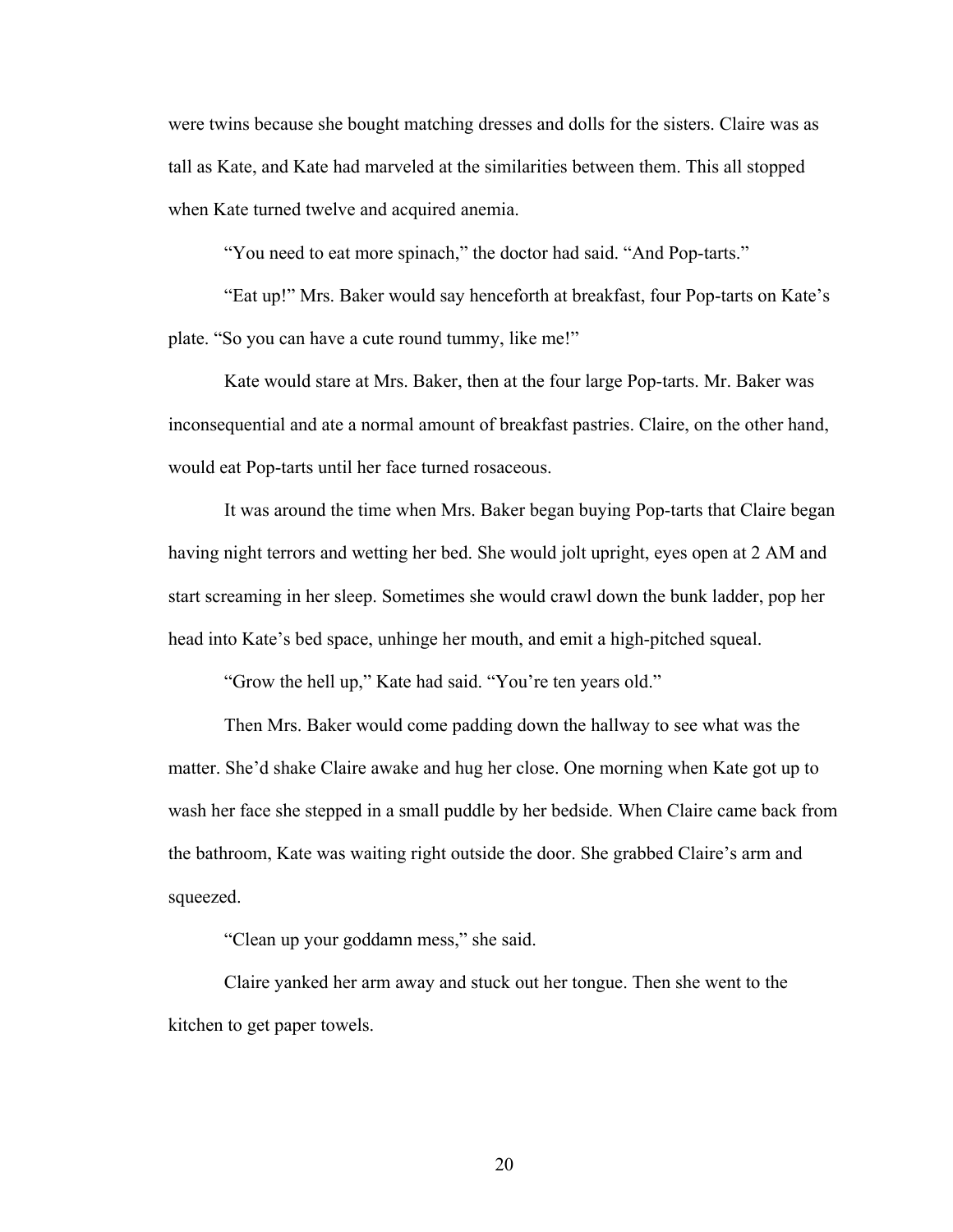These night screams continued to happen on and off for four months. It was unbelievable what Claire could do in her sleep. During a bad episode, Claire even peed in Kate's backpack.

"Do we need to clean your sheets?" asked Mrs. Baker to Claire. Claire sniffed and cried into Mrs. Baker's arms.

"Do we need to clean my backpack?" asked Kate.

Mrs. Baker walked over to Kate's backpack and sniffed.

"God dammit," she said. She unzipped the book compartment to rescue Kate's books from her sister's bodily fluids. Then she squeaked. From her hand slipped something black and rubbery.

"Did you find a little rat?" asked Kate. "An illegal alien?"

Mrs. Baker frowned. She had discovered a banana peel.

And so Mrs. Baker began checking Kate's backpack every afternoon when they came home from school, to make sure that Kate was not harboring banana peels.

Mrs. Baker organized Claire's backpack sometimes in the mornings before she went to school, but it wasn't the same, Kate thought. And Claire was allowed to pick out her own shoes for school. When Kate was Claire's age, Mrs. Baker had given Kate a flip phone and a whistle 'in case someone tries to kidnap you.' Claire had a smartphone that she played stupid games on every night for an hour before she went to sleep. She'd forget to turn the volume off when she was texting, so her phone made tiny clacking noises every time. Both of them went to a private school because Mrs. Baker hadn't wanted them playing with rough children. Education was very important.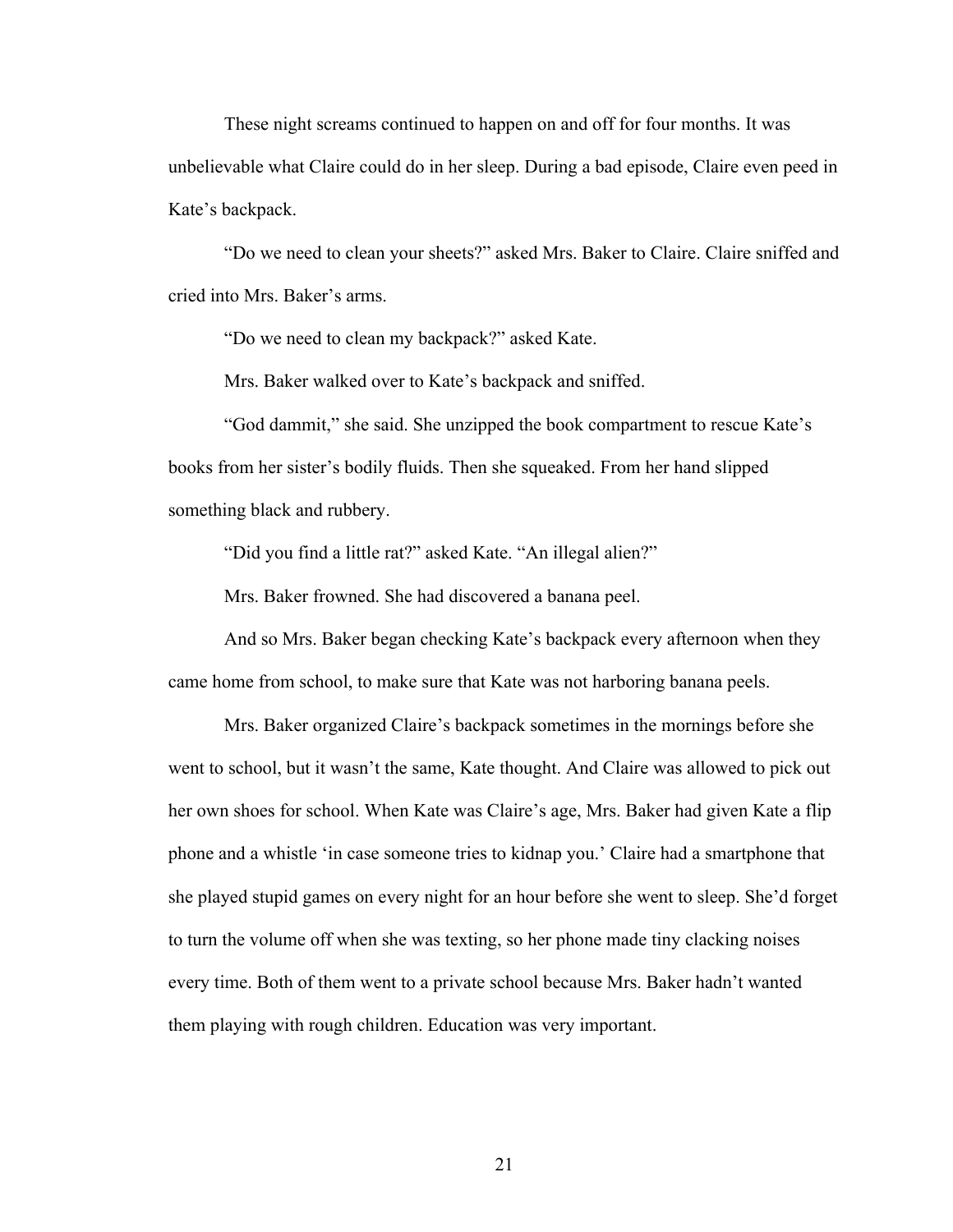Kate had begged and begged to get a phone like her sister's. Tragically, whenever she did, a conversation like this ensued:

"Hey Kate, remember when you broke that lamp?" asked Mr. Baker.

"The lamp was stupid."

"Phones are expensive," said Mr. Baker. "We don't want you to go round breaking everything we give you, right?"

"But I wouldn't break something I like--"

"You know what, sweetheart? Some people mature faster than others. And that's that."

Kate glared at her father. Then she remembered that she didn't talk much to her father anyway. She shouldn't care that much about his opinion.

"Some people mature faster than others," Mr. Baker would repeat, uplifting his hands slightly as if to make the conversation holy. He would clear his throat, then look into the window's reflection to adjust hair over his bald spot.

Claire grabbed a Pop-Tart from her Pop-Tart stash underneath the bed and shoved it in her mouth. She looked like a chipmunk, and Kate wondered if she still wet her bed. It was twenty minutes until church time now. "Time to go," said Mrs. Baker. Her heels clicked soft as mice and Kate hated her. She had been prettier than Kate once and now she was uglier than her. There was nothing and everything wrong with Mrs. Baker and the way her arms and legs moved, the way her bra was too loose for her, how her knees twitched when she walked and her hands folded neatly when she was sitting. Kate had to keep fighting and itching for something, or one day she'd end up like mother.

"Look at my pretty daughters," said Mr. Baker.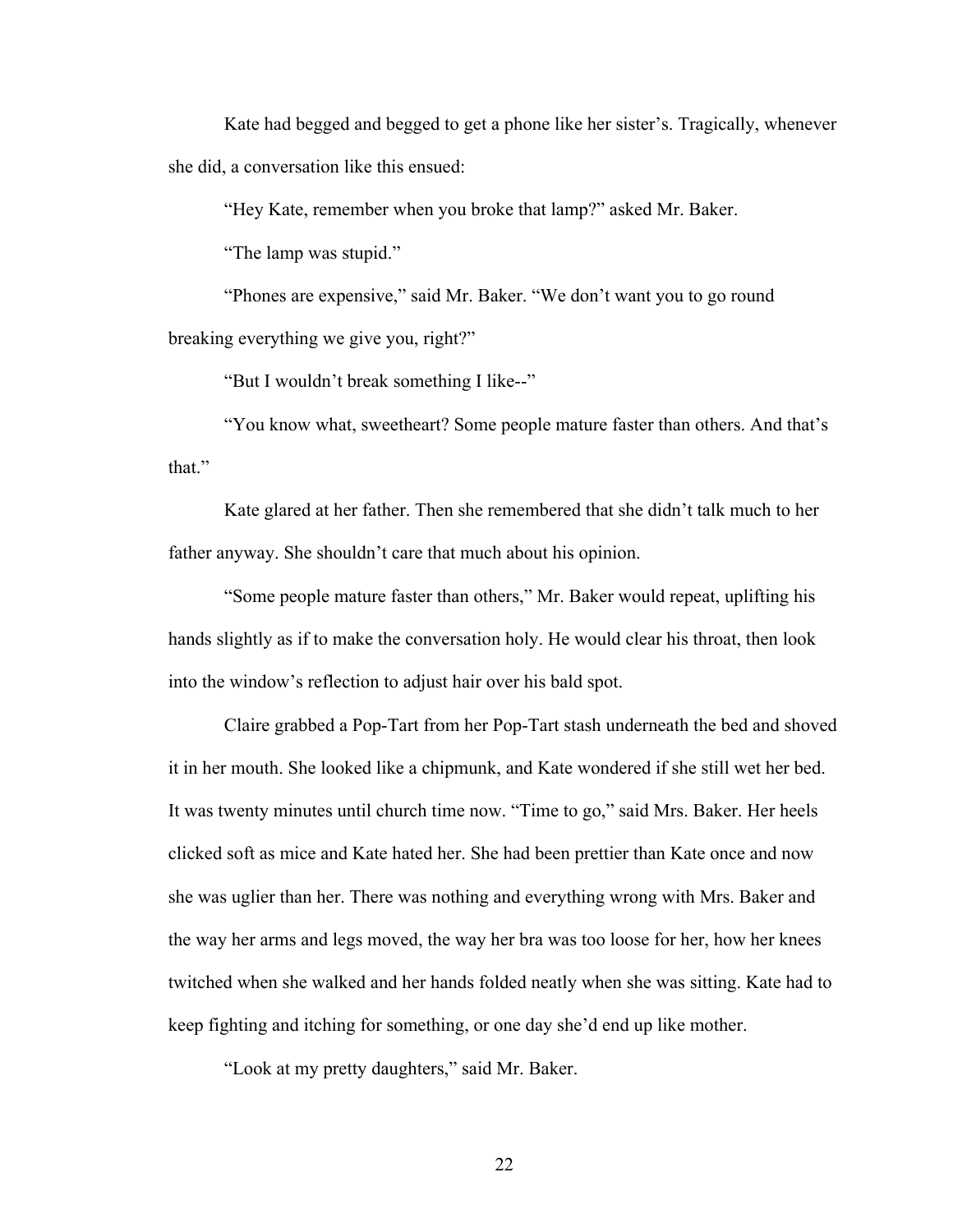"You look nice, Dad," said Claire.

It was hard to believe that people had their own thoughts, Kate thought. She wouldn't be surprised if Claire's mind was blank as a puppy's.

Church was the worst part of the week. Inside the cathedral she sat between Mr. Baker and Claire and hated it the whole time. The green velvet cushions made her legs itch, and the organ sounded like a dying walrus. The priest looked like a naked mole rat. His face broke into an oily sheen under the old fluorescent lights as he broke the body of Jesus into crumbs. Mr. Baker and Claire sang and prayed simply, and Kate despised them. But the worst part about this was Mrs. Baker singing like a choir boy behind her laced veil and liking it.

Every time Kate saw Claire in her veil or heard Mrs. Baker sing, her blood would congeal. It was only right and just that Claire should be a favorite and Kate should be spanked. Through Kate's own grievous fault, she had been born a brat, and now she must pay the price. All wombs must veil themselves from the giants, or the giants might fill the wombs with their seeds.

Once Mr. Baker had decided to sit between Mrs. Baker and Claire instead of on the end by herself. Kate wondered if this was because of something she'd done and then remembered that today was Confessional Day. The Bakers weren't horribly religious, but they followed what God told them to do because they wanted to and wanting was fun.

How did Ana experience church? Did she care about being a good person but not too much about silly doctrines like no-birth-control and veil-before-giants? That would be ideal, Kate thought. Except when does a good person become a bad one?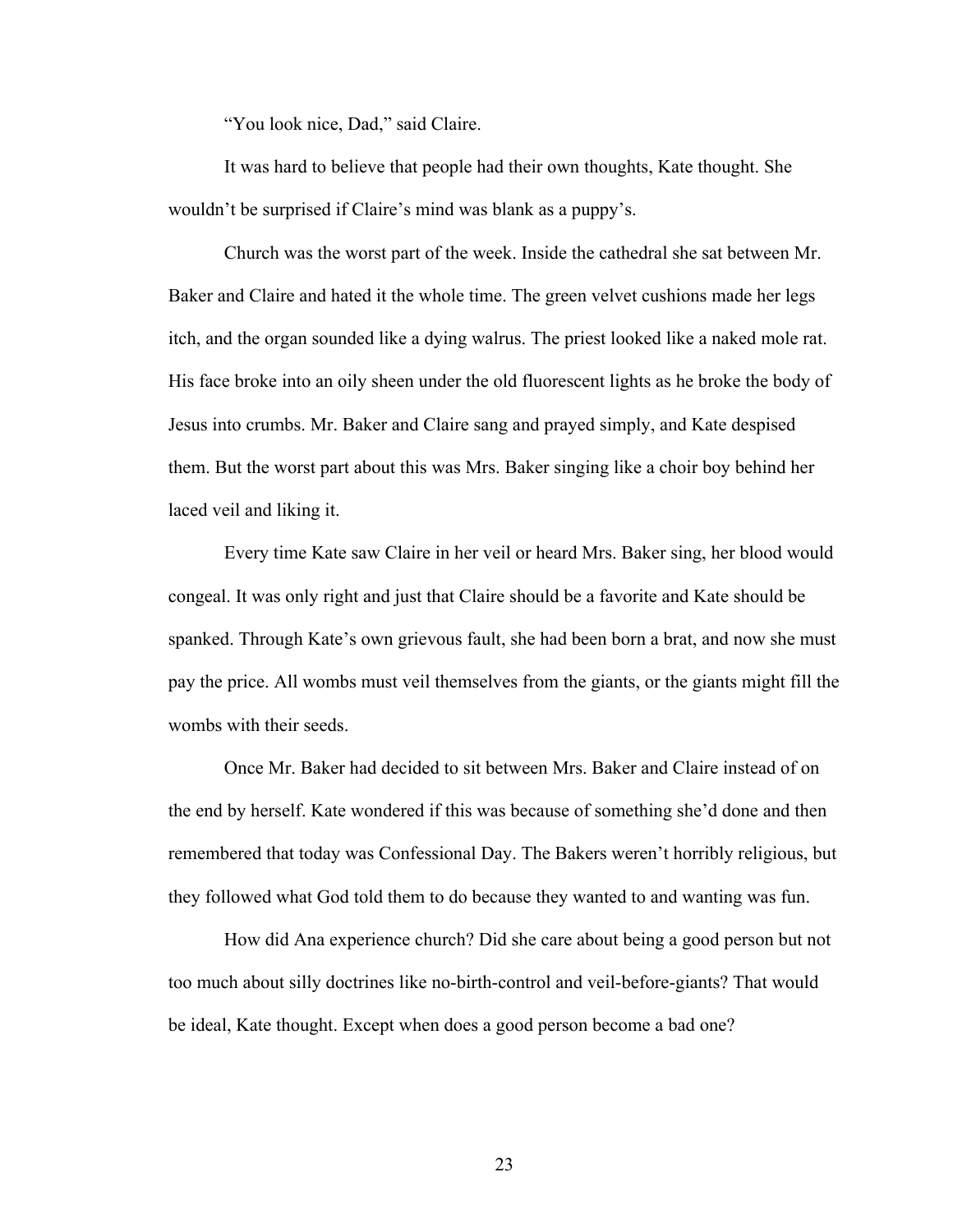"I'm just here because my mommy wants me to be here," said Kate when she got to the confessional. She was Chaotic Neutral.

The priest paused. Kate folded her hands across her chest mummy-style, and they compromised with a blessing. Then Kate left and turned to look back as her sister entered the confessional, a laced veil covering her forehead. She tripped on her own feet some as she turned around and hated herself when she saw Claire do the same thing. Her blood congealed within her veins. Claire's face was so round and punchable.

The red velvet hallway between the confessional and the main sanctuary reeked of popcorn and disinfectant. On either side of her as she walked down the aisle, cow-eyed women, veiled and unveiled, lined the ends of the pews with their husbands and small children. What was it like to be fourteen and pregnant? That had been Mary's fate. Did she like being pregnant, or had she felt abused? But pregnancy would be Kate's and Claire's fate too, Mr. Baker had said. He wanted his daughters to conceive so that he would have cute little babies to keep him company in his old age. Kate had suggested that he adopt an urchin from Russia.

It was all the same, giving birth and dying. None of it really mattered to the unelect. But at least the candles were golden-red and cinnamon-bun scented. What would it be like to be an altar boy, smiling like Mona Lisa in emerald green under the dull fluorescent lights?

What must it be like to be gowned in turquoise and gold, rosy-cheeked and God saying, this is your destiny from the beginning, for me to get you pregnant? It was as if here was a vessel for what someone religious had thought and wanted to happen to them.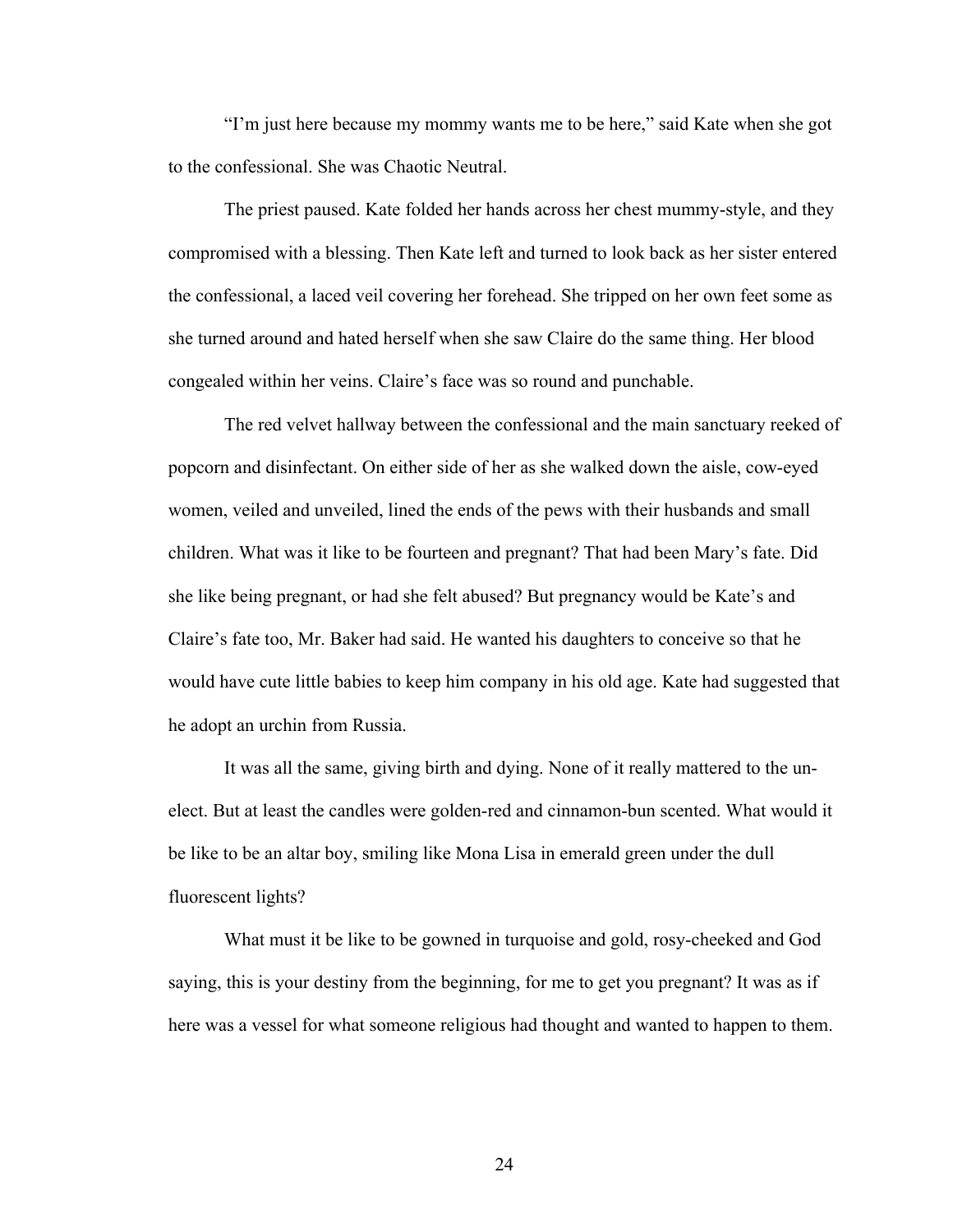Surrender to your destiny, they had said and wanted for themselves. They were all puppets of their own undoing, and the universe didn't care. Maybe she was just like them.

Mr. Baker cleared his throat. Kate began mouthing the words to a hymn. She couldn't hear her voice, but her lips were moving so that Mr. Baker would have to assume that she was singing. The hymn was holy and Kate's blood curdled inside. She felt as if she were sinking into the burden of existence. She was standing on a scaffold, her family present with hands folded.

After church, Kate felt disgusting. Her neck was sweating and her insides itched.

"Did you girls have fun in church?" asked Mr. Baker.

"Church was nice today," said Claire.

Kate patted Claire on the head. "Good dog."

Kate had some half-baked theories on past lives. Claire had been a dog, Mrs.

Baker had been a cow, and Kate had been a violet-eyed demon with black angel wings.

Mr. Baker slapped Kate's arm. "Don't you touch her," he said.

"Yes, Daddy," said Kate.

"Don't you talk to me with that tone of voice."

Claire stuck out her tiny pink cat tongue. Kate gave Claire the finger.

On Sundays, the Bakers liked to spend special family time together at a restaurant. This was one of many activities which made the Bakers complete. Mr. Baker fried fish on Fridays, and the family watched a movie with popcorn on Saturdays.

Watching movies is what families do, Mrs. Baker had said. But really it was just an excuse for Claire to eat butter.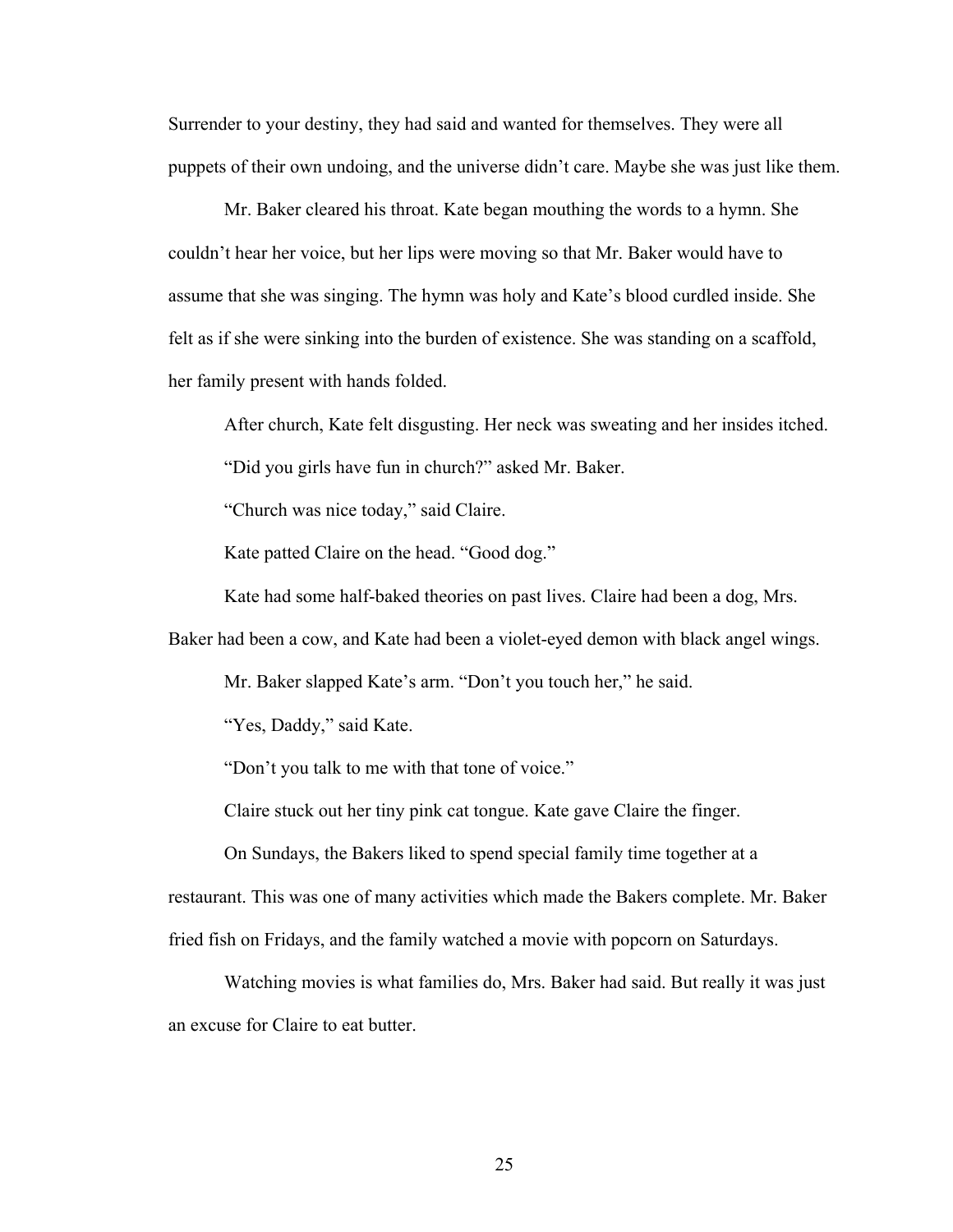The Bakers also liked to go on leisurely afternoon family drives. Sometimes Mr. Baker's mother would visit, and then she would go on the drives too.

After church, the Bakers picked up Grandma from the airport and took her out to see the border fence that everyone was talking about these days. It was a waste of money, they all said, but necessary nonetheless. Mrs. Baker said water stations were humane, Mr. Baker did not agree. Kate opened the window a crack to taste the salty air. A flock of invasive parrots screed overhead. They'd all wanted to go to the beach, but Claire was too fat to fit her swimsuit. So instead they were ogling at some stupid iron fence like it was a national monument.

The border fence stretched eighteen feet high across fields of sugarcane and ragweed and trailer homes. Five years had passed since its construction, and each year hundreds of Hondurans scampered over its walls. "Good *night!*" said Grandma, craning her head upwards and beyond. She snorted, then looked at Kate with a smile. "That is a big ugly fence."

"Apparently last week an illegal immigrant woman fell to her death climbing over it and got impaled on a spike in front of her son," Kate said and tried not to smile.

Grandma grunted a nervous laugh. Two illegal immigrants came every week to clean her house, Kate knew. Mrs. Baker coughed.

"She was already clinically malnourished though, so--"

Mr. Baker cleared his throat and turned to look at Grandma in the rear-view mirror. "You know, things've got real bad down here, because just last week we had that Toyota speed through our driveway, remember, Sam?"

"There was a drug car in our lot?" asked Kate.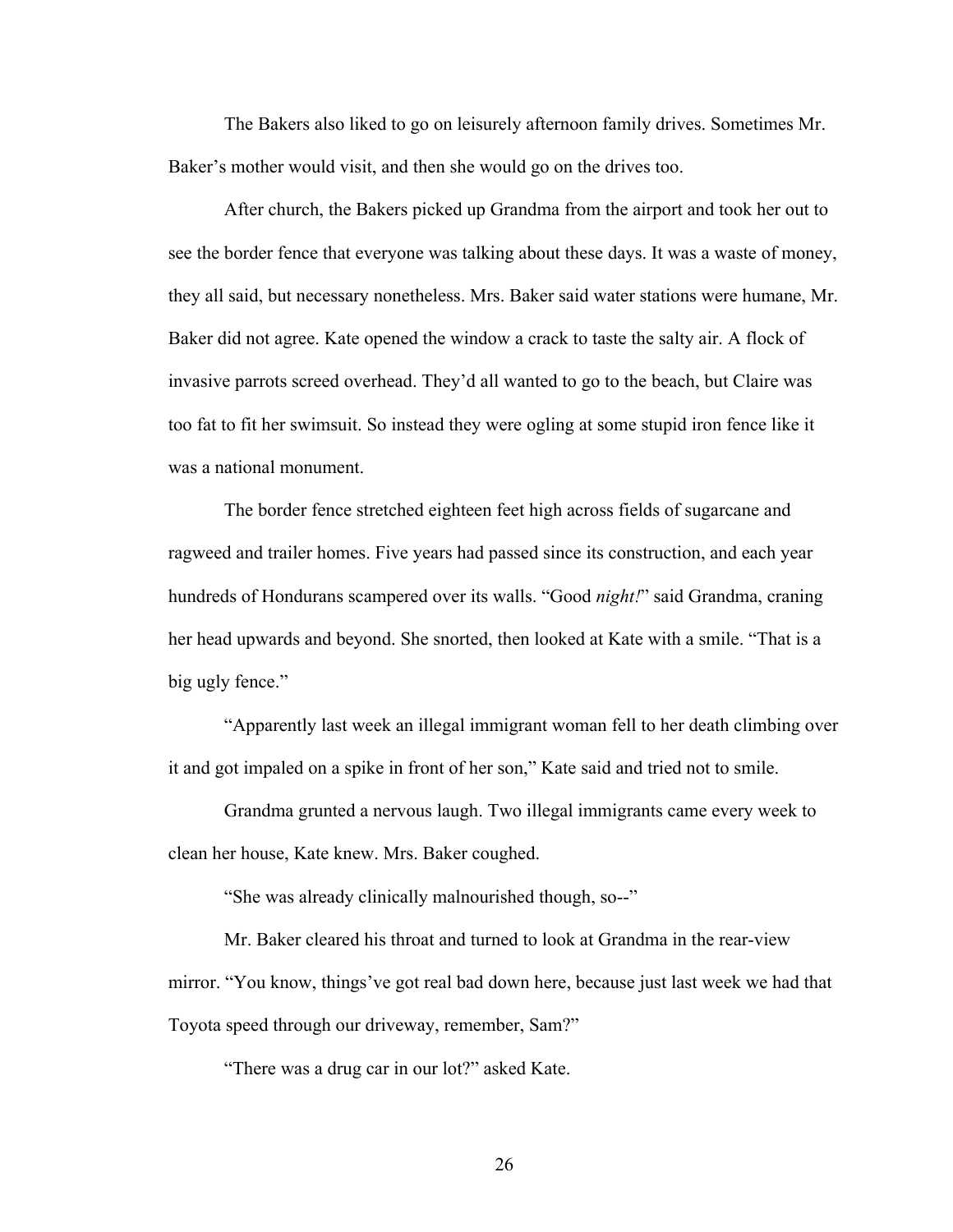Mr. Baker cleared his throat. "And then five seconds later comes a border patrol hightailing after them  $-$ "

"Is that how the cat got ran over?" asked Kate.

"Good grief! Sam, I'm sure glad I don't live here, what with all the illegals. You must feel so unsafe."

"Well, we're glad you're here while you can be, Mom."

"I'm glad you're here, Grandma," said Claire.

Kate couldn't wait until Grandma left and she could go home and hide under the bedsheets. It wasn't Grandma's fault, though. Claire was a passive fat-ass and Mom was a bigot who hadn't done anything but give birth to daughters who wanted to forget they existed.

What would happen when they all died? Would they grow cold in the earth, or fall into a warm sleep? How long would it be before Claire began to watch her face for lines, her skin rotting into a wisp of a dead leaf?

Sometimes Kate wondered what it would be like to be a starving person. She clenched her hands against her ribs and cracked her bones. She imagined her mouth filled with grey dirt and her stomach impaled and bloated. One day vines would scale the fence like Hadrian's wall and no one would remember them. Mrs. Baker would correct her later for talking about impaled people in front of her grandma, she knew, but the fence was their idea and Claire's fault for being fat.

After they were done touring the border fence, Mrs. Baker asked her dear sweet Claire where she wanted to go out to dinner, and Claire said Big Red's.

"That's what I was gonna choose," said Kate.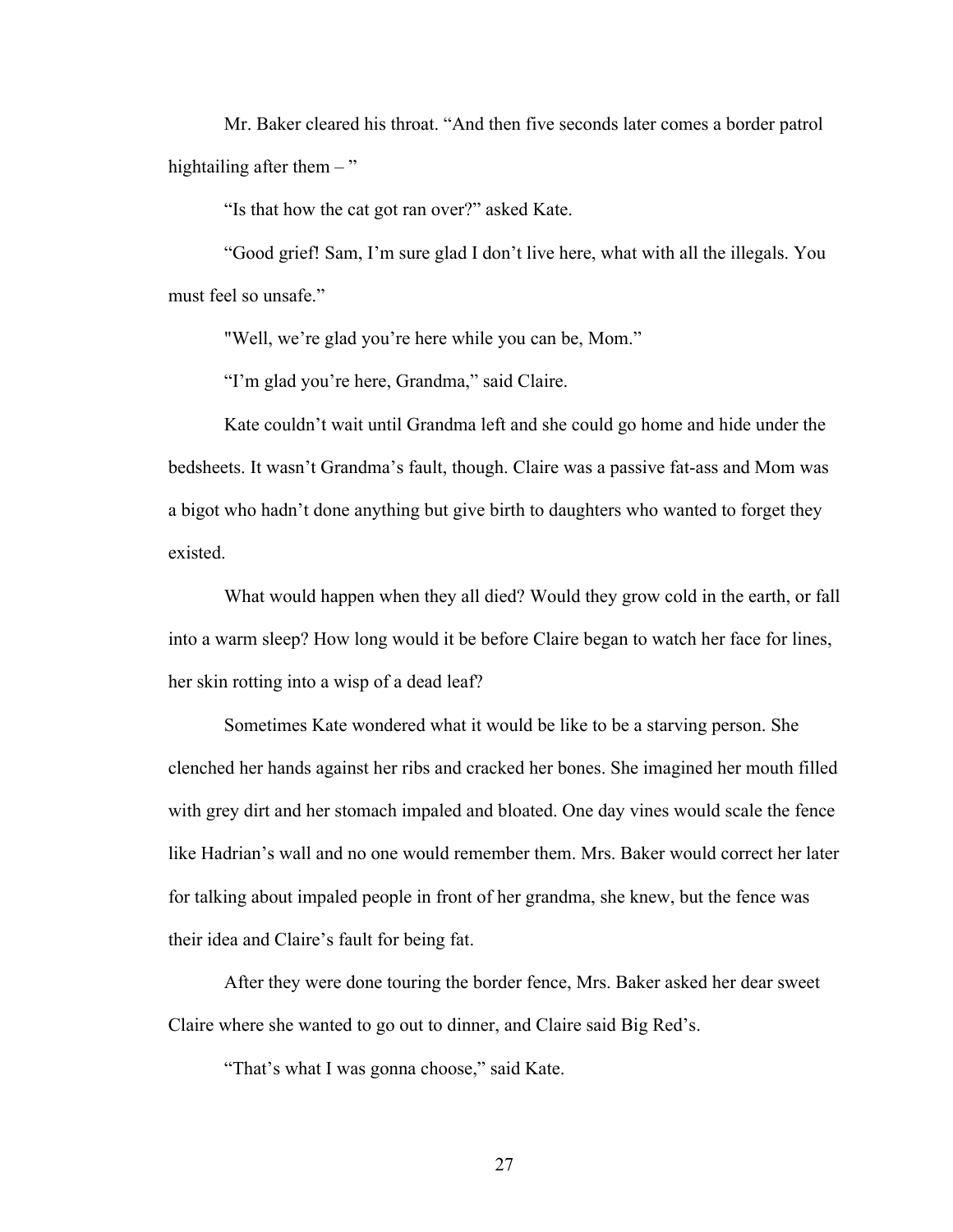"I get to choose cause I'm the baby," said Claire.

Big Red's was low-lit with red booths and tiffany-style lamps. It was always crowded with greasy fat people eating Tex-Mex, and the air was heavy and smelled of beer. At least the bar was basically a giant fish tank, so Kate could distract herself by watching neon blue fishies instead of fat people. When the waiter asked to take the Bakers' orders, Mr. Baker couldn't understand him.

"I couldn't understand him," said Mr. Baker to Mrs. Baker.

"You can tell he's new here," said Mrs. Baker.

"Well, yeah, cause I didn't recognize him."

"I think I'll get some fish cause we're in the tropics," said Grandma. Kate smirked.

Today Grandma wore an orange jumpsuit with a chunky orange necklace and bracelet, palm tree earrings to match. The earrings were also chunky and stretched her ear holes beyond repair. Kate smirked.

"I'm surprised there aren't monkeys down here, what with all the parrots and palm trees that grow," said Grandma.

"It's dry," said Kate.

Claire smiled at Kate, and Kate looked down. She must have thought Kate was smiling at her. Claire ordered cheese enchiladas and steak fries, and her parents said nothing. She smothered her fries in ranch and salt and ate two at a time until her lips swoll red from eating.

"Claire is very hungry," said Grandma.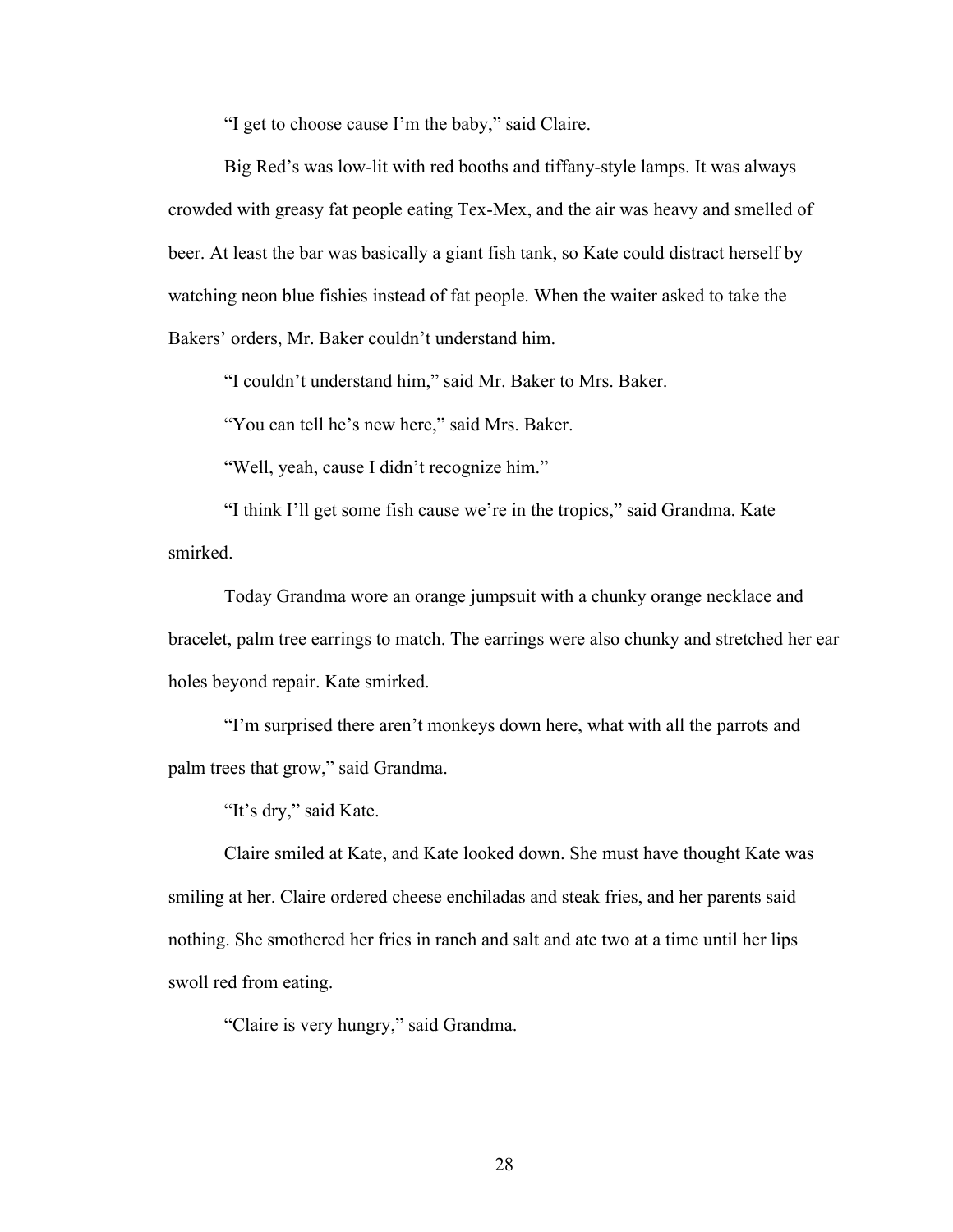Goddamn trash panda, thought Kate. Claire liked Kylie Jenner and had gotten a lip kit for her birthday, and Kate just knew she was happy whenever her lips swelled after eating something salty or sweet. Kate would need to eat more herself, though, if she were to have hips by the time prom rolled around.

Once Ana had invited Kate over to her house for a birthday party. Her fluffy rose marshmallow room was laced with rose and amber and spangled with fairy lights. Ten people had crowded into her room to play Twister, which Kate did not like. An hour in, Ana's cousin brought in a frosted coconut ice-cream cake, and Ana smashed her face into icing. Her face came up crusted with coconut flakes and iced mush and looked like a snowman.

I'm going to try to get a corner piece, Kate had thought to herself. Then she'd stood in a corner for thirty minutes mushing ice cream into frosting and wishing she too could look pretty like Ana in her pink silk dress with frosting on her face.

"You would never know the waitress is a Mexican," said Grandma. "She was so blonde but when she spoke you could hear it in her voice."

"Don't say things like that, Mom," said Mrs. Baker. "You might hurt someone's feelings."

"Don't say things like that Mom. You might hurt someone's feelings," said Kate. Probably Ana had an abuelita way less stupid than hers who didn't think monkeys lived in Texas.

"Can we get dessert?" Claire asked. Cheese and beef sauce collected at the seams of her mouth.

"I love how all we live for is food," said Kate. Mrs. Baker frowned.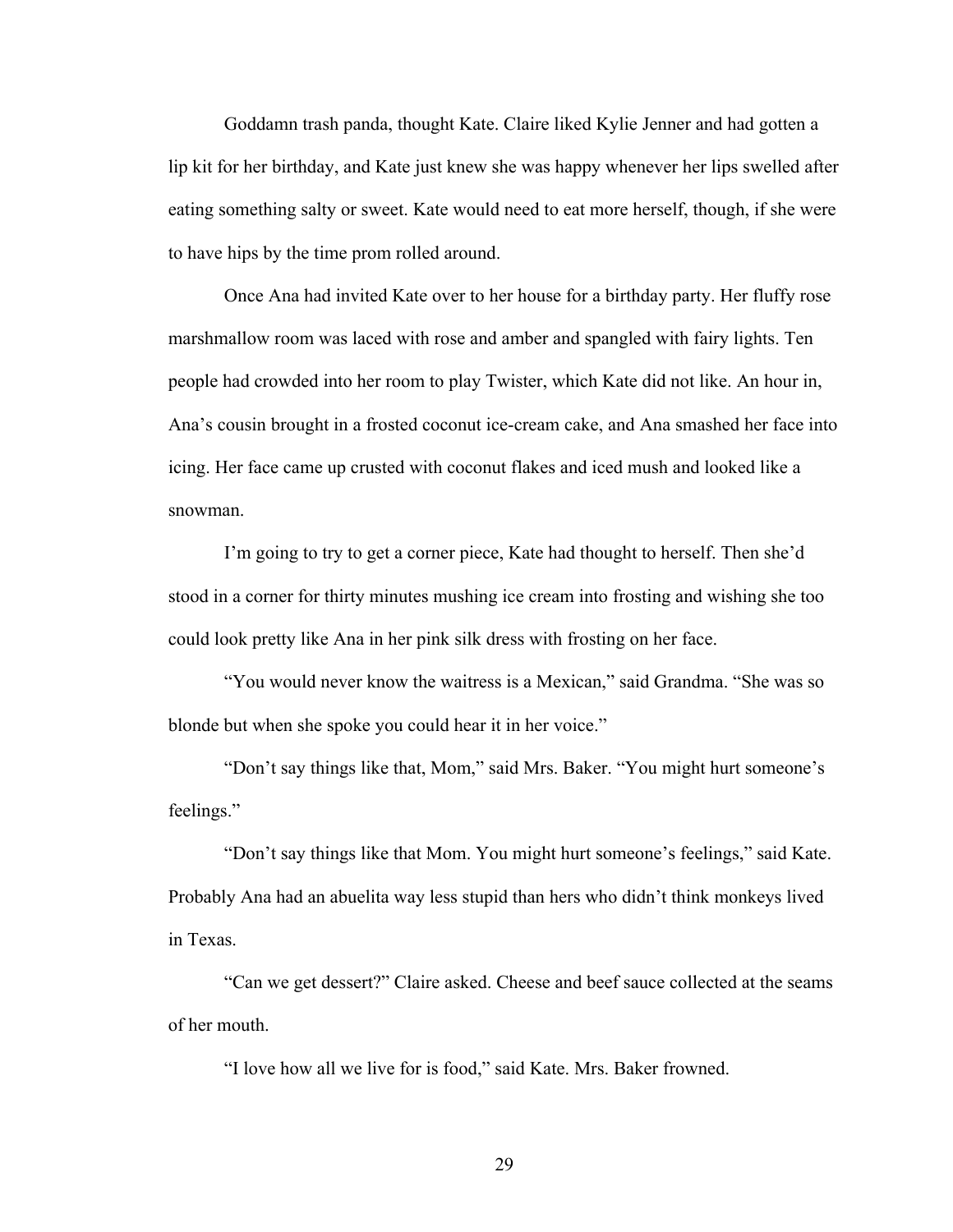"What?" retorted Kate. Grandma winked, and Kate had no idea why.

"Slow down, Claire," said Mr. Baker. Claire gulped and coughed. Her cheeks were red.

"You're eating like a pig," said Kate.

"Shh shh," said Mrs. Baker softly. She kicked Mr. Baker softly under the table. Kate smiled.

"Chew your food," said Mrs. Baker to Claire. "You are not a snake."

Kate watched Claire fidget and Mrs. Baker's stomach breath in and out and wondered if Claire had ever had a role model. She was the older sister, right? But she wasn't the role model, and Claire would be fine on her own without her.

Ana was within Kate's grasp. Four years from now Kate would be done with high school and could be some sort of cross between her and Elle from *Legally Blonde*. She would have a fat chihuahua, a rose-gold-themed house, and lots of friends.

Kate knew Claire well for not talking to her much anymore. Claire had four friends at school, and they were all normal. She was book smart and conscientious enough to get attention but not enough to do well in college. She would shove salty pizza in her face until she was obese and become a total failure.

Someday Claire would be just like Mrs. Baker. She would be plump and sweet as a French pastry, wearing simple shirts too small for her stomach and feeding strawberry Pop-tarts to her five fat little children, one for every day of the creation.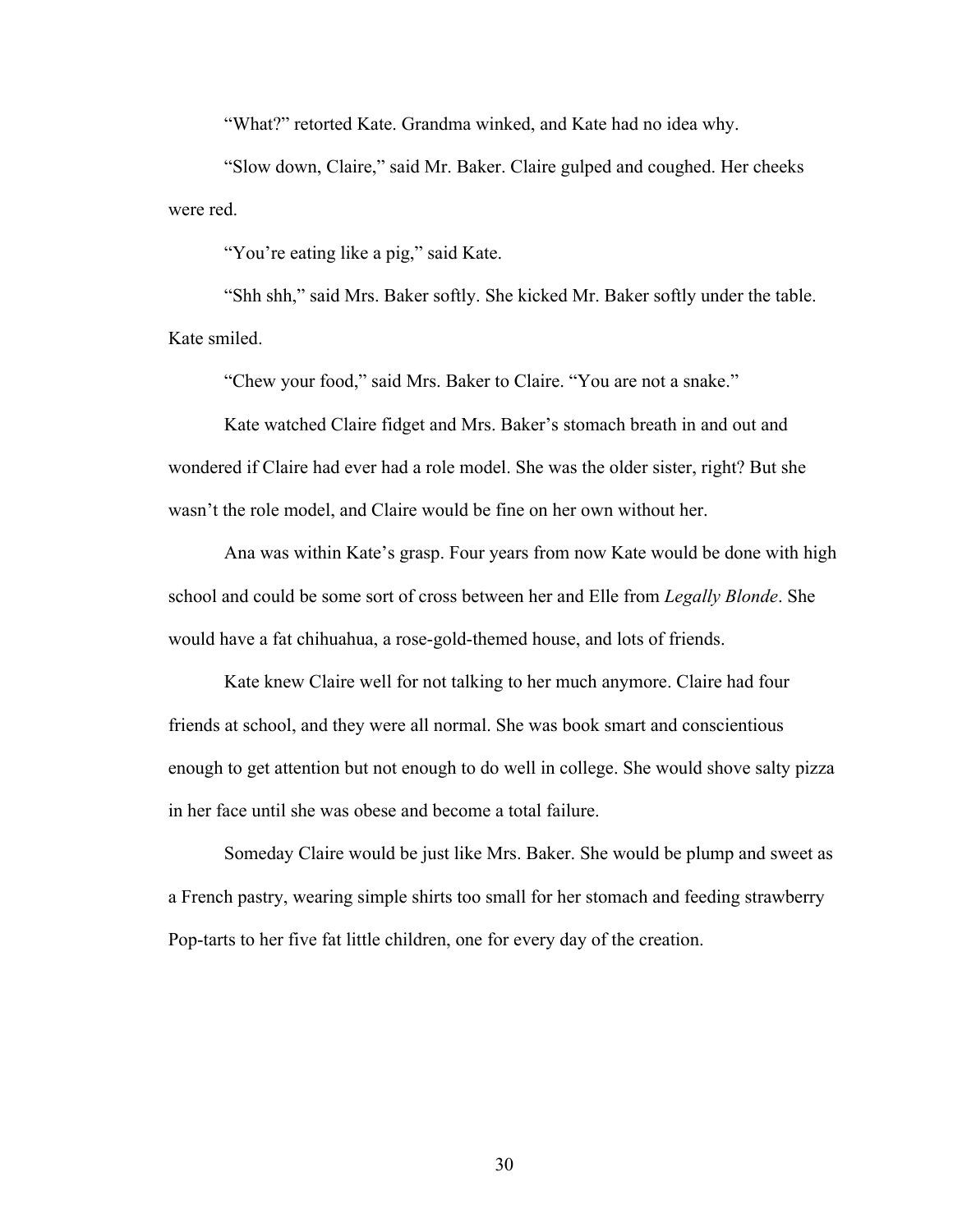When they got home Kate felt tired and numb and wondered why she was still standing. She came up behind Claire adjusting her headband and yanked her hair strong as she could.

"*Ow*," whined Claire.

"You worthless little brat," Kate hissed. Claire said nothing.

"You smell like shit," said Kate. Claire stuck out her tongue. She looked like a Precious Moments cherub, only she was a muffin-topped twelve-year-old and not a toddler who'd died and gone to Jesus.

"You're mean."

"Listen to me you piece of human trash," said Kate, pulling harder. Claire twitched.

"You think you can do anything you want 'cause mommy and daddy let you don't you."

Claire shook her head.

"Someday, you're going to be a little mousy secretary doing nothing all day but typitty-wiping like your precious mother and I'm gonna be doing awesome things and you're going to see my success and squirm. And you aren't going to be able to handle yourself but guess what? There's nothing you can do about it but sit and pray for Purgatory."

Claire laughed. She was trying so hard to act like she didn't care. "I can't believe you have a problem with Mom being a secretary."

"Oh, I don't have a problem with secretaries and nurses and mommies who want to be what they are. I just have a problem with pathetic people."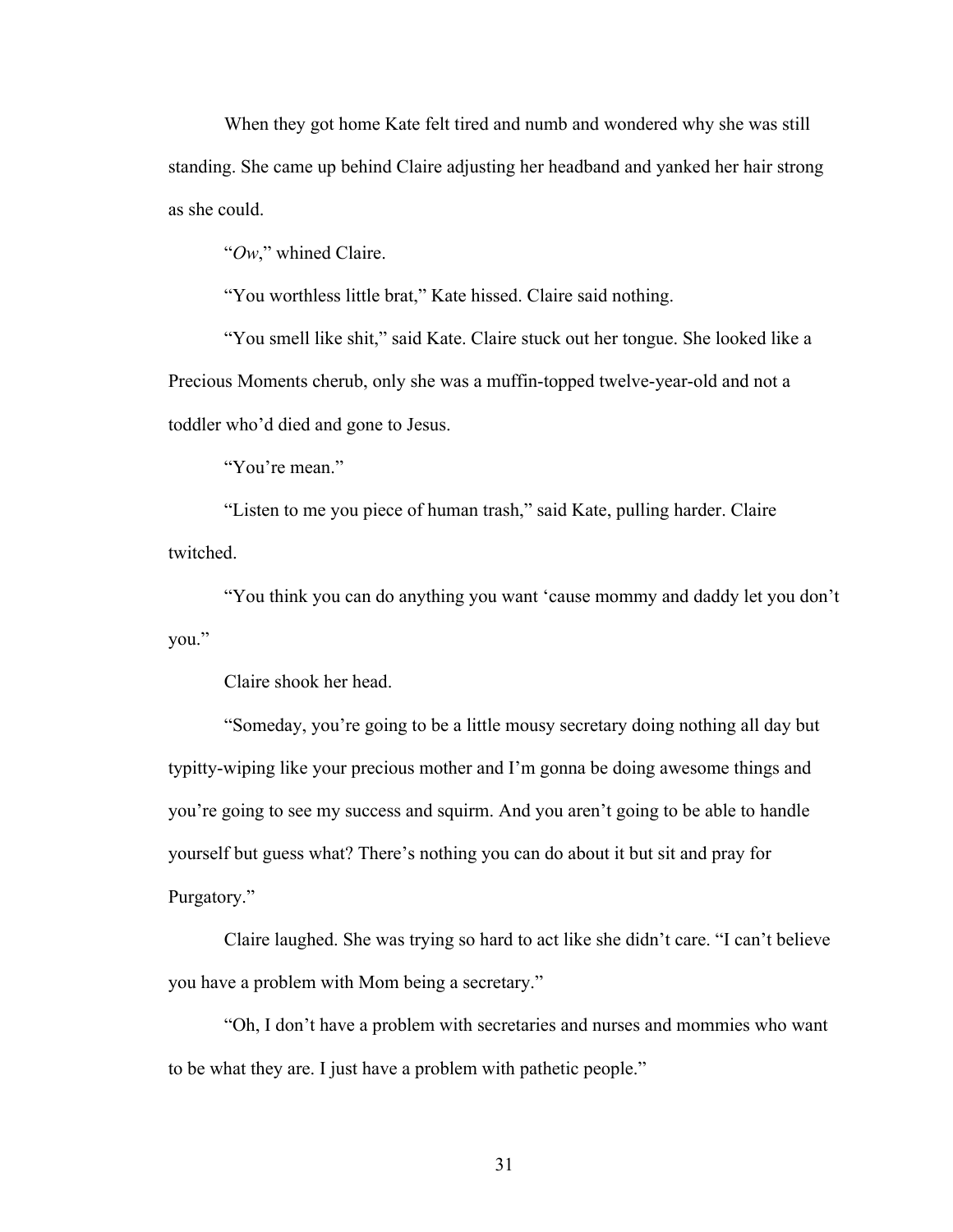Claire was stiff and Kate could hear her breathing.

"What's going on in there?" yelled Mr. Baker from the kitchen.

"Nothing," yelled Kate.

Claire sniffled and hugged her forearms, looking down.

"Wow, you really are spineless," said Kate, yanking Claire's ear. "Try standing up for yourself sometime."

"No."

"HAVE SOME SELF-RESPECT," Kate screamed, lunging at her sister's face. Claire squealed and the Bakers came running.

That night Kate's flip phone was confiscated. Kate was the reason woman couldn't speak in church, Mr. Baker had reassured her. Of course, he did have a cause to be upset.

The bedroom Kate shared with her sister always made her almost happy after their fights. She liked the Christmas lights and magazine cut-outs, the plump Talavera sun and ten-year-old computer. She hated having the bottom bunk normally but after a fight she was always happy to have a safe hole. She liked staring up at the wood panels of her bunk and feeling a rush to her head. A car light arched across the wall nearest the radiator window.

It was one in the morning at this point, and from her bottom bunk Kate could still hear Claire sniffling. She'd been crying for two hours, trying and failing so hard to stay quiet. Kate scaled the ladder between their two levels and crawled over her sister.

"You doin' okay?"

Claire sniffed. "Why are you so mean to me?"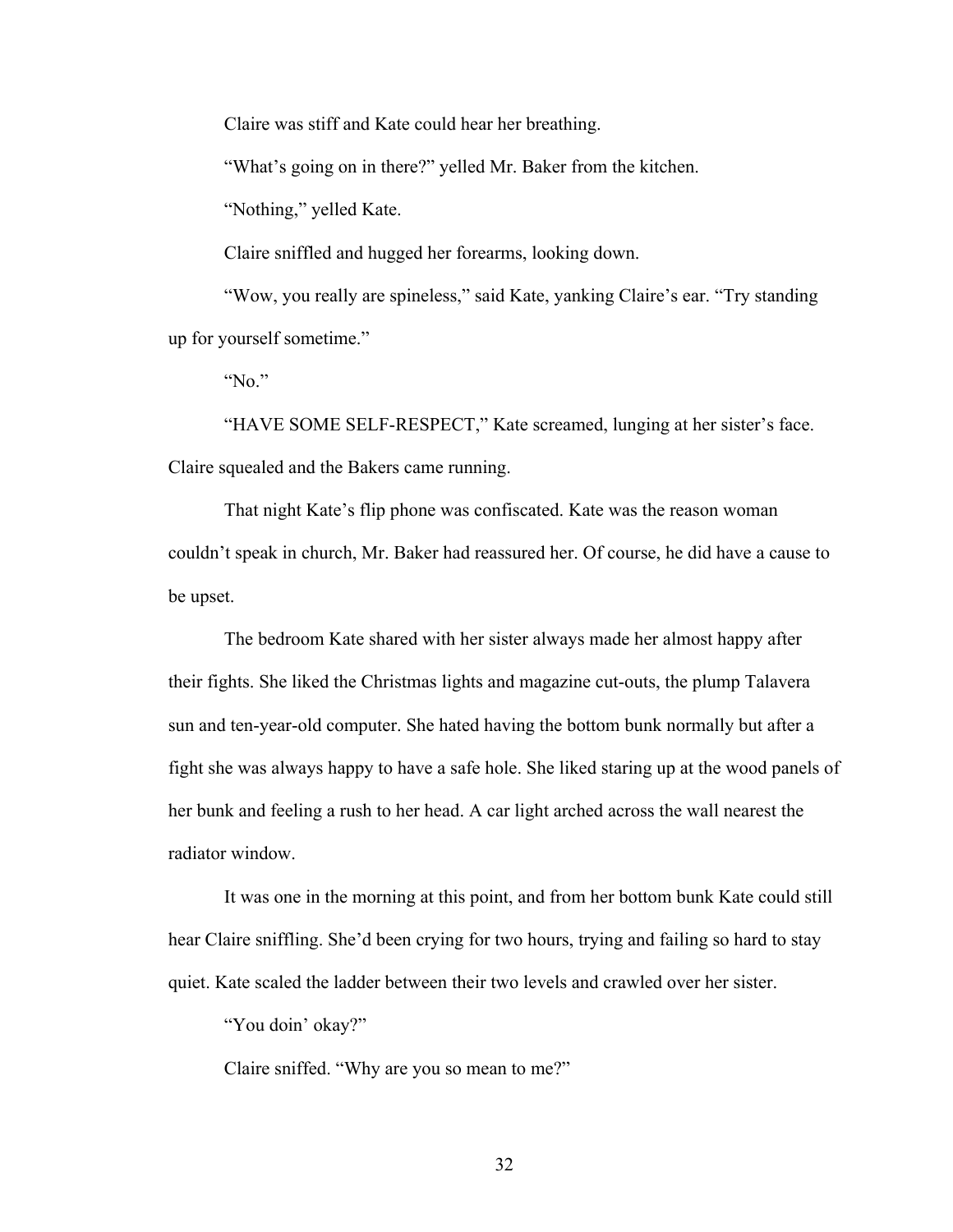"Because you have an iPhone. Just kidding."

"Mom would like you better if you were nicer to me."

"Is that so? Maybe I should try that and see what happens."

Claire stared blankly to the side. Her shoulders were hunched in the dark. Her eyes and nose would be so much cuter if she wasn't fat.

"Why do you eat so much?"

"Bitch."

"I'm really sorry for what happened earlier today."

"Yeah, whatever."

Kate lay in bed that night and couldn't fall asleep. She was amazed by Claire's behavior sometimes, that Claire had said the word "bitch."

If Kate was gone, Claire wouldn't feel bad for her. She would pity Kate as a lower being and then continue to wear pink bows with a pink shirt and khaki pants, do all of her homework, and use her stupid little iPhone to text her nerd herd of friends.

Kate got up and padded down the hallway. Mrs. Baker was snoring loud as death. Her small feet felt cool against the dirty white tile.

It was if Kate didn't exist, Kate realized, because she didn't deserve to.

Ana had had the same boyfriend since middle school. The boyfriend was not particularly interesting, but he made Ana happy. It was in high school that Kate began to notice other girls falling in line with Ana, giggling on their boyfriends' knees at lunchtime. Kate did not understand why anyone would want to have a boyfriend for the entire school to see. The little exhibitionists, anyway. Secrets were much more fun. This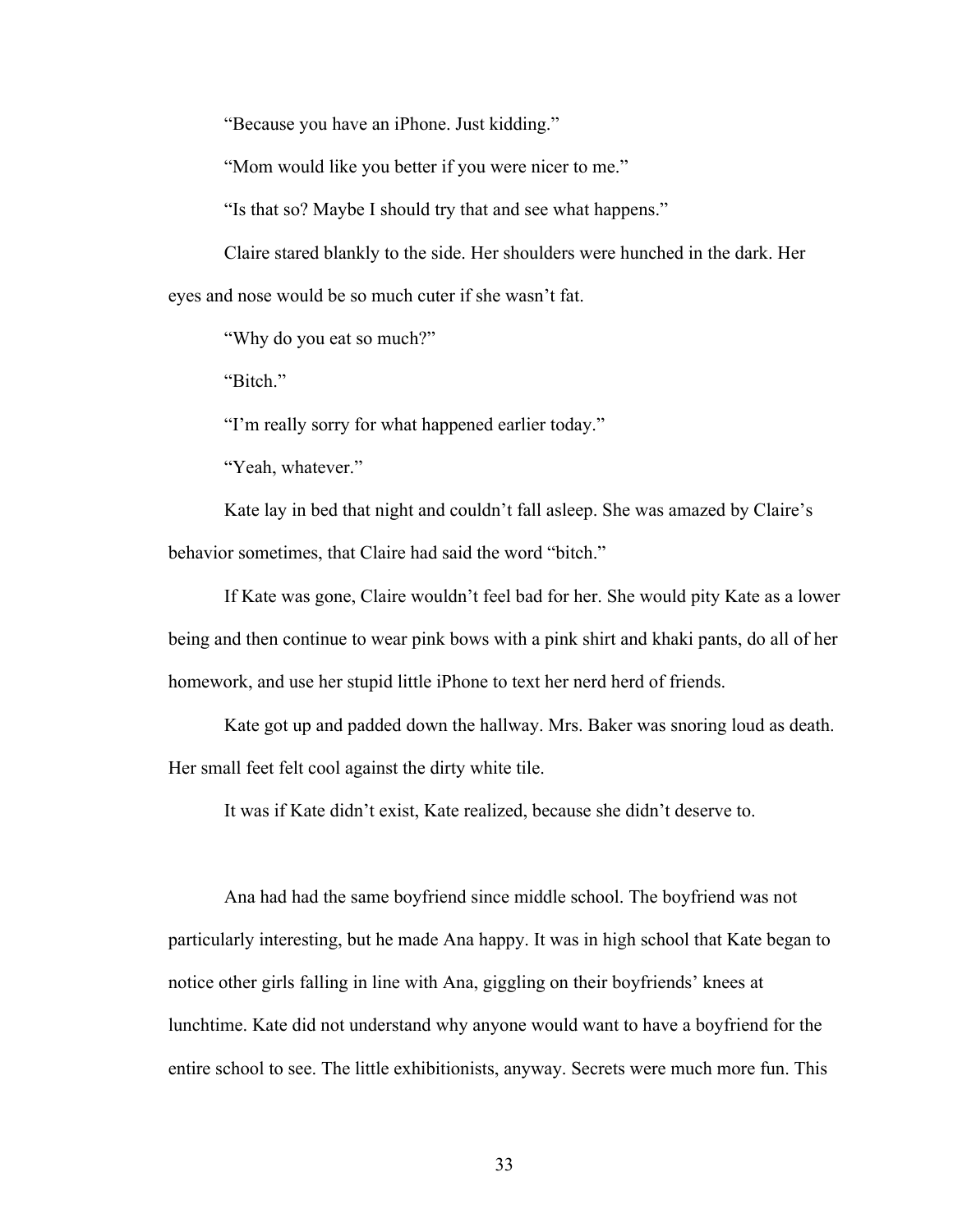was a fortunate opinion to have, since no one that she liked had asked her to the school dance.

For some reason Ana and Kate always talked with each other in the restroom. They didn't really talk anywhere else, except sometimes Ana would approach Kate casually at lunch munching a tomato sandwich and making her rounds to each table like the social butterfly she was. But they would always have these weirdly intimate conversations in the restroom, probably because Kate spent a lot of time in there. Once Kate spent a half hour pretending to fix her hair in the bathroom because her friends were stressing her out. They had said she was the most likely of all five of them to become a nun, a claim which Kate did not appreciate.

It was after the third time of washing her hands that Kate heard snorts and retches. Jesus, thought Kate. Someone sounds like an obese pug.

"You need help?"

"No," sniffed the girl. It was Ana.

Kate passed tissues to Ana under the stall. "Thanks," Ana said.

"Everything alright with you and Andres?"

"We had a fight," said Ana.

"Wow, that sucks."

"He told I'm too needy. He wants to have other gal friends."

"Wow," Kate said. "Jerkface."

Ana came out of the stall, and it smelled like vomit.

"Let me know if you need any water or anything."

Ana half-smiled, and Kate wished Ana would share more of her life problems.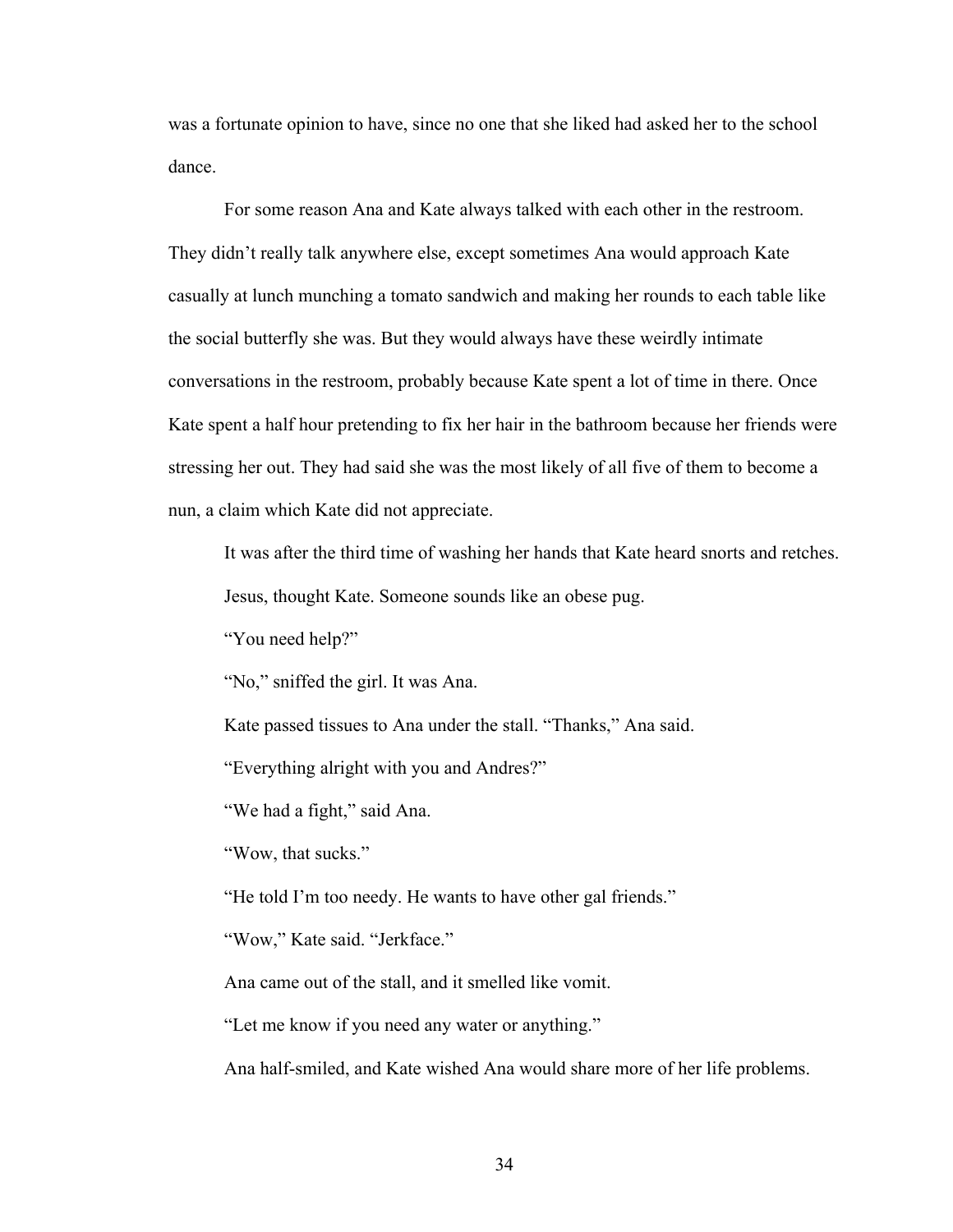"If it makes you feel any better, I wish I were you."

"No you don't," said Ana. Her mascara raccooned her red-pink glittered eyes perfectly. If only Kate and Ana could exchange skins. Hot mess makeup really was a look. Ana couldn't help herself being so perfect and sad at the same time. With Kate everything was all her fault. Her parents and Claire were annoying, but Kate made everything worse. Ana's parents were so nice at that birthday party. They really were just so nice and normal.

Still, it made her sad that Ana was sad, for Ana's sake.

It was sad that if Kate hadn't asked Ana if she was okay, Ana wouldn't have said anything. They weren't really close after all. Kate was just asking too many questions. If Kate was more outgoing and less weird, they could be friends - except Kate would be too jealous of her to get close to her, so in all cases a relationship wouldn't work out anyway.

One day at school awhile back Ana had held a bake sale. Pink cupcakes thick with pink frosting and pink pearl sprinkles, two dollars each, all donations to save dogs from being euthanized. I don't like dogs, but I like cupcakes, Kate thought. So she bought two heavily frosting cupcakes from Ana, who thanked her profusely.

Kate had sat down on a bench to watch Ana from afar while eating her cupcakes. The cupcakes were sticky and rich, in a good way. The bench was in part masked by a buff ebony tree, so Kate wouldn't look like a creep staring at Ana. Ana was smiling, her hair almost strawberry in the afternoon heat.

What is behind this smile? Kate couldn't be the only one who felt like Dr. Jekyll and Mr. Hyde, the only one with an obnoxious family and academic distress. She couldn't be the only one. She'd rather die than be the only one who felt like herself.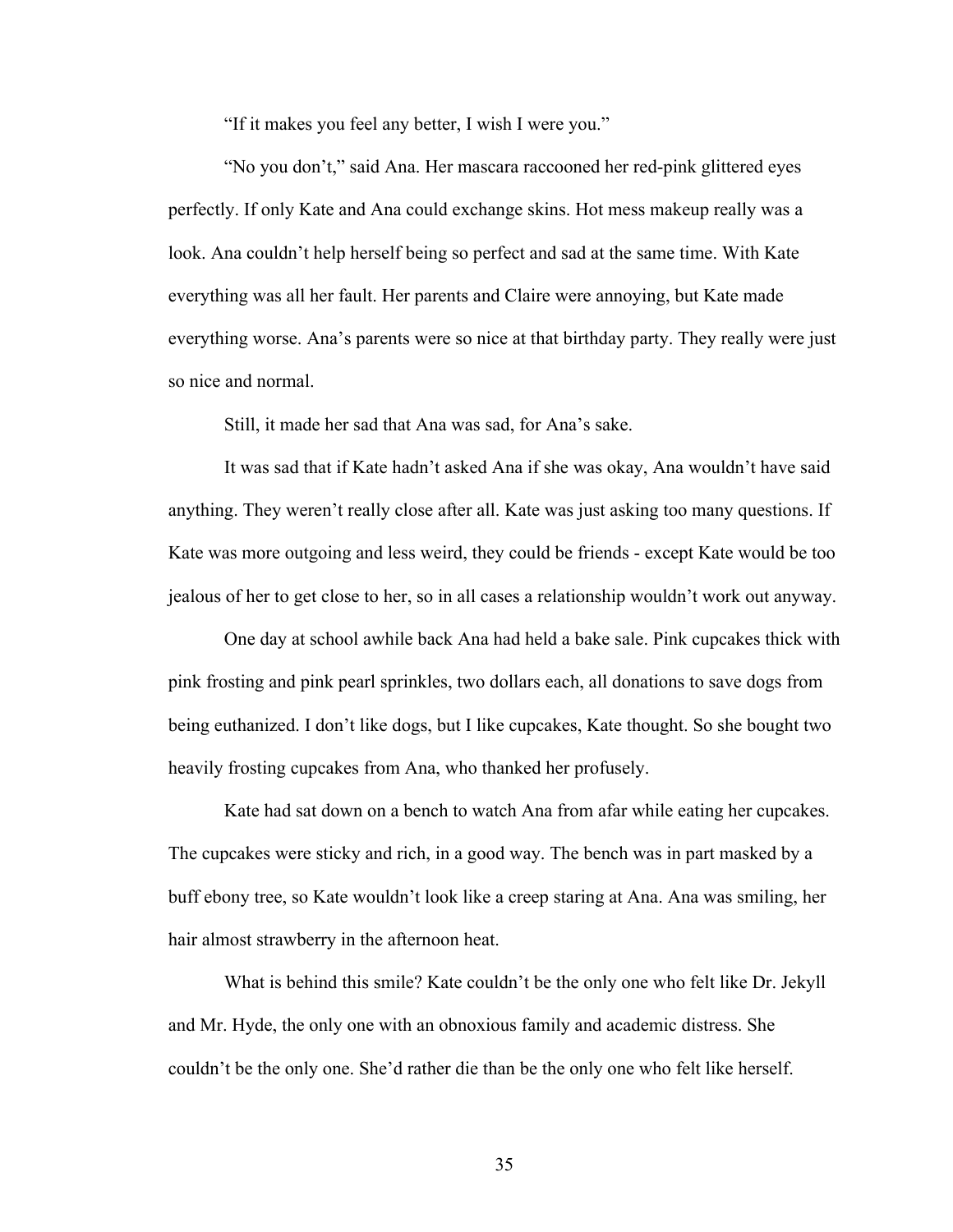At school Ana and her friends had talked of setting up dating profiles, so Kate decided to set one up as well. She took a photo of herself with an old digital camera her mom had never used. At least this camera will make my photo look vintage, she thought. On her profile, she listed her age as eighteen.

Here is my escape from reality, Kate thought. Then she thanked Jesus that her mother could not read her mind and had not yet put parental controls on her laptop.

Two weeks later, Kate received a message from a nineteen-year-old man named Jesús. He had dark tan skin, a huge nose, and small eyes. Not bad, thought Kate. He wasn't terribly attractive, but he was good enough. His complexion disagreed with her family's values, which was perfect. They agreed to meet at the mall carousel after school on Friday.

The carousel was sleek and candy-colored. Jesús opened the door of the spinning teacup for Kate, and she thanked him even though she was kind of annoyed. What if one of her classmates saw her here with him? He wasn't even that attractive, and he got annoyed when she tried to pronounce his name correctly. "Call me Jeesus," he'd said. After all, he didn't want it pronounced like "Hay-seuss," as if she'd actually said it that way. But whatever. He'd brought her to the mall, so that was nice.

After the carousel ride Jesus took her to get elote at a nearby stand. Once finished eating they got on the Ferris wheel outside in the mall parking lot, probably to distract them from having to say much. Jesus could be cuter and more outgoing, but at least he gave Kate food and would take her to do things like see fireworks, watch movies, and ride carousels. If Jesus was cuter, he wouldn't do those things. And she needed to get out of her stupid house.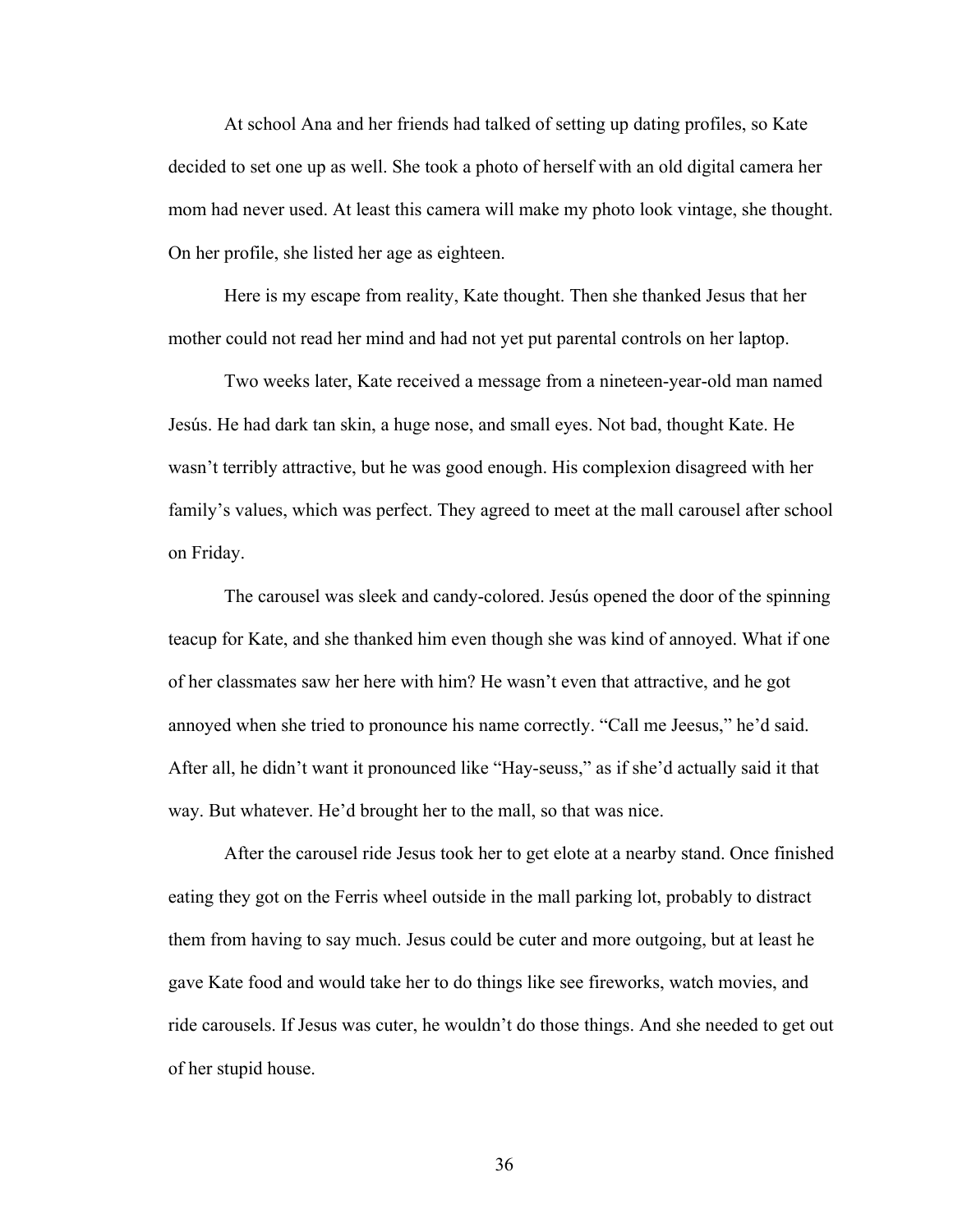That night Kate snuck out of her room. She'd left a lump of pillows in her bed and a dark sweater where her head would normally be just in case anyone woke up. Jesus was waiting for her in his old car and met her with a kiss.

"I feel so rebellious," said Kate.

"That's because you are," said Jesus. "You're my little rebel."

"I'm your little fourteen-year-old," said Kate.

"Shut up," said Jesus. He really did like that she was fourteen, the little creep.

"Didja get the birth control like I told you to?"

"Hell yes I did."

"Good girl."

Jesus's apartment was downtown near the college. On the outside it was a small stucco building framed with Christmas lights and lemon trees. On the inside it was filthy, with puzzle pieces, trash, and hair on the floor, and bowls of ramen and burnt stuff on the stove.

"It smells like ramen," said Kate.

"Yes, it does," said Jesus. This was because his roommates were trash and always stole his food. Unfortunately, the bathroom was even more horrific than the kitchen. The toilet was almost overflowing, the sink was filled with hair, and there were prawns on the shower floor.

"Why are there prawns on the shower floor?" asked Kate.

"Ay, don't worry about it." said Jesus. "You're my girl."

This answer confused Kate deeply.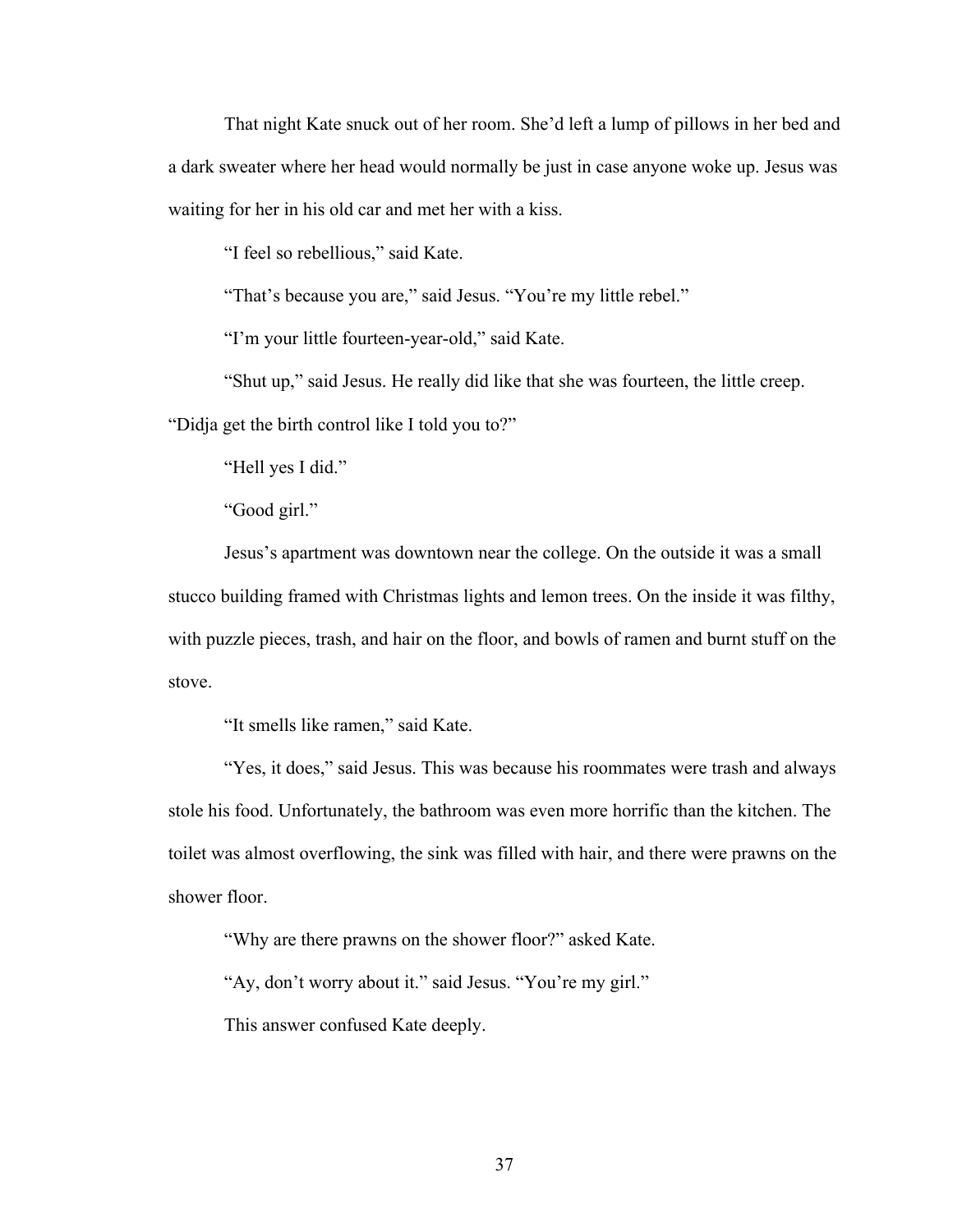Jesus decided they would watch *La Llorona*. This was great, because Kate wasn't allowed to watch scary movies at home. Mrs. Baker wanted her children to fill their minds with good things, and scary violent things were of the devil. Kate remembered this and wondered what Mrs. Baker and Grandma would have to say if they saw her watching her movie with a little Mexican boy. Mrs. Baker would not like his age, and Grandma would not like his face. This was all very satisfying to Kate. Teehee, teehee, she thought to herself.

The movie was more frightening than she'd imagined. It was so horrifying to see the veiled face of the Llorona and know there was rot behind the faceless veil just waiting to reveal itself. That night, La Llorona would remember Kate. She would hiss and crawl and scamper into the Bakers' home on all fours to steal her away, and Kate would be thrilled with terror as the stringy-haired decayed creepy lady pinned her shoulders down to suck out her soul.

Halfway through the movie, Jesus, began kissing Kate. His breath smelled almost like pizza and egg, but not quite.

"I'm not ready," said Kate. "I'm just not attracted to you."

"Whatever," said Jesus. Kate thought he'd be more disappointed that she wasn't attracted to him, but he didn't seem to care one bit. Without hesitation he grabbed his car keys and led her out into the driveway. He held open the car door for her, and she said thanks. They did not say a single word to each other on the ride home.

When Kate opened her dresser at 11 am the next morning, the birth control she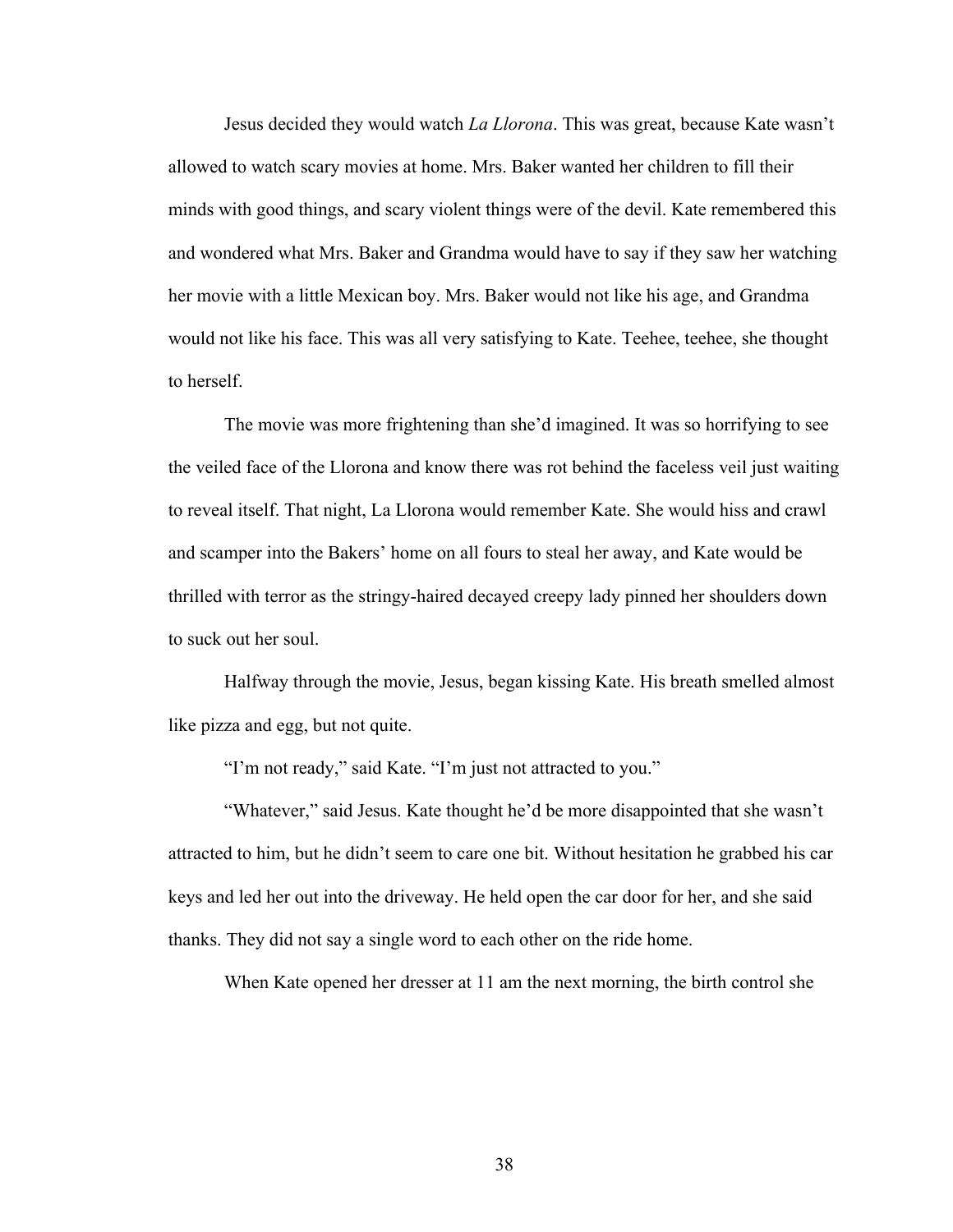had placed there was not there. Her parents were murmuring in the kitchen. Claire was humming a little hymn to herself, so Kate came up from behind her and grabbed her by the hair. Claire stopped humming, and her arms hung frozen at her sides.

"You know why people don't like snitches?"

Claire whimpered.

"Because they're lower than dogs," hissed Kate

"Mom, Kate's being mean again." Claire was crying now. Her young face was contorted into wrinkles and her large velvet headband slid backwards and fell off the edge of her large forehead. Kate pushed Claire to the floor.

"You snitch."

"You popped my eff-ing shoulder," shrieked Claire. Hysterical witch.

"Stop talking like a ghetto girl and get in the kitchen," yelled Mr. Baker.

"I didn't do anything."

"I'm sick and tired of you treating your sister like trash."

"It's not my fault you love her more than me."

"You said it not me," said Mr. Baker.

"We love you both equally," said Mrs. Baker. There were tears in her eyes.

"Kate, what did you buy with my health insurance?" asked Mr. Baker.

"Drugs."

"Tell the truth, Kate."

"I don't know, what do you think I bought?"

Mrs. Baker held up the birth control between her two chapped fingers. Kate stared.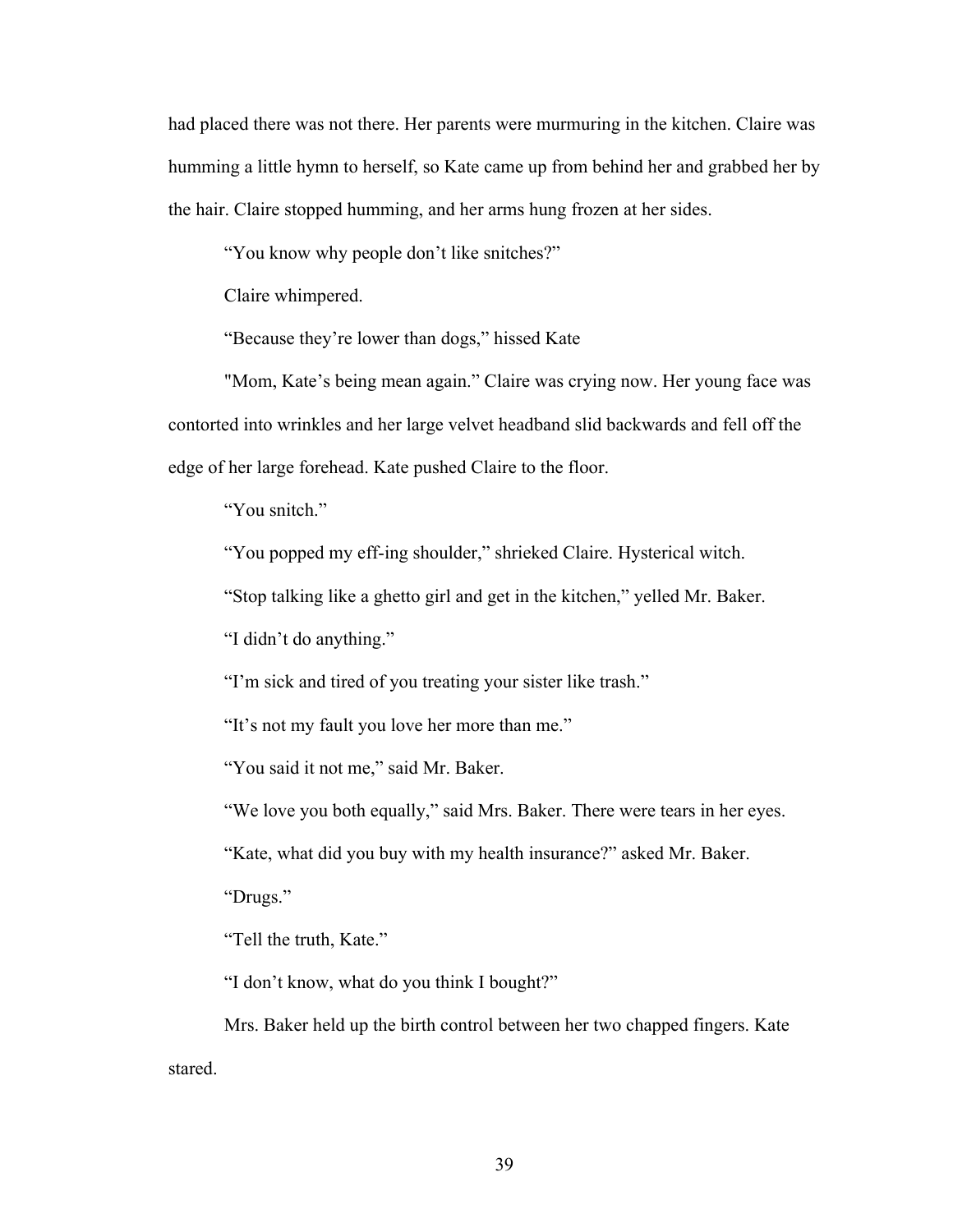"You know, there's all kinds of disease out there. And you could be with a guy who likes you one minute and dumps you the next and then you're stuck with some disease he gave you."

"I thought you were religious," said Kate

Mrs. Baker put her head in her hand. "That, and also the Bible says that intercourse is for -"

"Shut up," said Mr. Baker.

"Yessir," said Mrs. Baker.

"You really are intent on rejecting our values, aren't you?"

"What values?"

Mrs. Baker slouched her head once more into one of her hands. She looked pathetic.

"The values of our God and our country," declared Mr. Baker. "Go to your room."

The next few weeks were horrible and silent. Kate never talked to her parents or Claire when she could avoid it, but now they were avoiding her as well. She no longer ate dinner with the family, and Mrs. Baker no longer checked her backpack. Her flip phone was not confiscated. On church Sundays, Mr. Baker sat in between Mrs. Baker and Claire.

Thanksgiving was hell. "Come sit with us, Kate," Mr. Baker had said. "We don't bite." But Kate poured a glass of water and went back to her room. She lay face down on her bed, hands behind her neck, and listened to Claire's chewing. She could hear Mr. Baker say "Delicious stuffing, Sam" as if nothing had happened. I might as well be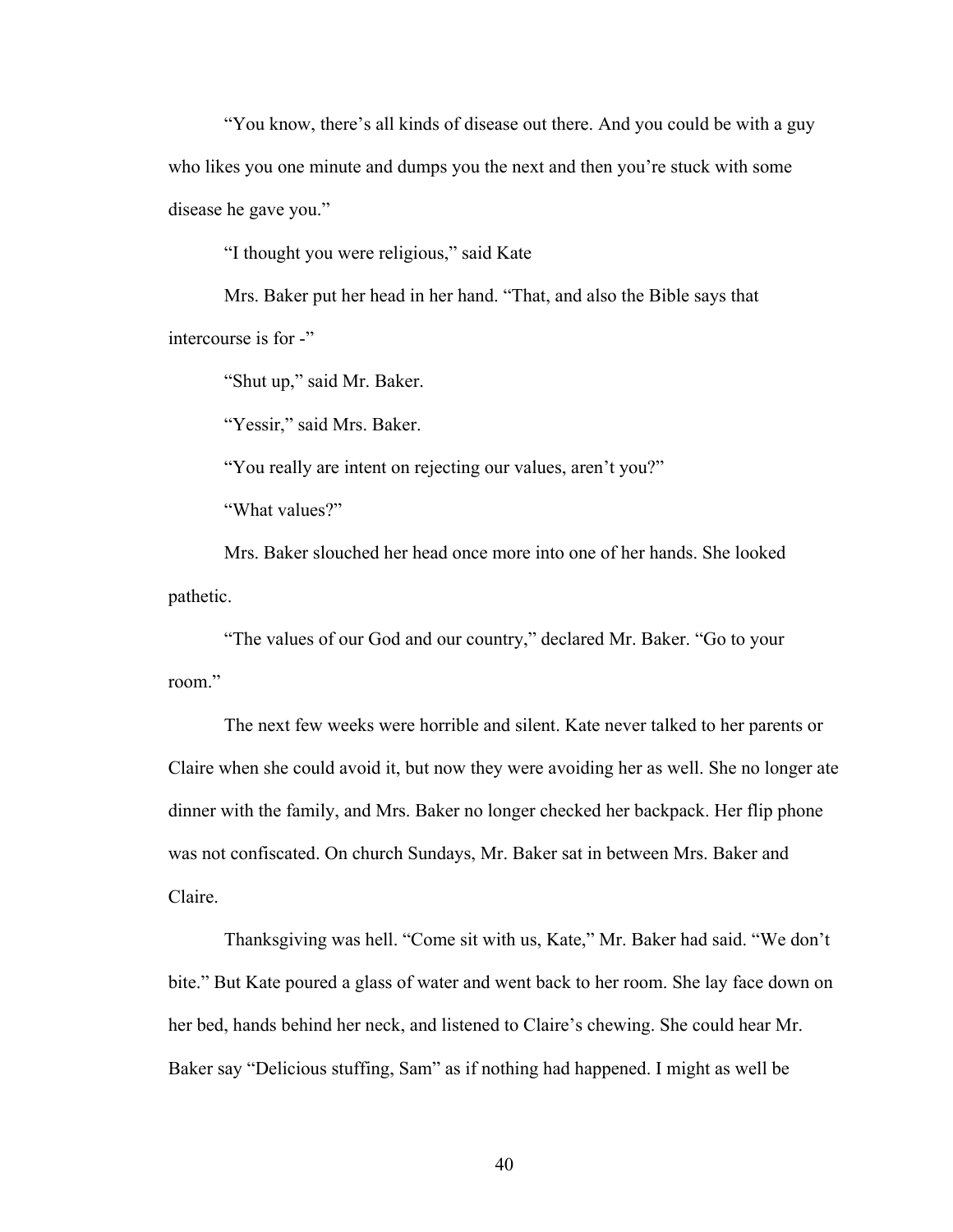Claire's goldfish, Kate thought. Or the prodigal son. One thing that was kind of nice though was when Mrs. Baker left some pie on Kate's bed, when Kate wasn't in the room.

Christmas break came, and Kate was sickened by the idea of spending nearly two weeks stuck at home. The Christmas tree overcrowded the den and showered it with needles. Claire and Mrs. Baker liked to hum along to Christmas carols whilst they decorated and baked, which was annoying and stupid. Kate made a Santa wish-list only to be informed that unlike Claire, she was too old for Santa.

What really made this break horrible is that Mrs. Baker was making her apply to all-girl boarding schools, so that she wouldn't become abusive or inspire a divorce or commit fornifications. There had been too much conflict for too long. Between Claire's fat ass and herself, they had chosen Claire, if only they would admit it.

"We want you to be happy and safe." This is how Mrs. Baker had introduced the subject of prep school. She had then proceeded to say that growing up was hard, that there were many good schools in Texas that would nurture Kate and teach her well. She was a sheep, but surely at a school like Hanover she would be safe from the wolves.

Of course, boarding school was expensive, but Grandma would be happy to pay for the privilege. Grandma had called to let Kate know she was keeping her in her prayers. She would send Kate ten dollars every week for treats, she said. Kate looked pitiful and needed to get some meat on her bones, she said.

Kate didn't deserve to have to leave the house, but at least she wouldn't have to talk to anyone anymore.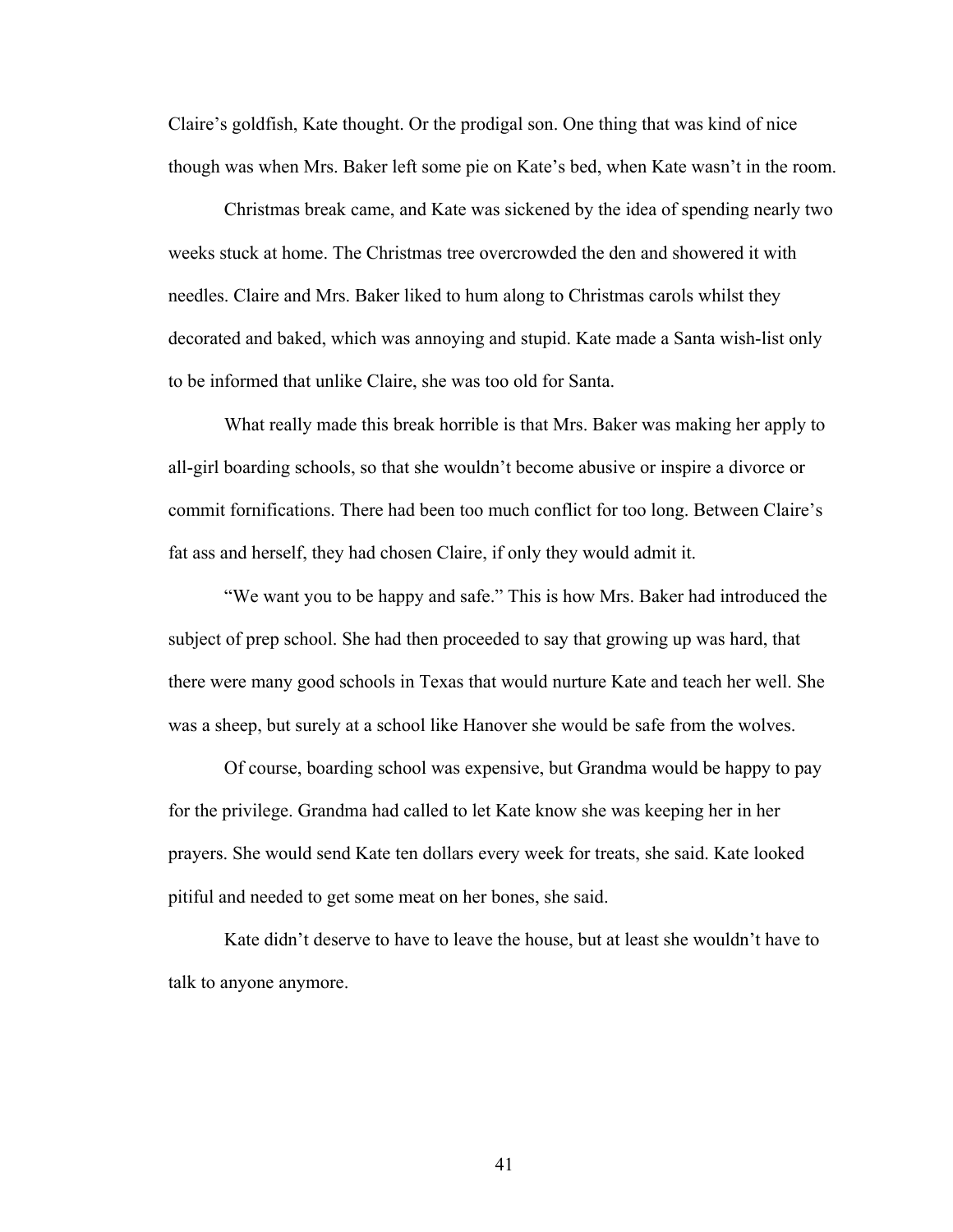## CHAPTER 2

The first day Kate saw Hanover she was amazed by how green the lawn was. Girls already lay in it, their skirts splayed and shoes butterflied together. Over the lawn stretched a web of oak and palm trees.

"Thank god it's a uniform school," said Kate.

"Yes, yes, the uniforms are so cute," said Mrs. Baker. She smiled big, and her mouth made a clicking noise.

"Can I go to boarding school?" asked Claire.

"We'll see," said Mrs. Baker.

"We're too poor," said Kate.

Claire huffed, and her chin doubled. In the sun her face looked lined like she was a forty-year-old baby. Finally she was reaching for something that Kate was. Claire could be altered and fashioned into a reasonable human being.

"You're going to love it here," said Mr. Baker.

"Yeah, I feel so punished," said Kate. The girls and their families here were so rich it would be a miracle if she could convince them for a week that her family was not broke Bible beaters. The school was an escape from the Bakers, but friendship was futile.

At the front office, the Bakers were greeted by Kate's roommate Lily. Lily wore a pale pink t-shirt and a Cinderella band-aid on one knee.

"I thought we had to wear uniforms today," hissed Kate. Mrs. Baker elbowed Kate and smiled. Lily was sweet to all of them and led Kate up to her room carrying one of her bags.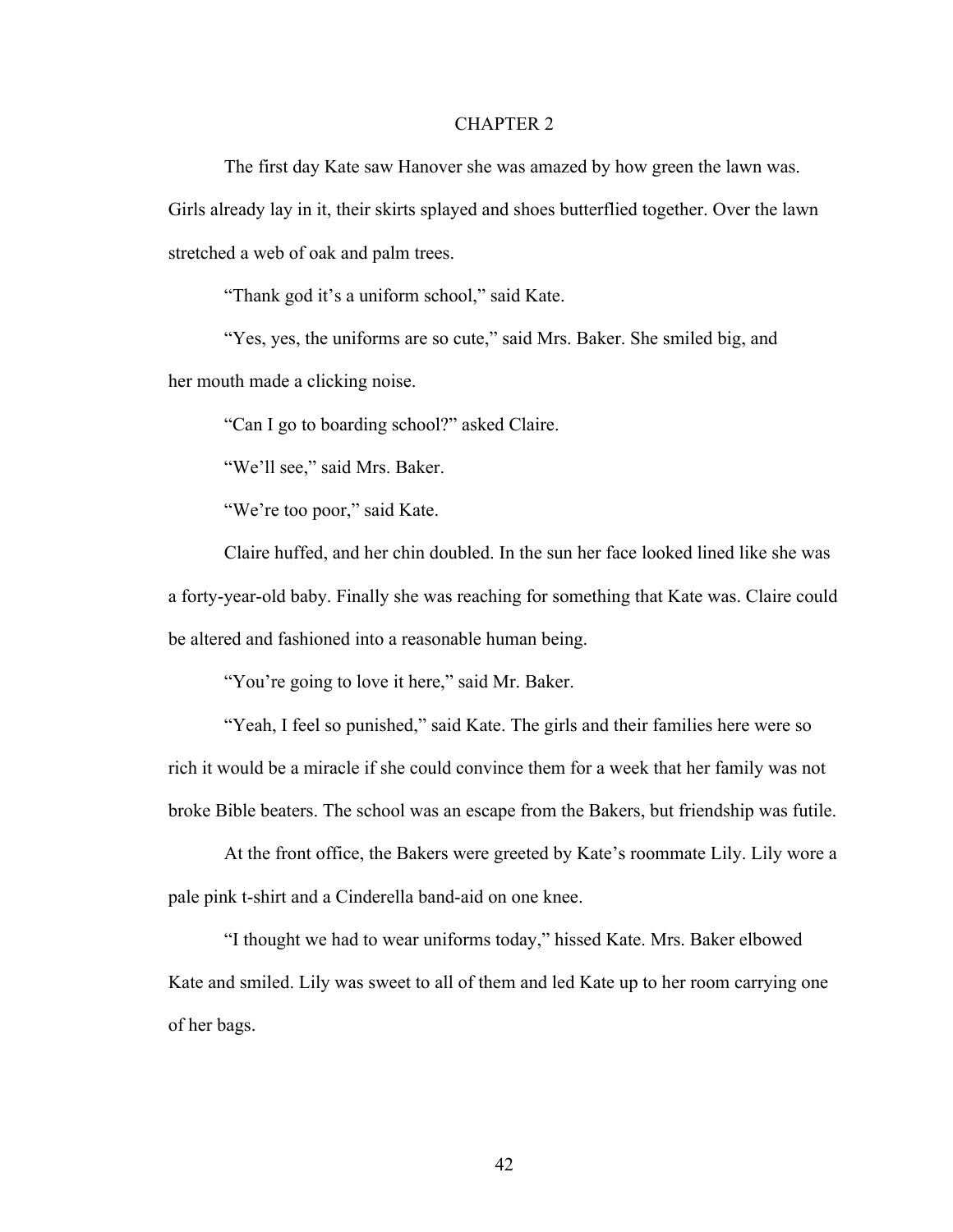Lily's hair was caramel blonde, her nails a cupcake pink. Kate hated how Mrs. Baker had made her wear a headband to match the uniform. If Kate's own hair and nails were as gorgeous as Lily's Kate would be such a bitch people just wouldn't know what to do with her. She'd show them, all right.

Mr. And Mrs. Baker loved how cute Lily was. They'd probably lick her toenails if she asked them to.

Their room was on the third floor. It was a fire hazard, with old wood floors and a long wooden window seat under which blazed a radiator. It was August. Each girl had a large six-by-five closet, the walls of which were scrawled with obscenities. Kate watched Mrs. Baker as she scuffled between boxes of stuff like a goddamn human hamster. When Mrs. Baker was finished she went to hug Kate goodbye. Kate squeezed Mrs. Baker until Mrs. Baker squeaked.

"Be careful," said Mr. Baker.

In her head Kate could see Mr. and Mrs. Baker getting in a car crash on their way back. Mr. Baker, sleepy from eating too many big macs would drift over into the left lane right into an oncoming semi-truck. Then a spark would ignite the gas and the whole car would explode. Her family would be gone and she would go to live with her tacky rosary tourist grandma and never have to go to church again. She would have to leave her new school, but what would that matter? She wouldn't have any friends here anyway.

In spite of Mrs. Baker's one-man cleaning job, Kate's side of the room was somehow plainer and more cluttered than Lily's. Like Ana's room, Lily's living space was rosy and soft, with fairy lights and a laptop that didn't look like trash. So much for Mrs. Baker's rustling, the little goddamn human hamster.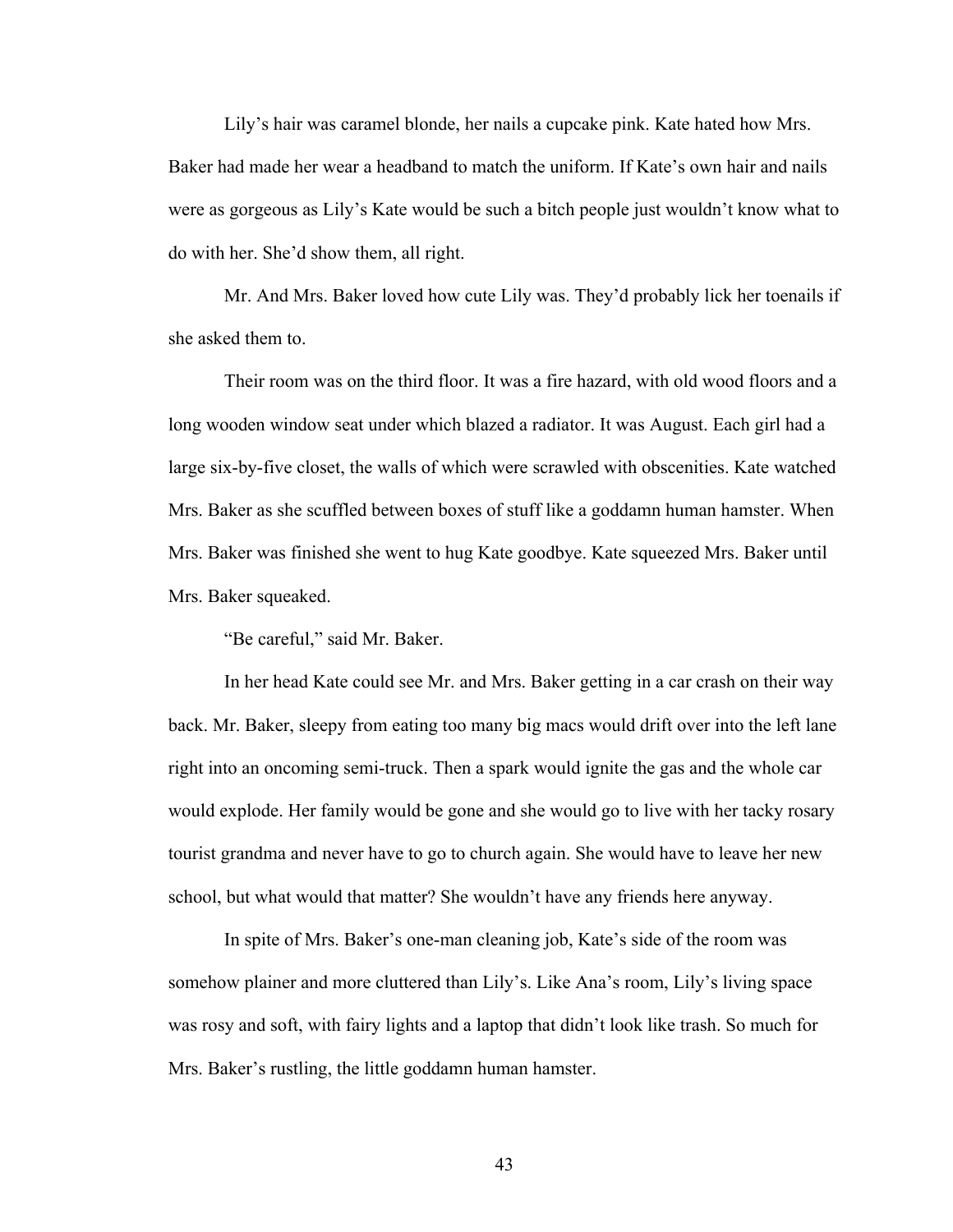After the Bakers had gone, Lily suggested she take Kate around to meet people. So Lily led Kate through a thin, steep winding staircase wedged between utility closets down to the second floor.

"It smells like ramen," said Kate. Her palms felt swollen, her legs leaden and detached. The dorm halls were an old off-white and lined with an olive-colored carpet.

"Interesting," said Lily. Kate hated how Lily would not even acknowledge the scent, as if she pitied Kate for having a pessimistic nose. She couldn't wait to get out from under Lily's wing and go do some things on her own, like visit the laundry room.

Lily was friends with Kaitlyn, a girl from Martha's Vineyard who'd been her roommate the year before. Lily had been boarding at Hanover since she was thirteen, and Kaitlyn had been her roommate. Kaitlyn had wide-set eyes and a small mouth and would have looked something like Jackie Kennedy had she not been overweight. Her room overlooked a perfect soccer field lined with apple trees. She had a promise ring on her finger that her boyfriend had given her the summer before when a police officer had made them roll down the window of his car to make sure she wasn't being raped. It was pure gold with a real diamond, Kaitlyn claimed.

"Neat," said Kate. She wished she had a boyfriend that came with diamonds and scandalous police encounters.

Now Kaitlyn was talking about sneaking her parents' alcohol and how her parents were way richer than anyone else's parents at the school. So this is the kind of stuff I'll have to listen to all year if I have friends, Kate thought. The shallow little sluts. But part of her wished that she was Kaitlyn. If she was Kaitlyn, she would be her same miserable self, but with benefits. When Kate finally grew tired of her exclusion and stood up to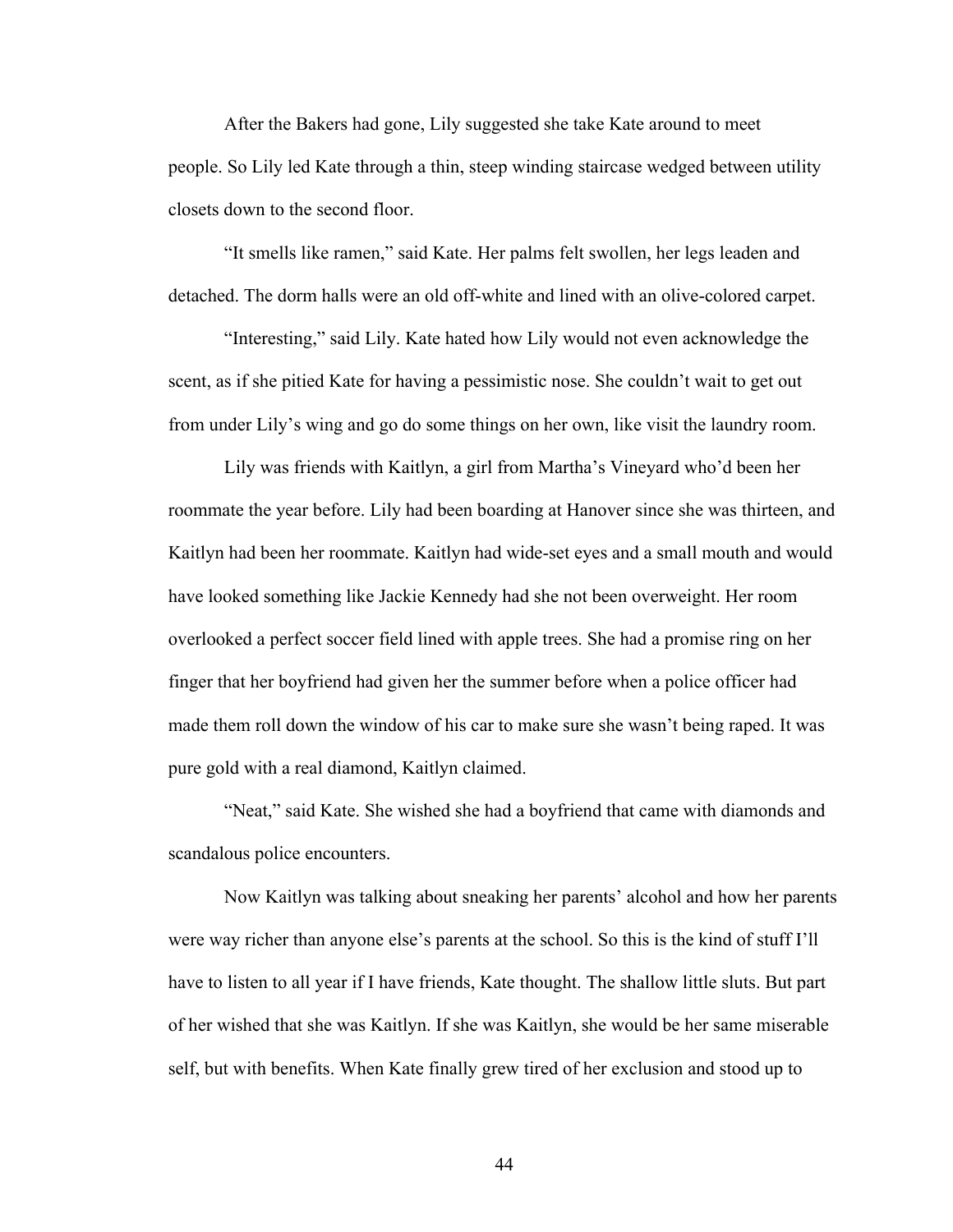leave, her phone fell out of her pocket. Kaitlyn saw that it was a flip phone, so Kate had to explain herself. Kaitlyn and Lily glanced at one another and sniggered.

In spite of themselves, the girls were interested in Kate's concerns and asked her more questions about boys, which she answered. Kate couldn't help but answer, because her mouth moved before her mind did. Her words were not her will. I am a puppet and my spine is a stick, she thought. But it was inevitable that they would find out she was a loser. They would use all information she gave against her. Might as well rip off the band-aid.

After her first day of school Kate retreated unseen beneath her bed to take a nap. The beds were too small for a trunk to fit under but perfect for a person and a laptop.

"My weird roommate's studying under her bed," said Lily.

"I'm watching platypuses on YouTube," said Kate. "Don't mind me."

Kaitlyn stuck her head under Kate's bed to look at her, and Kate snorted.

"Teehee," said Kate.

"You little creep," said Kaitlyn laughing. Kate giggled nervously.

Lily was sweet and pretty, but not as pretty as herself, Kate thought. She had a vat of pink Goldfish that she snacked on and liked to walk around topless and braless in their room. When topless, Lily would send photos of herself to Kevin, a seventeen-year-old Mensa scholar dreamboat who had developed alcoholism because his rich parents left him home alone five months out of the year.

"I'm a size double D," said Lily sweetly. She had a tiny waist. Kaitlyn was a size A, a size which she was very proud of but pretended to be embarrassed about anyways since the rest of herself was huge. Kate rolled her eyes.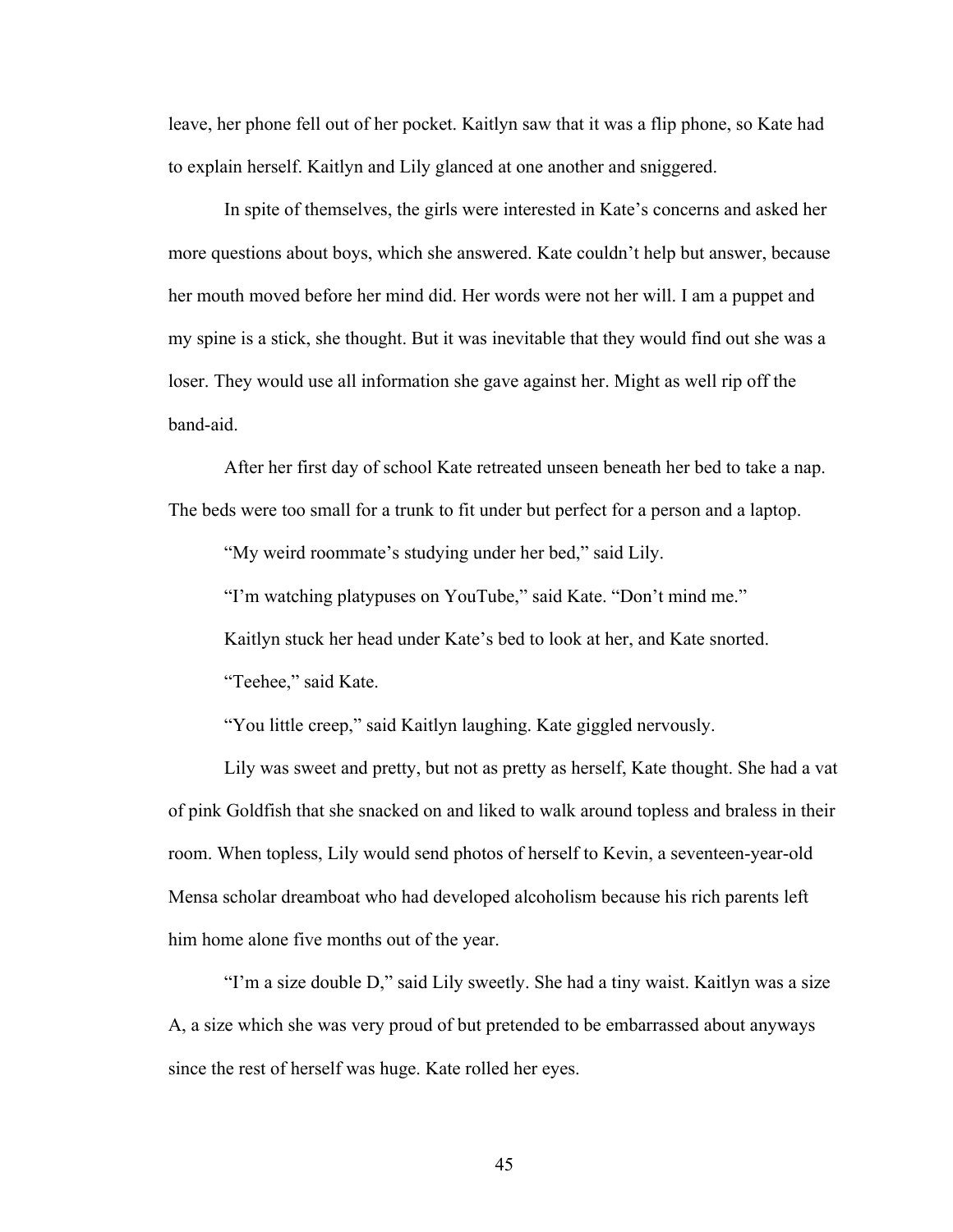"Does anyone want to know my bra size?" asked Kate from underneath the bed. But no one heard her, so she went back to studying. For some reason, both girls had been able to acquire these black lacy Victoria's Secret bras that Mrs. Baker wouldn't have touched with a ten-foot pole. Someday, Kate would be president of the United States of America with an attractive First Man and a herd of pure-bred sausage dogs. Perhaps in the near future she would sleep with Kevin. That would show them.

Another girl whose name Kate couldn't remember came into their room with a vegetable pizza that smelled terrible but met Kaitlyn's dietary needs. Vegan and gluten free, because dairy made her fat.

"Can I have a slice of pizza?" asked Kate, half-tugging herself from underneath the bed, even though she wasn't hungry. But maybe she might as well do them a favor and keep them from getting fat. Or maybe she'd like the taste of this new pizza in spite of its scent. The girl holding the pizza shrugged and stared.

Kate really hadn't had a motive for wanting pizza. Again, her mouth speaking before her brain. She could not talk loudly, but she could be a creep. This was why everyone hated her.

Lily and Kaitlyn were reading each other's palms. Lily was destined to live a life full of love and mid-life illnesses, while Kaitlyn would be very financially successful. But Kate knew these readings were false. Someday they would live in mediocre houses with two kids and ugly husbands, and Kate would rise above them all. Claire would be stuck living with her parents until her thirties, Mrs. Baker fattening her up like a butterball turkey for the slaughter.

"Hey, Kate, is it true you're from *Browns*ville?" asked Kaitlyn.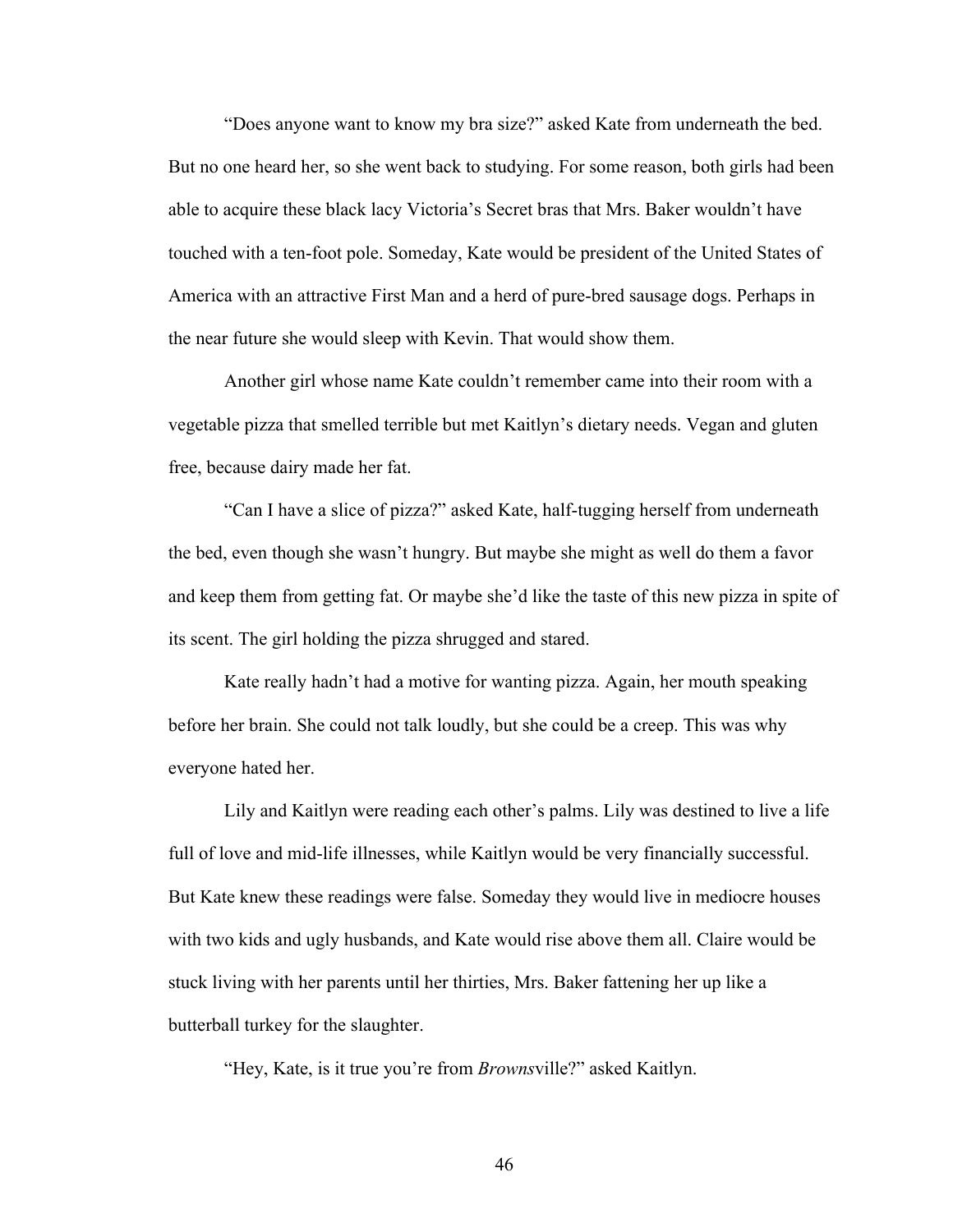"Yeah"

"Is it true that everyone there is like, really *brown*? Like *beans*?"

Kate laughed nervously.

"Don't be mean to my nerdy roommate," said Lily.

Was Kate racist for laughing? Maybe she was just like Mrs. Baker. Always sensitive but perceiving nothing. From below her bed she could see the cracks of skyline above the radiator struck white with the trails of an airplane. If I was a bird, she thought. Then she forgot what her mind had been working towards. Her head snapped back to nothing.

Kate slid from under the bed, her head cracking and her elbows bent upwards at right angles. The other girls were staring at her. Don't hurt me, Kate thought. Then she wondered who her head was talking to. She tripped to the floor and fell on one knee as if proposing. She grabbed a slice of pizza from the box on the floor and chewed at a mouthful of mushroom. The other girls are staring at me, Kate realized. She could feel her throat twitch and the food congeal and burn in her stomach. It was better than the nothing she'd eaten in the past few hours. The other girls were staring at her. No, they were absorbed in their own pink glittery worlds. Just like the pizza absorbed by her stomach acid. Congealing. Soon they would be dead, all of them. Paralyzed in their coffins beneath the surface of the earth. Kate, too, in spite of her rising destiny. All gone. The nameless girl whispered something in Lily's ear. "Later," said Lily. "When she's gone."

They too are waiting for me to die, realized Kate.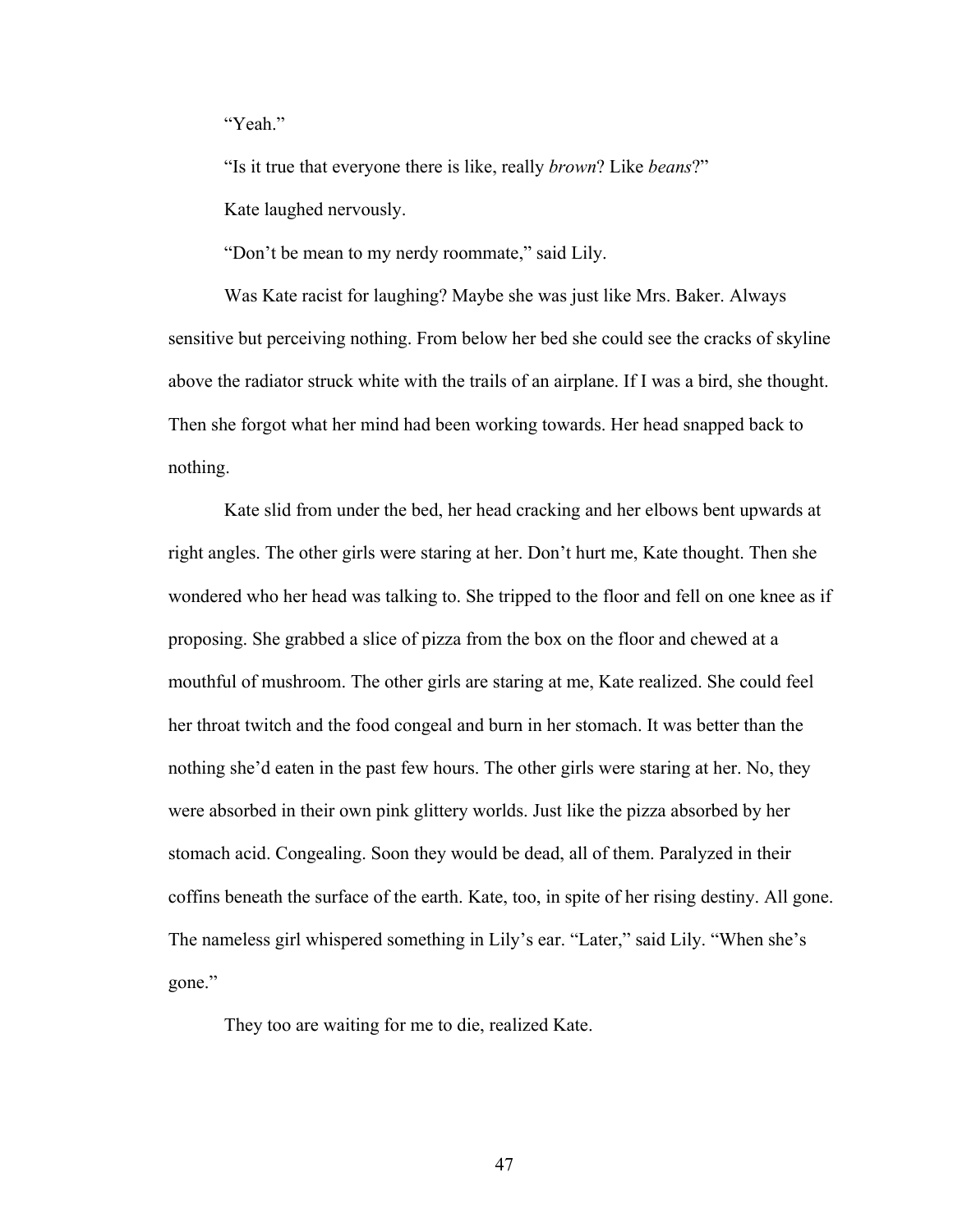Chapel each week (7:00 am sharp MWF) was hellish. Kate would tag along behind Lily and pretend to be friends with her. They would make small talk about the weather, how their room was too hot or too cold until Kaitlyn and the pizza girl and a couple other girls whose names Kate could never learn would join them. Then Kate would shuffle behind them squeezed against a corner of the hallway into the chapel, which was always lighter than other rooms because of the mustard-colored stained glass which lined half the whitewashed walls. The rooms at the back, where Kate was always caught standing no thanks to Lily's friends, experienced direct mustard-colored sunlight. Sometimes it was blinding.

"Too much," said Kate to herself. Light was stinging her eyes and she was sick of never getting a seat. Perhaps this blinding and seatless-ness was a sign. Truly, she was destined not to be Elect but to be Un-Elect. Alas. Her legs were leaden and her stomach felt sick. At least Christian Heaven would be better off without her, she supposed. She was programmed to be annoying, after all.

"Pardon?" asked a teacher built like a plump stingray. She had thought Kate was talking to her. Kate rolled her eyes.

Sometimes in chapel Lily would go up to the front by the pulpit and sing. She was pretty good, actually. Good enough to probably study at Julliard if she had a work ethic, or if she was a smidge more talented. This not-bad singing was the one part of Lily that Kate admired, besides the fact that Lily's side of the room they shared was always cleaner and more aesthetic.

"I liked your performance," Kate mumbled to Lily as they exited the building. "Thank you, sweetie," said Lily. She fell backwards onto Kate's toes.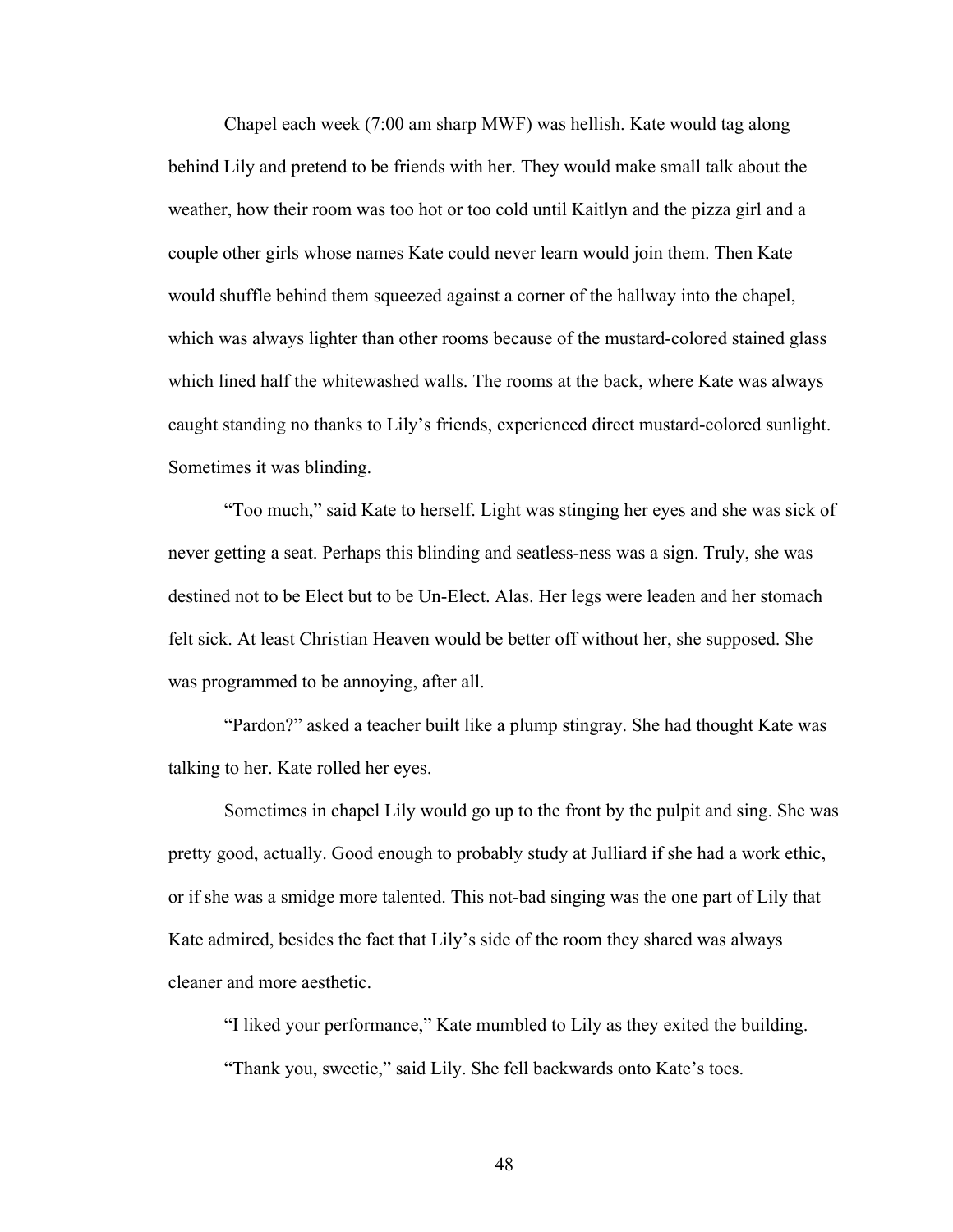Coming back to her dorm, Kate went up the stairs two at a time. Was this what a hell would feel like, just gravity and headaches all the time? Claire was probably eating her third breakfast right now, Pop-tarts oozing out of her mouth like blood.

When she reached the top-flight of the stairs she stopped. From a panel of cedarwood came laughter and whispers. A whispering cavern, a place of adventure where sparrows and mice might nest. She cracked the panel open to find two artsy-looking girls holding their index fingers together. A thick drop of blood from the two fingers dripped to the floor. Kate saw it and shivered. She'd tried to make Claire cut her finger once so they could hold their fingers together, but that was when she was eight. One of the girls turned her head so slowly that Kate almost jumped. She looked annoyed that Kate had discovered them. The other girl held a finger to her lips and laughed nervously. The two were pressed tightly together as if sharing some secret. "Can I join?" asked Kate. The girls ignored her. Then she realized what was going on. They must have been making out or something.

Humiliated, Kate slid the panel back in place. At least they didn't know her name. She'd probably never talk again to those two. She knew no one's names and didn't really care too much whether or not she did in fact learn them.

Lucky girls, they had been able to escape chapel. Maybe if she was an artsy theater kid she'd have friends.

She'd have to explore that dumbwaiter. It'd be a good place to work in privacy. Or to just sit and think.

"I'm so thrilled you didn't bring Claire," Kate said. It was parents' weekend.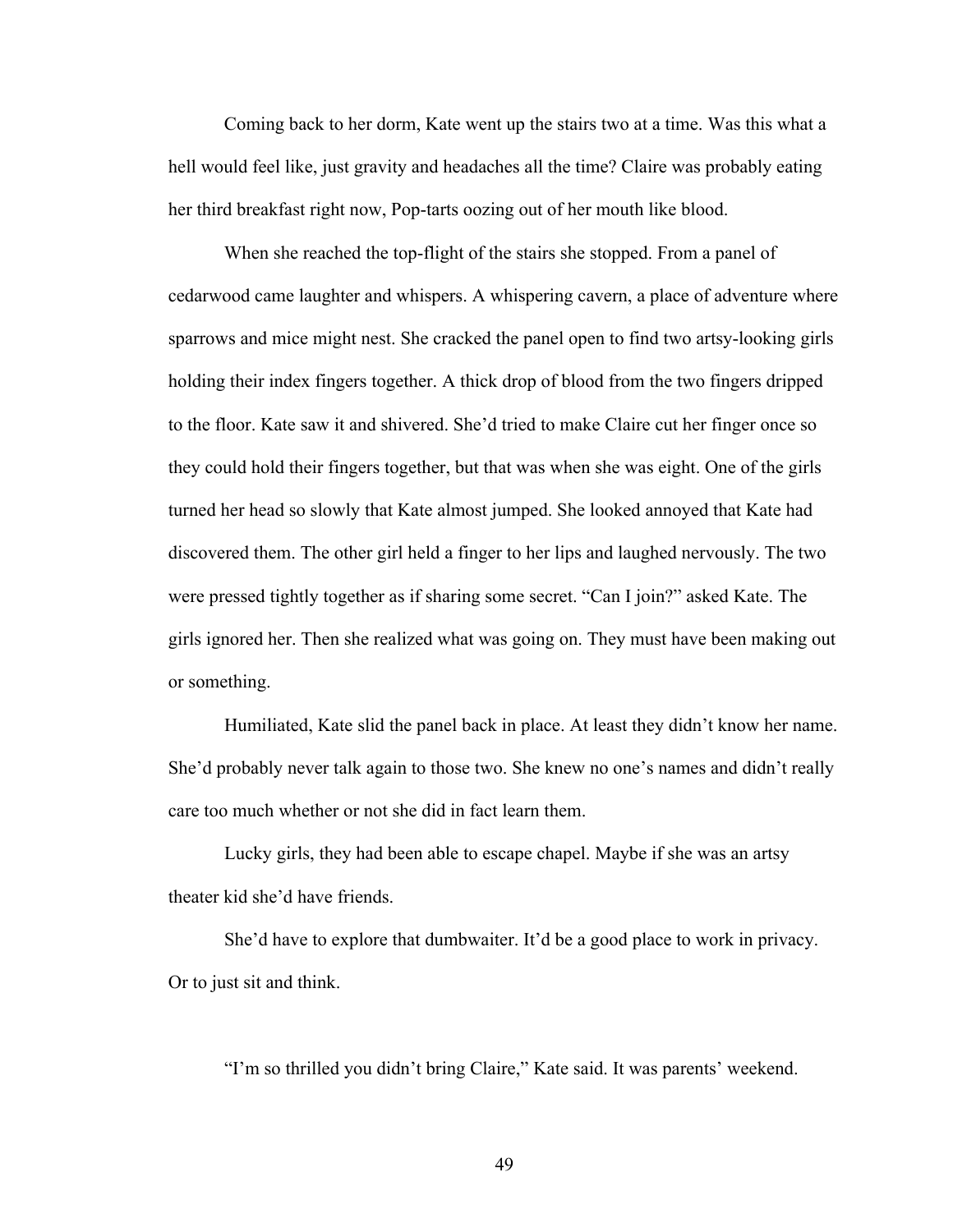"Well, Claire would have liked to visit but she was busy with school," said Mrs. Baker. She smiled a fat cheesy smile and made a clicking noise with her cheeks. It didn't make sense, but somehow this smile made Kate guilty. Mrs. Baker seemed to fear for Kate's existence.

Lunch tables this weekend were assigned outdoors with place cards and individual flowers for each guardian, everything pulled together. The food was much better than it normally was - grilled cheese with chives, instead of pizza decorated with undercooked chicken, celery, and chives. The Bakers sat next to Kaitlyn's parents, who were really nice, well-dressed, and trim. Kaitlyn's mom looked to be about ten years younger than Mrs. Baker, and you could tell she'd become way nicer since high school, back when she was probably a mean girl. Kaitlyn's face was more her dad's than her mom's, as if someone had taken her mom's Barbie face, given it dark black eyebrows, and smushed all the features in slightly, like a pug's. Mrs. Baker smiled her wet little smile at Kaitlyn's mom. "That's so good that our girls are friends," she said.

"Yeah, of course, let us know if y'all need anything," said Kaitlyn's mom. But Kate could tell she was really annoyed by Mrs. Baker leaning in towards her, probably because Mrs. Baker's breath was terrible. Also, Mrs. Baker had spilled some tomato soup on her sagging secretary shirt, which she scraped at with her perfectly manicured pinky finger before covering it politely with her lap napkin.

Kaitlyn's mom must have known that the girls weren't friends, either that or that Kate was annoyed with her mom, because she sparkled her eye at Kate when she said 'y'all.'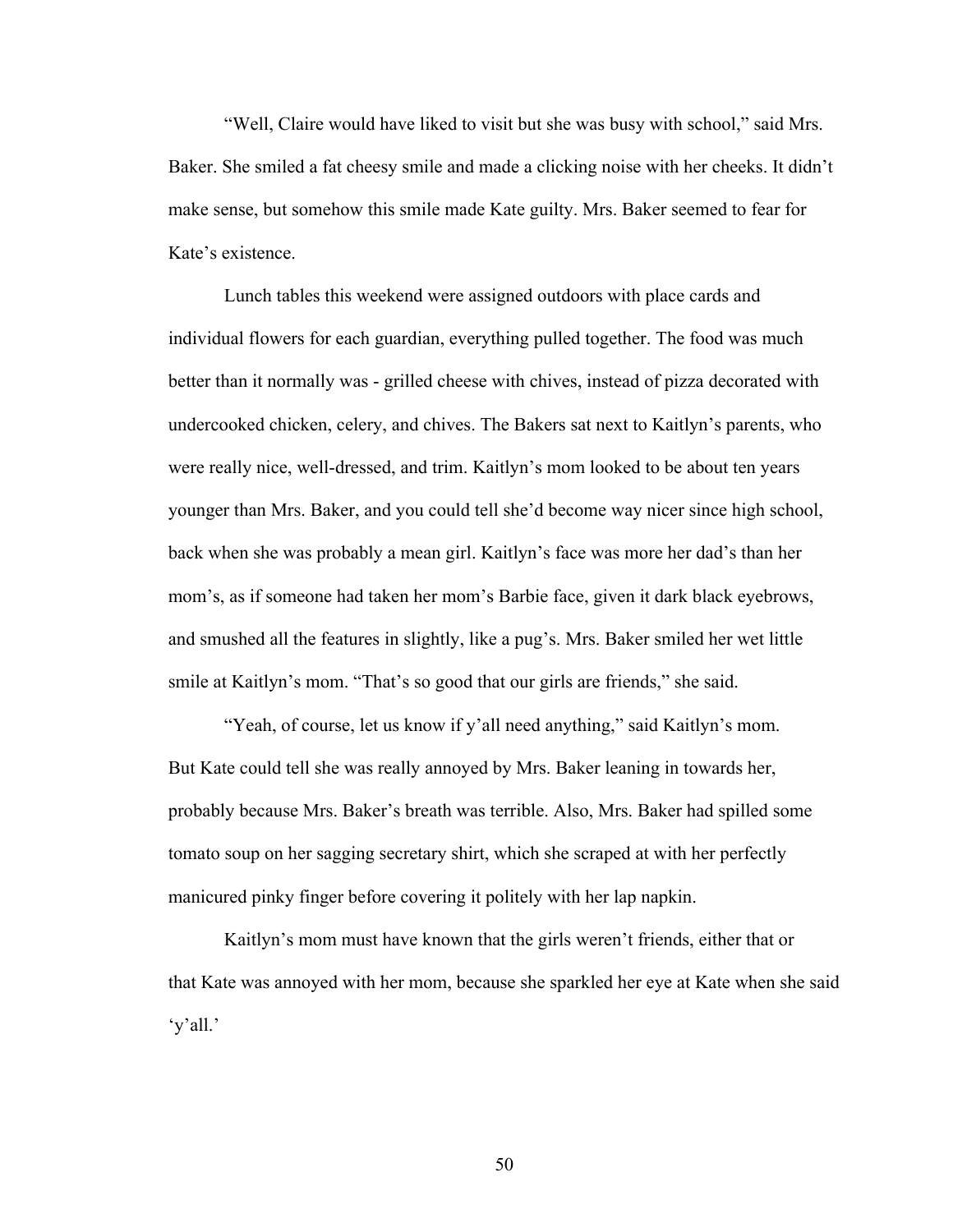It was while Kate was thinking this that from across the quad Lily and Lily's parents approached them.

"It's so lovely to meet you," said Lily's parents to the Bakers.

The conversation hummed and rushed like water, and Kate stopped paying attention to it. Lily's father made some complaint to Mr. Baker about how his daughter never studied.

"Well, we wish we had a daughter as lovely as yours," said Mr. Baker with a laugh. "Wipe that frown off your face, silly," he said to Kate, patting her on the head.

"Shut Up!!!" screamed Kate. All four of the parents froze. They were concerned but didn't want to appear to be too concerned, because Kate was clearly a very strange girl.

Kate's head was rushing, filled to the brim with words that others had said and moments that she hated. She turned a corner and ran up a flight of wood stairs into a group of girls laughing and eating. The girl she ran into looked confused and Kate heard a 'you okay?' but it was too late to do anything about what was happening. Running fast for the first time in a while she could feel her bones bruise against the concrete and blood pool to the bottom of her legs. After climbing four flights of stairs she finally reached the dumbwaiter, peeled the door open and slumped to the musty floor, wood splintering her fingers.

The inside of the dumbwaiter was dark, warm and cedar-scented. In here Kate could feel the rise and fall of her clean breath and appreciate the moment. She scraped the wood dust from underneath her short raw fingernails and picked at the bumps on her skin.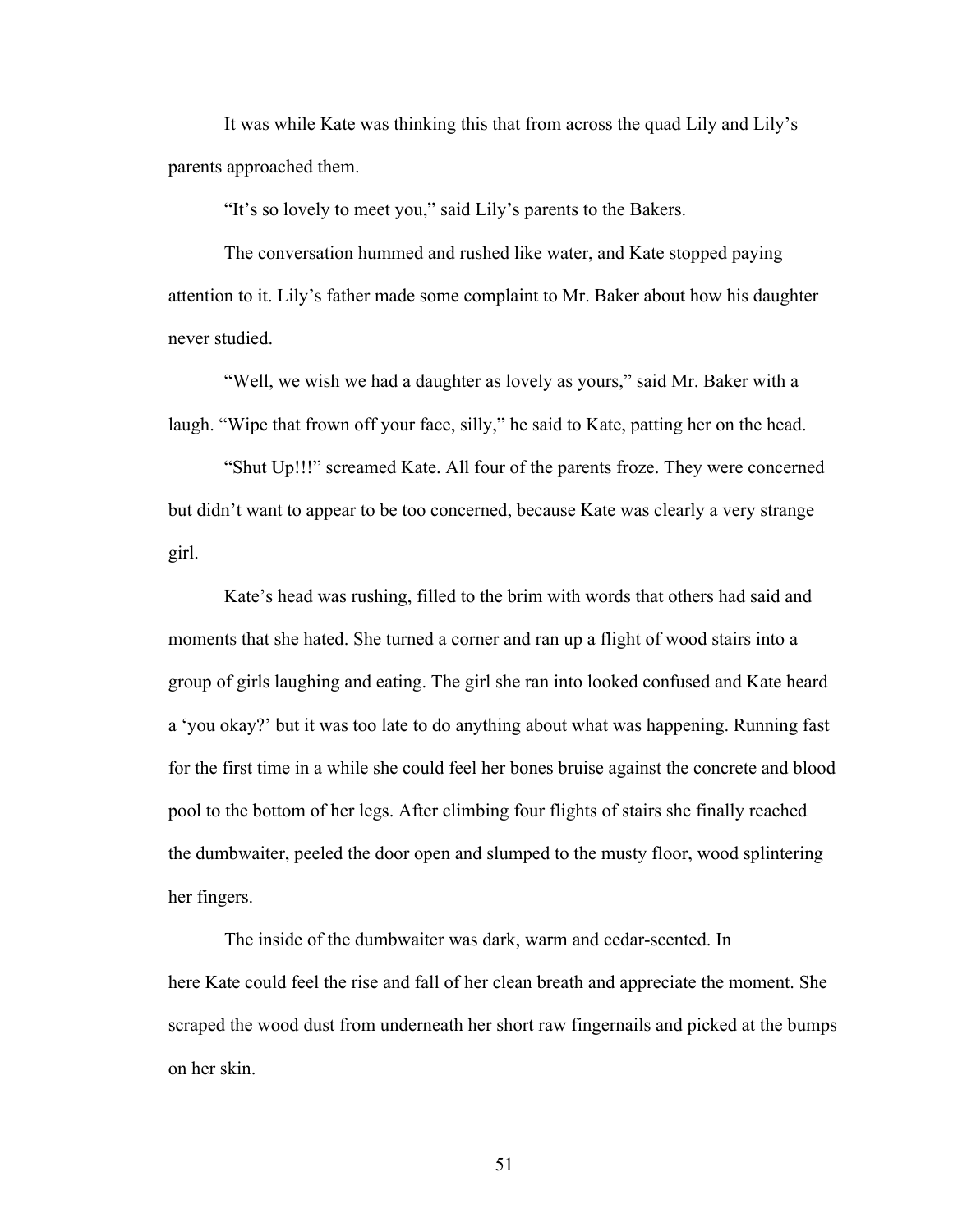It was no fair that she had to come here alone and other girls came here to tell each other secrets. Is being alone what dead feels like? Kate wondered. It might be nice to fall asleep for a very long time. Then again, it might not be. The frightening stringhaired demon woman from her dreams might come try to eat her in her sleep. La Llorona might feast on her soul as punishment for annoying Mrs. Baker and tempting Jesus. Her head slumped against the blackness of the wood panel. From outside she could hear the rushing of cars like the ocean.

"Am I going to be allowed to come home for Christmas?" asked Kate over the phone that night. She had no service, and the call kept breaking at the worst parts. Last Christmas had been so terrible. But if they wouldn't let her spend it with them, that would be even worse.

"Well...do you want to spend Christmas with us?" asked Mrs. Baker sweetly.

"No mommy, I want to spend all of Christmas break trapped in my dorm room," said Kate. As soon as she said this, Kate turned to look over her shoulder. What if someone overheard her talking and thought she was secretly rude? Maybe she was just like Mrs. Baker after all. Mrs. Baker sighed. Kate imagined she must be mentally sorting Kate into Purgatory for being a disrespectful young lady. Still, she couldn't bear to tell the Bakers that she didn't have friends. They had thrown away way too much of their lives into trying to preserve her goddamn purity.

"You can come home – on one condition."

"And what is that little condition?"

"Your father and I think it best that you see the school counselor." "*What*," Kate spat.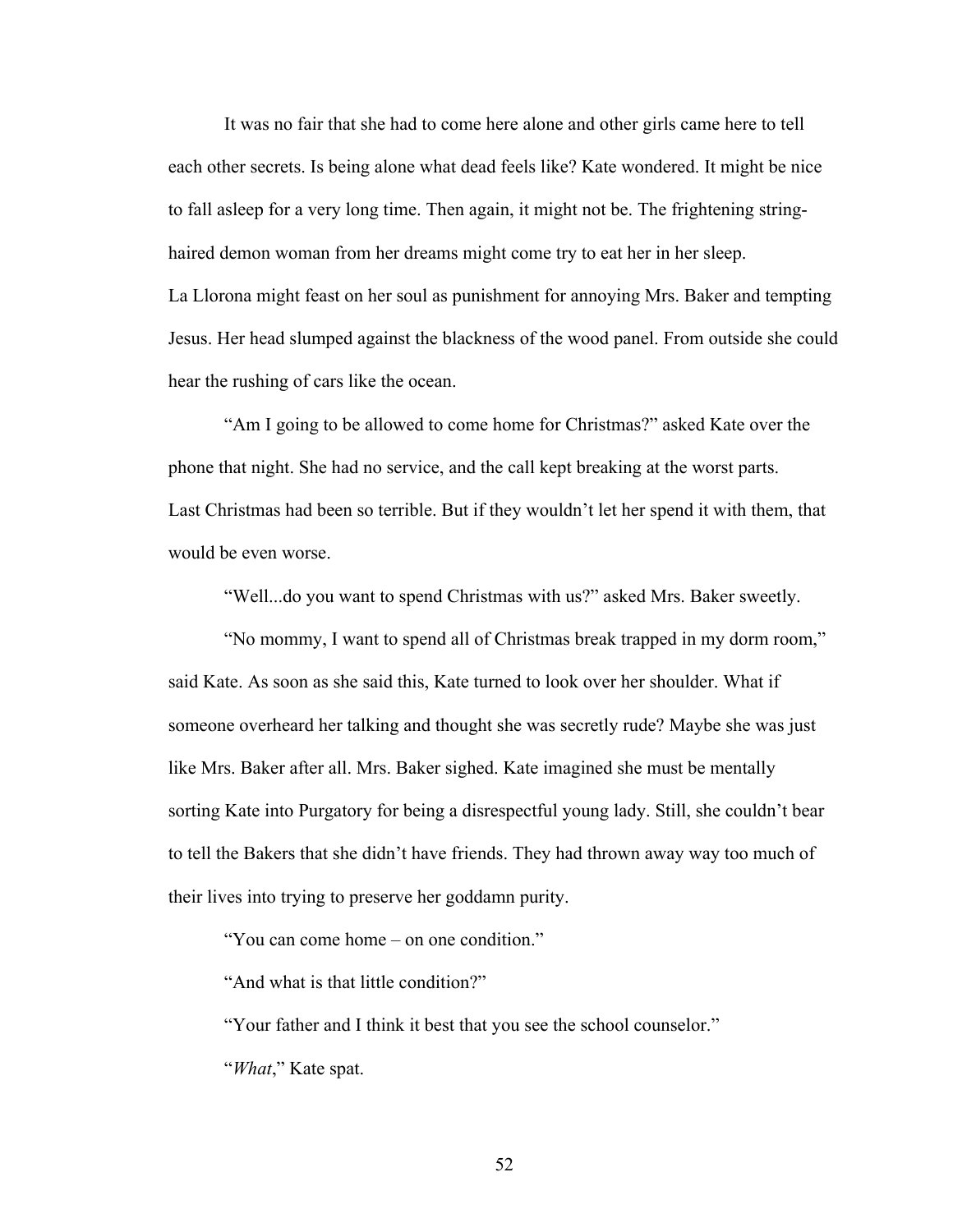"Counselors have a PhD in psychology," said Mrs. Baker. "That means they are very smart and know what's best for you."

Kate went to the nurses' office the next day.

At the nurses' office, the counselor gave Kate was given an inane questionnaire. What is your favorite color? It asked. What is your ethnicity? Why do you not feel happy?

"What are you testing, exactly?" asked Kate. "I think you might have given me the wrong form."

The counselor smiled simply. "Sign your name at the bottom of the questionnaire, please," she said.

Kate signed without answering anything. The nurse reviewed the form, sniffed, then retreated into the file-cramped recesses of the office. After much rustling and scampering, the nurse returned with a bottle of medication.

"Come in to take one of these every day," she said.

The first week of taking the medication, Kate tried to push the pill between her teeth and the sides of her mouth. But the counselor became suspicious and made her start opening her mouth. The second week, Kate was being fed pills through a tube which the counselor slid into her throat. It was this week that Kate began to feel so dizzy she could hardly concentrate in class. The algebra teacher got mad at her for putting her head down on her desk and gave her detention on the regular. Kate called Mrs. Baker to tell her about the vertigo and headaches, to no avail.

"Sometimes medications can take a while to get used to," said Mrs. Baker. "Whatever. Goodnight."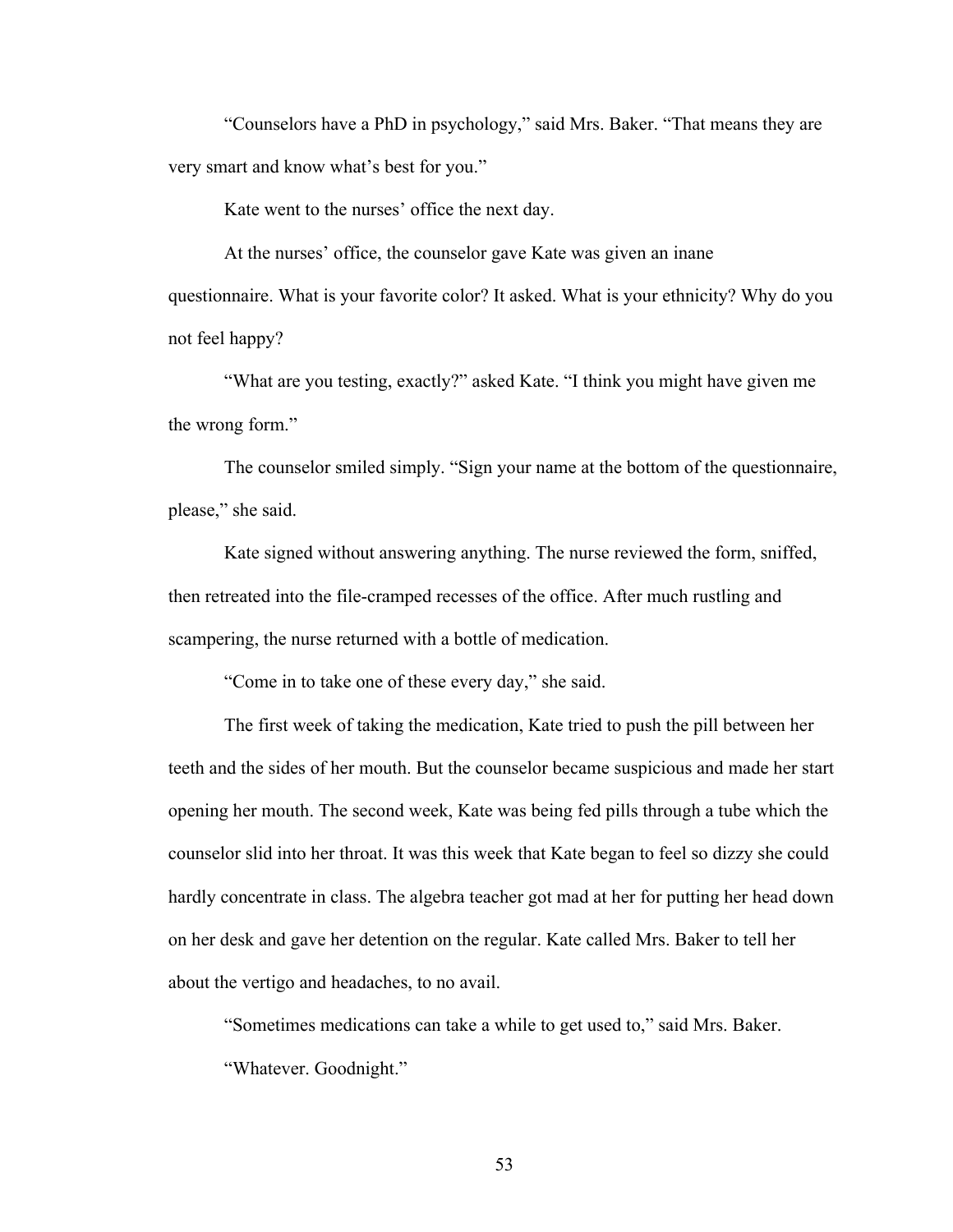"Goodnight, honey. Your mom and dad love you very much."

One month into taking the school's meds Kate began to feel like the top of her head had been taken off. She was no longer too heavy but too light, almost paralyzed. She moved in a dream, paying attention to not much in particular. Nothing she did was right or wrong, she just was. That would have to be okay. That would have to please people. Funny how she no longer called Mrs. Baker on the phone anymore. If she did, she would have so much to tell her. How she'd been persecuted by her roommate's friends and could no longer eat without feeling her organs stir.

Ceramics class was the one class Kate did not despise, at least. Her and the others would peel clay into curls and strands, coat jugs with emerald and sapphire glaze. Sometimes when she was shaving away at a work, Kate would feel the nerves of her legs twitch. Once she thought she felt her big toe move. An actual twitch. Normally, blood congealed at the bottom of her feet and made them swell. But here at the kiln hut when working she could almost feel them come alive. She was no longer a puppet of her own destruction.

"You are one of my most hard-working students," said the art teacher one time to Kate after school.

Hard-working is code for best, thought Kate to herself. Then she felt embarrassed and suppressed this thought. Her vases and boxes were no art. They were just lumps of burnt earth painted pretty colors. Still, they were better than ninety percent of the other students' works. Each one had a certain personality to them. One box was for her antique lockets and blush, another for dried flowers. One mug's golden face was cursed with blackened dents and splotches, like the burnt spots of a cheese pizza. "Beautiful," the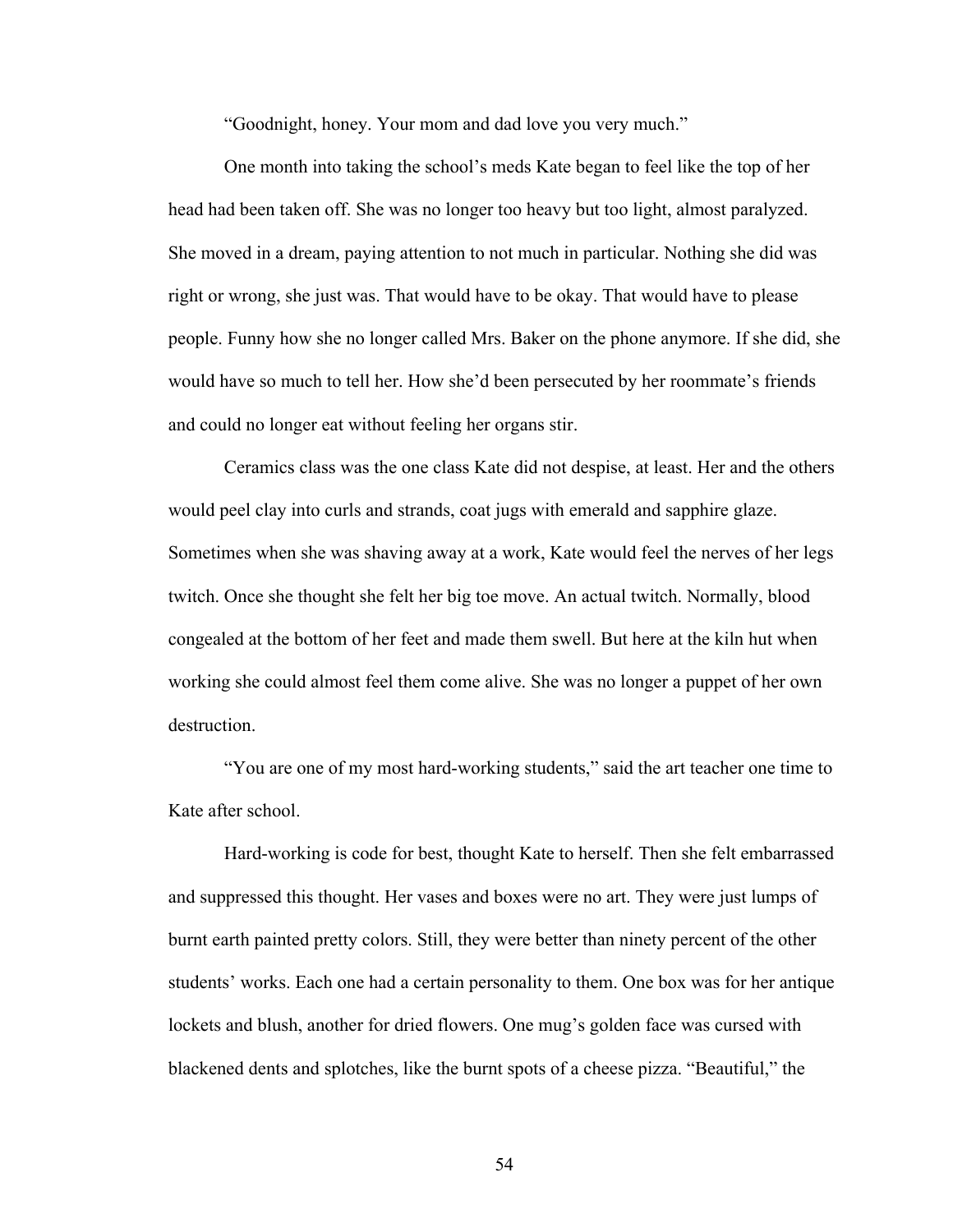teacher had said. Kate wasn't so sure of this judgement. When Mrs. Baker had seen the mug, she frowned. "Hmm," she said. "What are all those little black splotches?" "The spots are red," said Kate. "They're supposed to be craters."

If Kate had to choose between companionship and her own artistic abilities, she supposed she would choose ceramics. The clay and kiln were her own, unlike fairweather friends and blood relatives. She was beginning to understand, more than she'd like to, why Puritans always treated their children like little adults, as if they'd die and go to Purgatory tomorrow.

In any case, Kate had found her niche. The clay was her friend. She could shape it into anything she wanted it to be and make it hers. Maybe someday she would own her own pottery business, a rundown cottage with an herb garden and kiln and everything. That would be nice. Her current project was a short, round vase the color of blood. When she finished it would be candy-apple colored. Every time she ran her finger along the glaze of her creation in progress she had the urge to devour it. Mrs. Baker would be pleased, and she would be satisfied.

After her candy-apple vase was finished Kate placed it carefully on her nightstand along with her other pieces. They glistened in the light and the dark, emitting a liquid sheen like the top of a lake at night. Every once in a while she'd just rearrange them and stare at them, taking pride in her handcraft. She bought lavender sprigs and placed them in the skinniest tiger-colored vase, its rim unfurling and twisting like the curls of a vine.

"My roommate is so artsy," Lily began saying. "She's weird, but, like, really good at art."

"You're the one who can sing," Kate would suggest with a giggle.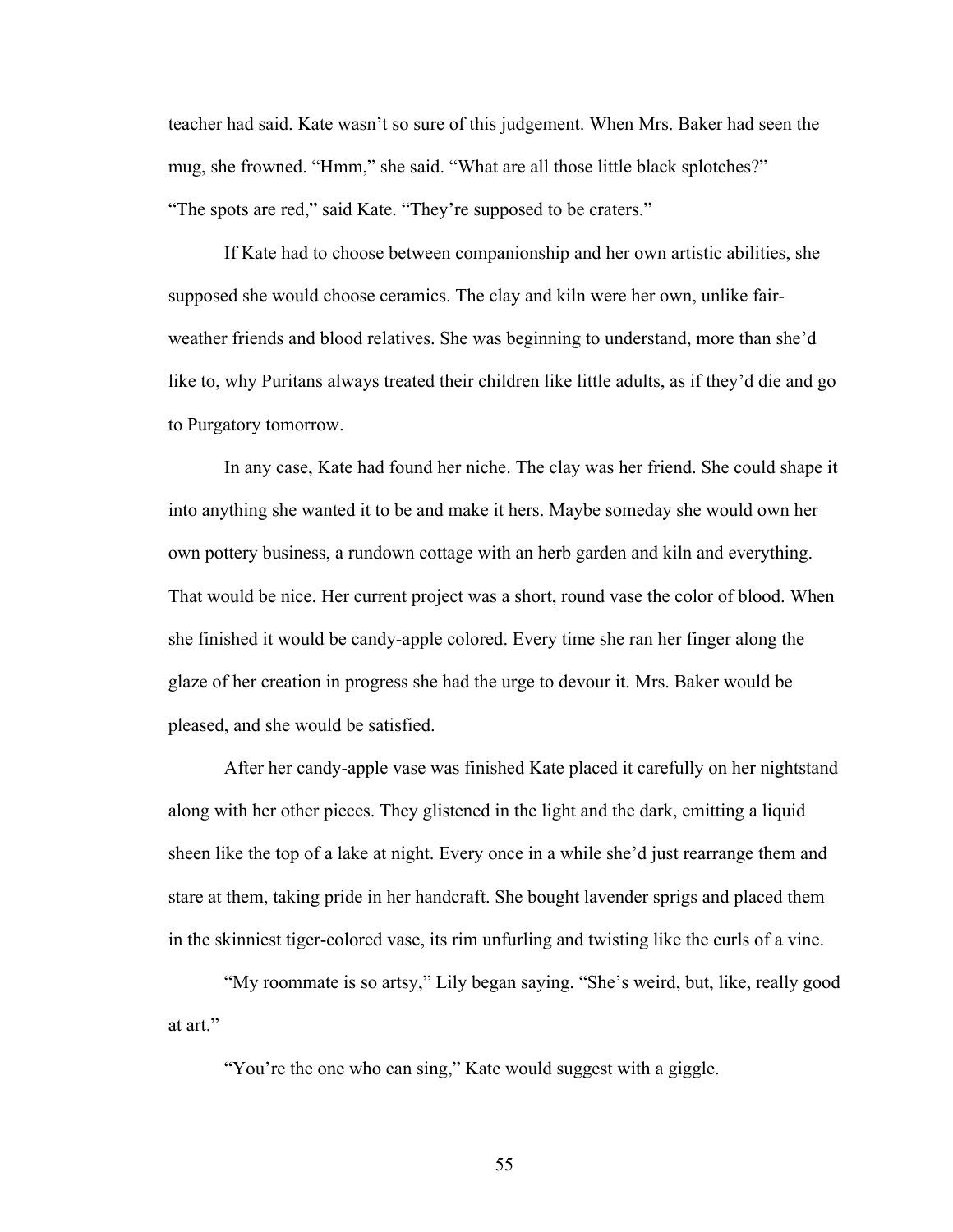These days Kaitlyn was always standing in front of her. She would go to chapel with Lily by Lily's invitation as usual, and once they got there Kaitlyn would just shift to stand in front of her without saying anything. And the two were always stepping on her toes. Kate might approach another group of Hanover students and be talking with them just fine, and Kaitlyn passing by would jab her elbow so hard into Kate's back that she was bruised black underneath her brassier for four days. Once Lily invited Kate to join her at a diner, then tripped her while they were crossing the street. Gravel pitted into her cheek and scraped it.

When Kate came into her bedroom one afternoon, all of her work was broken. Shards of tiger and apple and twisted evergreen were smashed across the floor in a fan shape. There goes the exhibition, thought Kate. There went her grand dreams. The pizza girl whose name Kate still had yet to learn sat on Kate's bed, strumming a ukulele. Kaitlyn and Lily sat on the floor by Lily's vanity, giggling. Kevin had sent Lily a shirtless photo.

"What happened," Kate said, softly. Her lungs tightened within her chest. She wasn't really asking a question, because she knew the girls wouldn't respond. She might as well be an offender of the worst variety.

"Sorry I knocked over your shit!" Kaitlyn said. Lily glanced at Kaitlyn meaningfully, then took a big swig of what appeared to be sparkling cider.

Kate picked up a shard. Its edges where cracked were a chalky grey. She frisbeed it casually in Lily's direction. It hit her chin.

"You little slut," said Lily.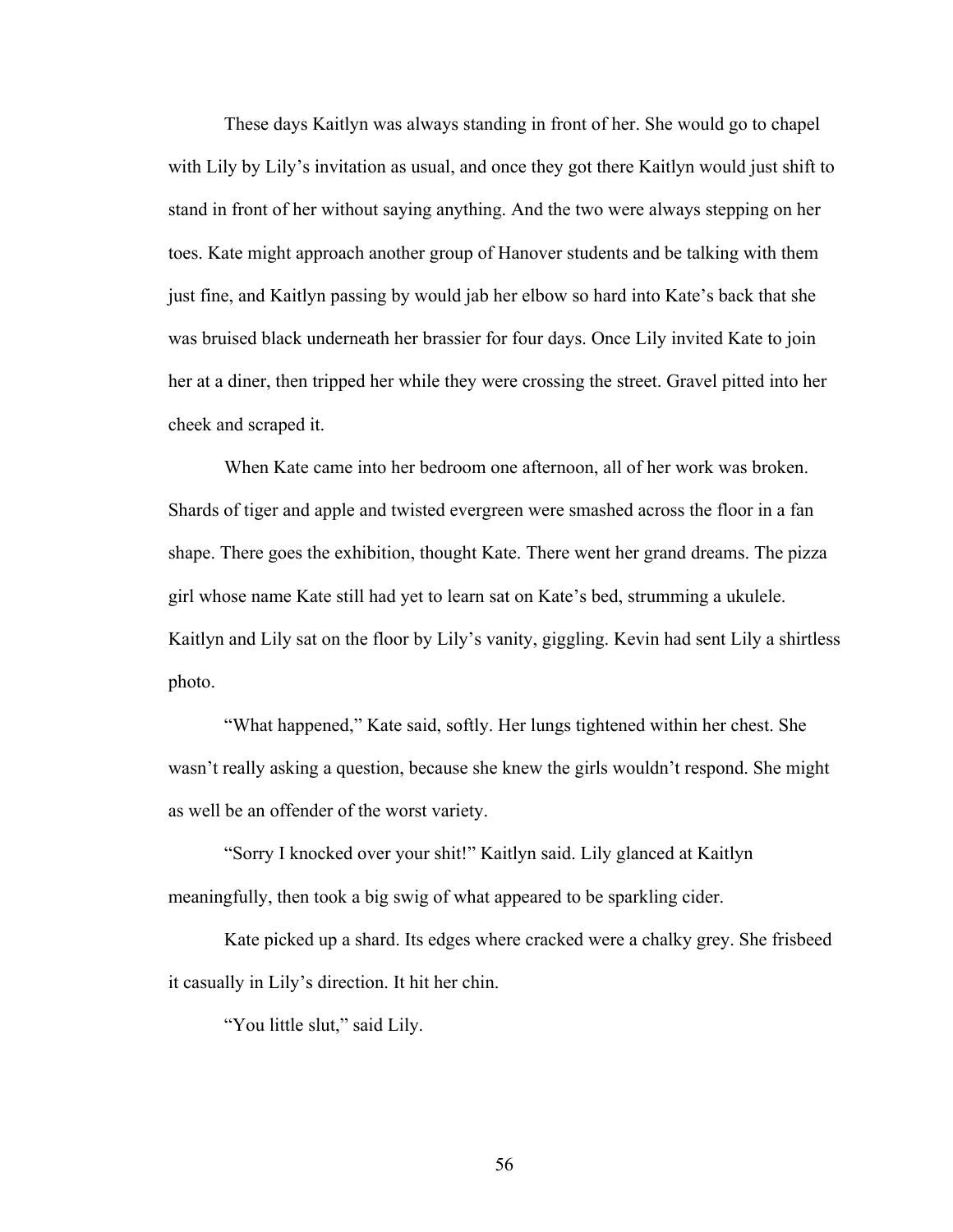Kate turned and left. It was just an accident, but they did not care. The entire dresser would have had to have been knocked over.

Too many memories were coming back now from home when Kate had first pushed Claire. She could feel the whispers of her parents pulsing in her brain. Whispers and ghosts of memories blurred into the girls she passed in the hallway. The lawn was dry and brittle now, scattered with frayed pumpkins and trash. The rushing highway brought her off her feet and she floated, senseless, to the dumbwaiter to sit with herself and be silent.

Each day now after school Kate would sit in the dumbwaiter. It was cool and dark and smelled of cedar. Alone in the warm dark Kate wondered what it would be like to be a moth. Claire had once told her that moths were the ghosts of people who had killed themselves in a past life. They were destined to seek light like hamsters on a treadmill, only to discover the light they'd been searching was an electric chair and once fried by a streetlight they'd have no choice but to cease to exist. Their family and friends would forget about them forever. But the moth wouldn't care, because it was soon to be nothing and there was nothing within it worthwhile.

There was nothing much to care about, really. She was destined to be an unworthy member of society. She had no friends that mattered. If she was on a lifeboat with a dozen of her peers and they had to vote one off the boat, she would be the first to be voted off. Just the other day she had heard Lily talking with Kaitlyn when they thought she wasn't in the room. She was the worst roommate Lily had ever had, according to Lily. Kaitlyn thought Kate looked like a corpse. Of course, Kate could always improve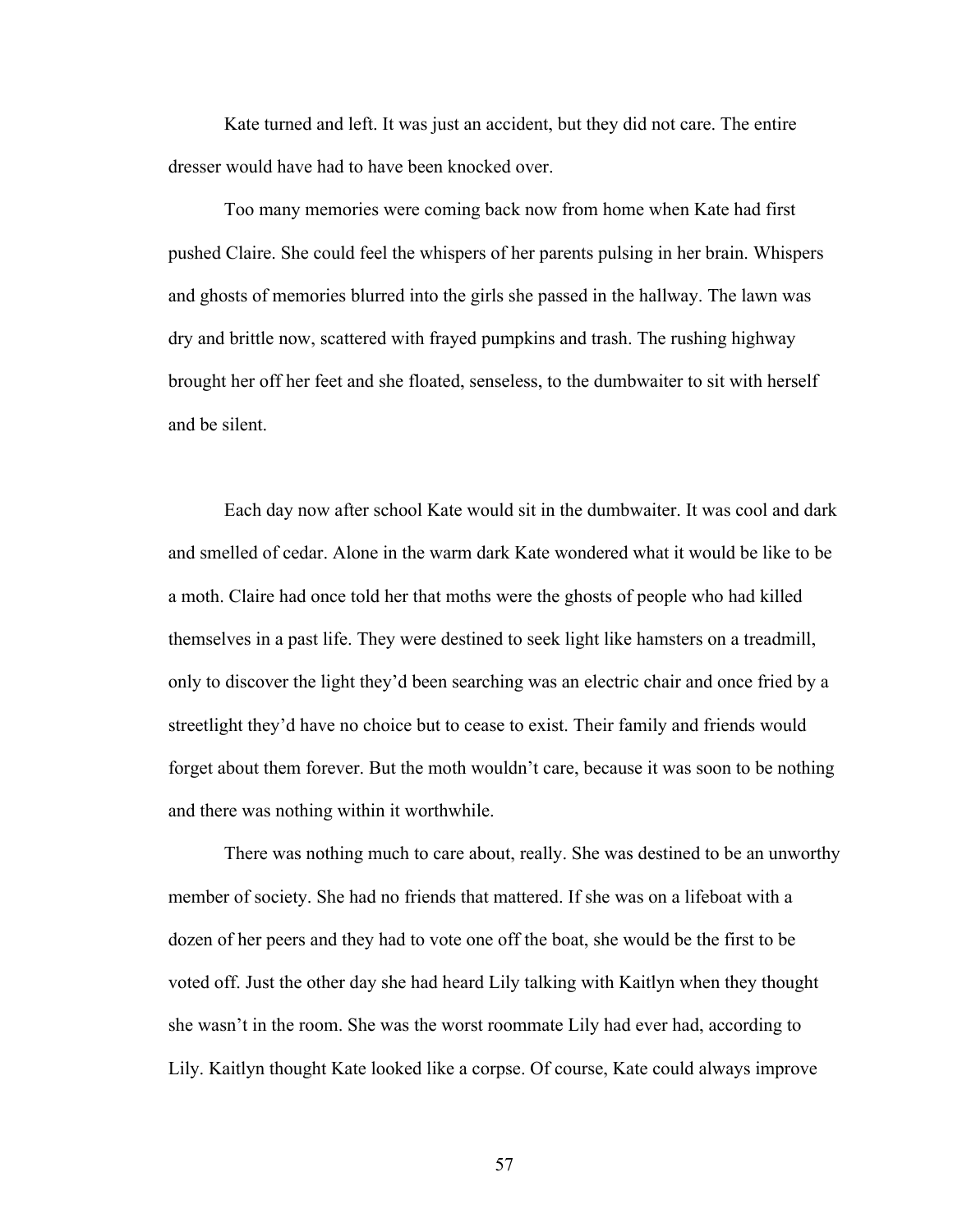herself somehow. Besides ceramics, nothing was actually interesting. In any case, she could hardly concentrate with the medications the school counselor was shoving down her throat. Half the time she wasn't sure if the school was real at all, or if it was just some mirage that would disappear once she reached a place of crossing.

It was December now, and the school was trying its best to be festive. The dining hall began feeding the girls stale gingerbread men at lunch. The school maintenance lady trimmed the hallways with plastic pinecone garlands. To Kate's surprise, Lily invited to walk with her to the school's Christmas party.

The Christmas tree reached two stories tall and was set in the center of the school's red velvet assembly room. Kate felt someone place an ornament in her hand. A glass of cider was in the other hand, burning. How did it get there, she wondered. Her chest tightened and her back itched. Lily had abandoned her. God forbid Lily talk to Kate in front of other people.

Kate climbed a ladder behind Kaitlyn to reach the upper height of the tree. The branches crackled against her pink swollen fingers. The tree should have been pinescented, but like the garlands it was also just plastic. Claire and the Bakers would have so much fun with their baking and live tree decorating this year without Kate's disapproval.

Someone nudged Kate's leg, and the ladder wobbled. Kate fell on her tailbone and shrieked. Kaitlyn looked at her for a second, but no one else seemed to notice. Slowly I'm ceasing to exist, Kate realized. Everyone hates me. Hanover was just as she had suspected it would be – a dead end. She could change schools, abandon her family, but she could not escape her awful self.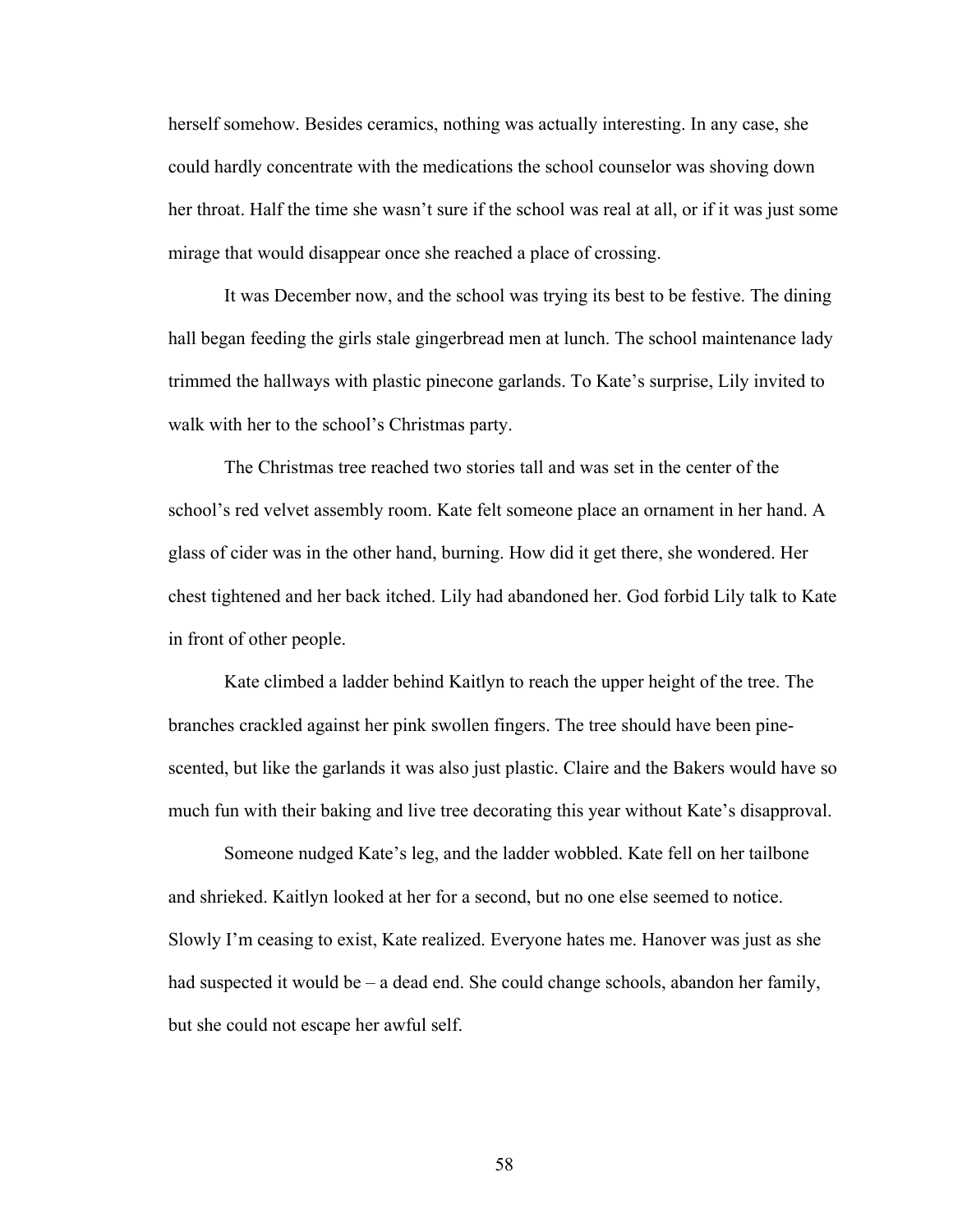Kate tried to approach Lily at the bonfire afterwards, but Lily did not seem to hear. Everyone was talking with someone else but her. The fire squealed and reached for the girls. A foretaste of hell, Kate thought. She could imagine Mrs. Baker watching the fire with her dry hands folded in front of her and a small smile on her face.

Maybe the sheepish girls felt the same way she did. Maybe she was a sheep. But that couldn't be the problem, because when she looked in the mirror she saw someone with potential. She would see herself magically working her way to the top of some government, a natural born leader, doing important government things in a sharp suit and scaring interns with her finicky coffee preferences.

But every day she watched the girls and noted what they wore, wondering what they thought of themselves and herself. Watching some of them she wished she could unzip their skins and step inside of them, become them for a week or so and then step inside someone else to be whatever they were and have what they had that she could also have if only the world weren't against her. If only she could have friends. Other girls she watched were so ugly or stupid or boring or friendless or fat that she couldn't understand how they could bear to live with themselves. She would rather jump off a cliff than be one of these sheepish girls. But still, she was the one who didn't want to be herself and whom no one else really cared about. Every day when she woke up she would feel something like happiness. Then by the time she'd finished microwaving and sipping her tea she'd remember that she didn't have friends and it was all Mrs. Baker's fault for sending her up here with a flip phone to save Mrs. Baker's marriage from divorce and keep Kate's purity wrapped in gold leaf like a cherry cordial until she was ready to become the next generation of Mrs. Baker's vague hopes and dreams. But what if all of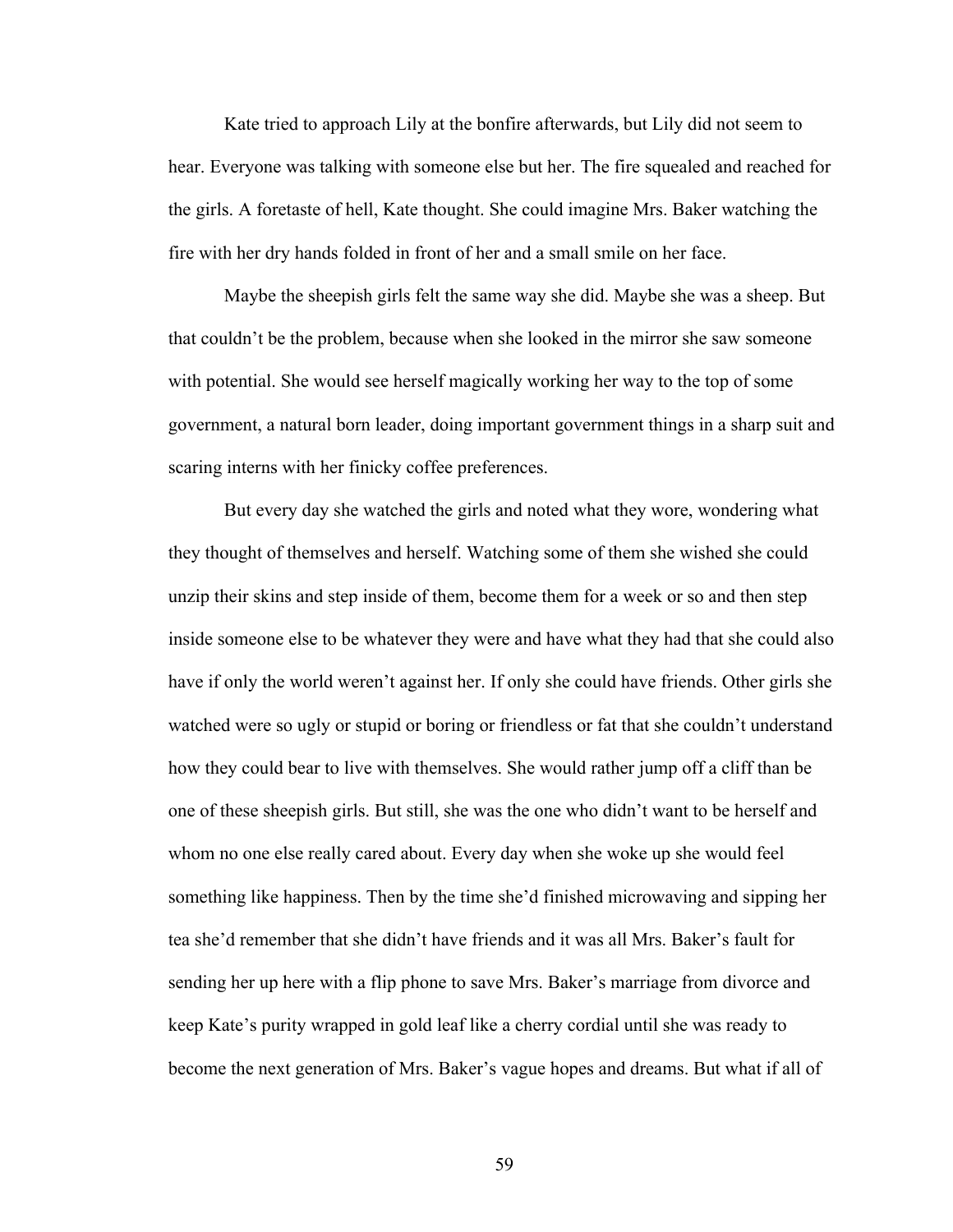this was her fault? And the horror of this thought sucked at her head and chest like a vacuum, making it impossible to think straight. She felt demented. Her small legs felt too heavy to be moving on their own, she realized as she walked back to the dorm that night. Someone or something was making her move her legs to get back to where she was supposed to be. Something was controlling her actions and thoughts and words. Her destiny was a sham. She was nothing but a mini version of the people she hated for so many reasons but no real important reason at all.

These were feelings Kate felt on the edge of her consciousness, something nagging her fourteen-year-old head but not yet quite there, feelings which she would not be able to articulate until much later when it was too late to force herself to change or be nice to the people who annoyed her the most. She couldn't think these feelings in words. To her, words were more like old friends worn thin than a flowing stream of consciousness. She'd never been able to use them to be and say what she wanted them to be and say when the ice needed breaking.

It didn't matter what she had been or why or if she'd been static before. She was herself, and she existed somewhere in between life and death.

The fire was too hot, and Kate decided to leave.

Each December at Hanover there was an initiation ceremony. Every year at this cultish ceremony one freshman would be tossed by two large seniors in white robes into an amoeba-infested lake while the other students watched. Afterwards there would be ice cream sandwiches for everyone.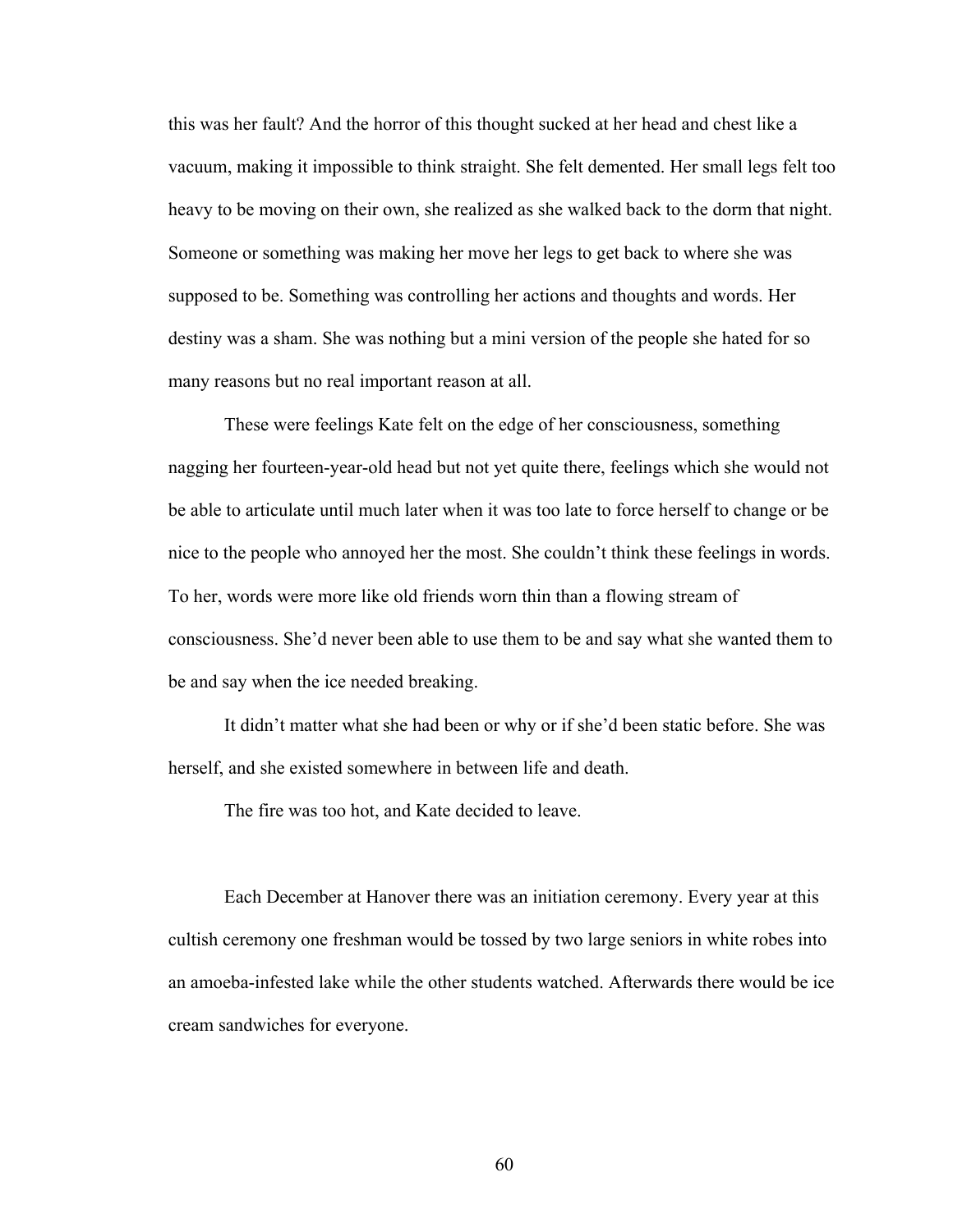That evening the new girls were ordered by the dorm parents to sit in their hallways and wait. For half an hour the girls on either side of her whispered and giggled over nothings Kate couldn't follow. Conversation came so easy to them. As if their minds unlike hers were not lumps consumed by nothing of interest at all. At half past nine the dorm parents whistled for the girls to be quiet, and the whispers crackled and stopped. A dull thud commenced to echoing beneath them, shaking the floor where they sat.

A line of twelve girls two-by-two in hockey masks pounded lacrosse sticks in a slow rhythm down the hallway, their faces oily and lined with darkness. When they got to the new girls, they stopped. In silence, the other girls rose and followed them. The pounding of lacrosse sticks resumed.

The procession stopped at a gazebo surrounded by a shallow lake. Under the gazebo, five girls in white robes were singing murky sentimental hymns. One refrain was repeated fifteen times. From across the lake two robed seniors got in a canoe and paddled towards the freshmen on the other side. Then they grabbed Kate, picked her up like a tantruming five-year-old, and dunked her into the lake.

"What the hell," screamed Kate. The freshmen were silent. Some of them were looking nowhere in particular. Others were staring at her. The placid seniors finished their dunking and crawled up from the lake bottom back into their canoes and paddled across the water.

"What the hell," Kate screamed once more, straddling the back of one fat senior and ripping at her hair. The other freshmen fish stared in consternation. From the downhill lantern path came three teachers running towards the girls, and Kate knew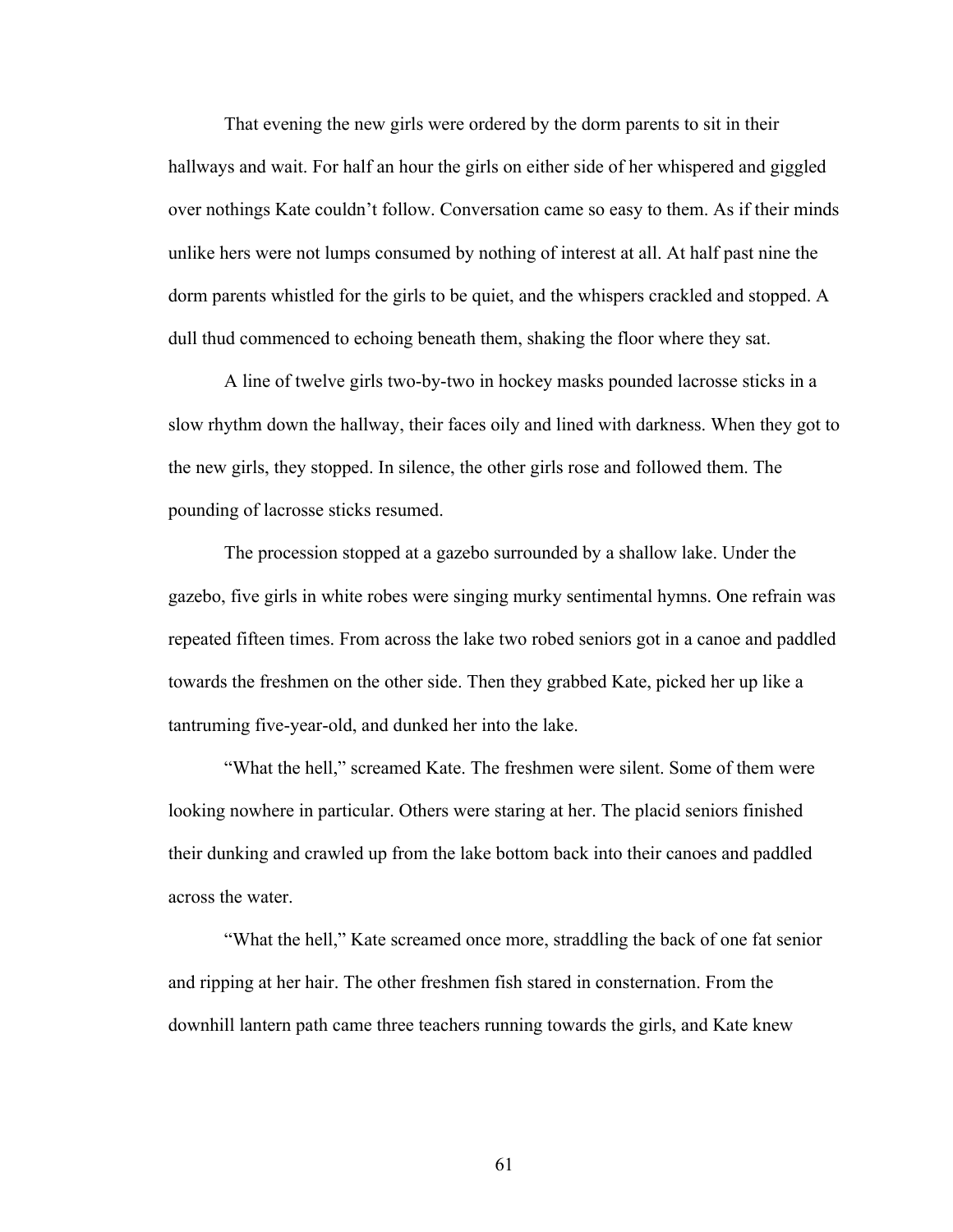they'd been watching the entire time. The three women waded into the pond and grabbed one limb of Kate each. The fat senior girl grabbed Kate's arm.

"Let me go," Kate screamed.

"Hush, hush," said one lady that Kate recognized as the receptionist. "You're just scared, is all."

"Y'all are violating me," screamed Kate. "Let go of my arms." The fat senior squeezed Kate's arm until it fell asleep.

When Kate ceased squirming she could feel her captors' relief. Kate looked up at the receptionist, and the receptionist looked down at her with pity. Kate stared back down at the receptionist's pale hairy calves, and her mind went blank.

When they got to the nurse's office, the ladies plunked her down on the wooden steps and held down her head while the nurse popped a tablet in her mouth. In the distance she could hear the other girls singing as they walked back to the main quad, where a bonfire awaited them.

"Swallow," said the nurse. Kate swallowed and wondered if they were going to euthanize her.

"You won't get away with this," Kate muttered.

"I'm sorry, did you say something?" asked the fat senior.

"Alrighty, all done now," said the nurse, wiping her hands on her blouse. Kate got up and left without looking at them or saying anything.

It was pointless to stand up for herself or try to say anything the faculty would listen to. They were the kind of people who had to have emotions screamed in their faces to recognize a problem, the kind of people who think screaming is insanity.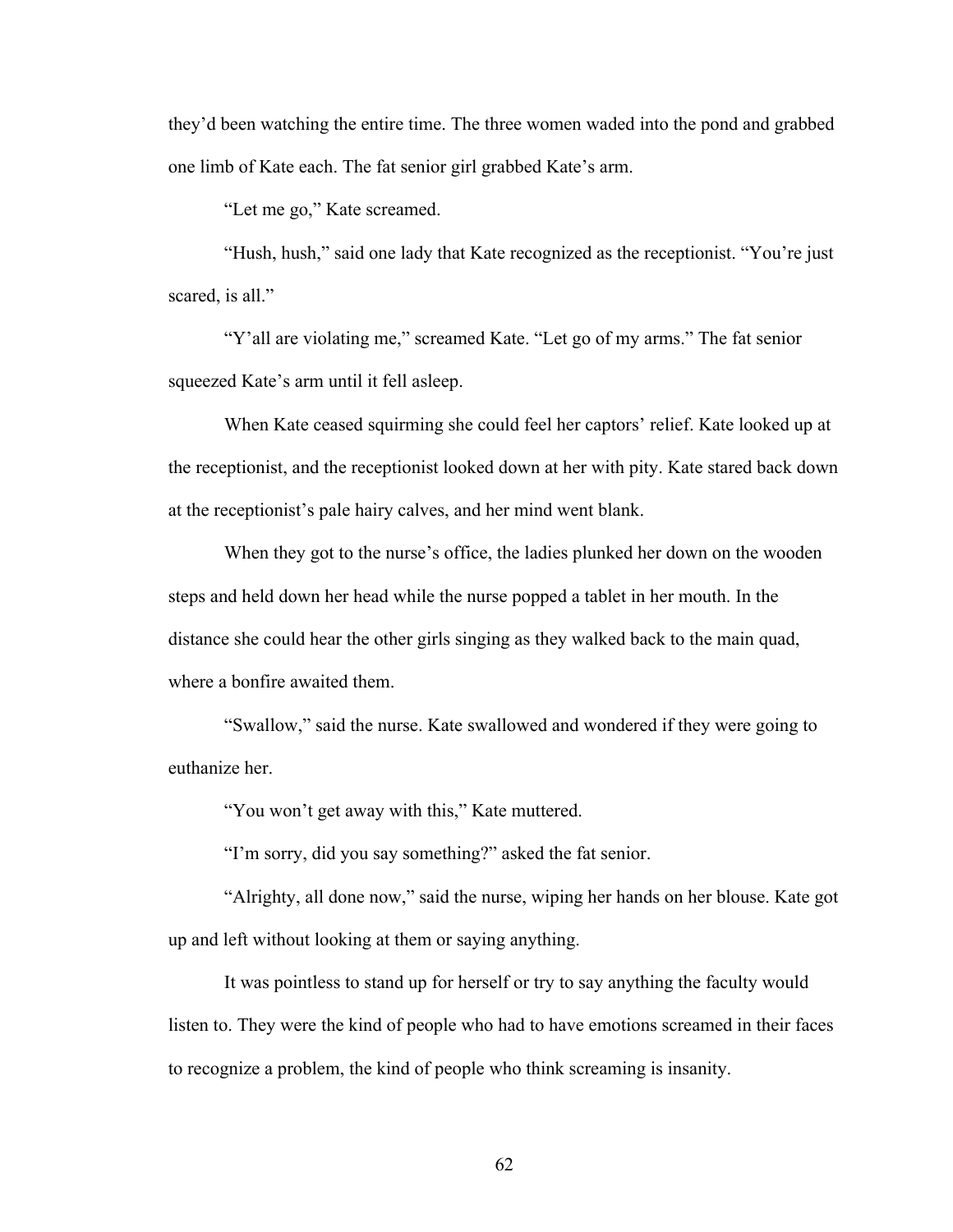Kate limped upstairs. She stepped into the dumbwaiter, then realized nothing was under her feet. Her stomach dropped, and she screamed. Something snapped and funneled out of her. It felt like someone was sucking the being out of her veins. She felt herself crunch on the dumbwaiter plank below. Then all was dead.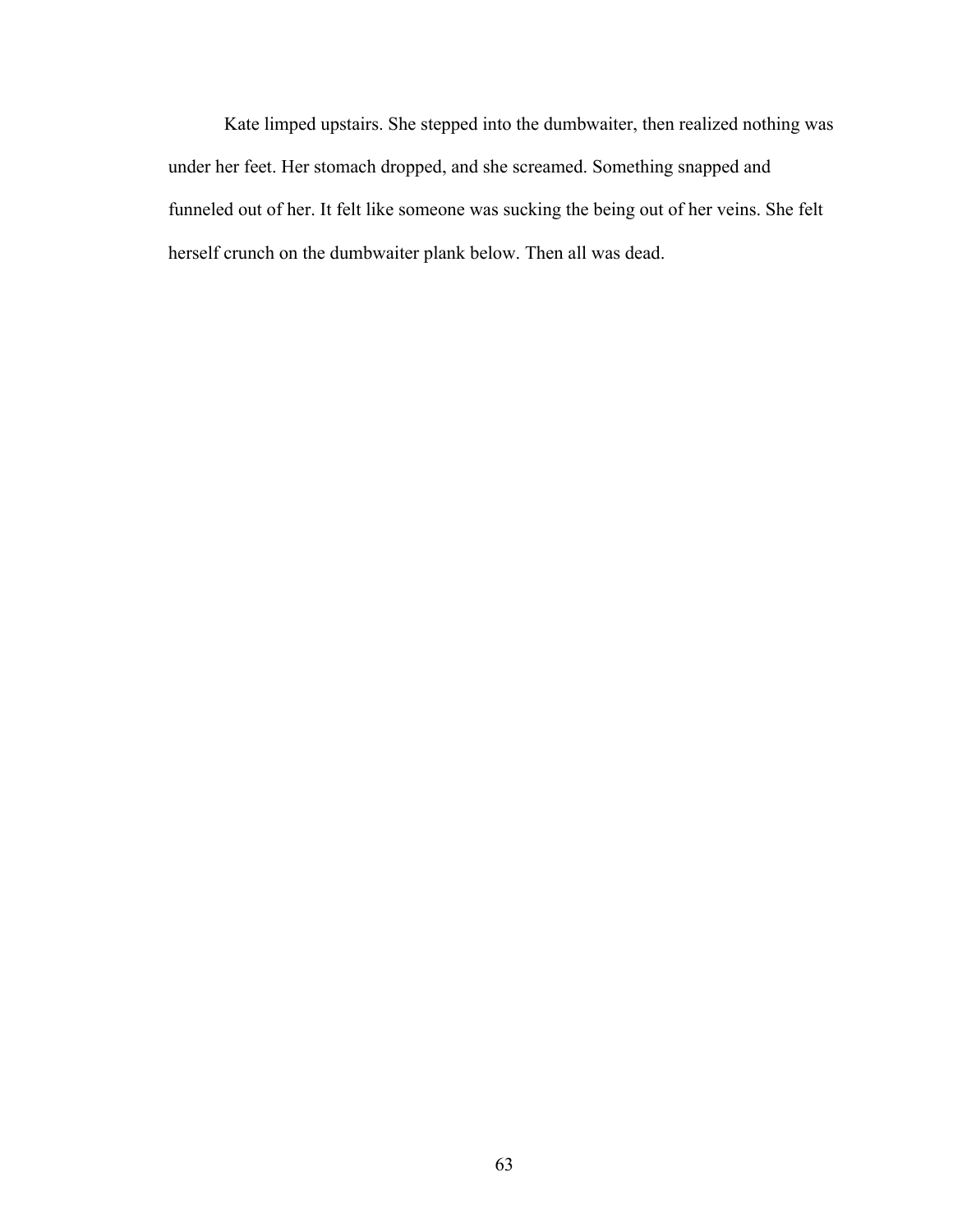## CHAPTER 3

Kate looked up. All of her body but her legs was in pain. Above her the fluorescent lights were white and twitching with moths. An eyelash flickered into her cornea. Blurred faces lingered about her.

"Thank God," said Mrs. Baker said with a little sniff. Her eyes were wet. She must have been sitting by Kate for quite some time. Grandma was by her side, her hands folded across her lap.

"Hi Mom," groaned Kate. Her head felt under water. Above Kate a fat nurse in a mint mask stared down at her and adjusted an IV. The room reeked of disinfectant and cheeseburgers.

"We've brought you takeout," said Claire.

"Thanks," said Kate with a smile.

How was Claire so nice? It would be the death of her one day.

When they'd left, Kate took a bite of a cheese curd. Her back was on fire and her arms were casted.

"I can't feel my legs," said Kate.

"You severed a nerve when you moved," said the fat nurse. "You'll be paralyzed for life probably."

"Was I not supposed to move?" asked Kate.

"Nope," said the nurse. "We thought you were dead. Your heart rate was at zero for a good ten minutes. Then you twitched in your sleep."

"Oh," said Kate. "Sorry."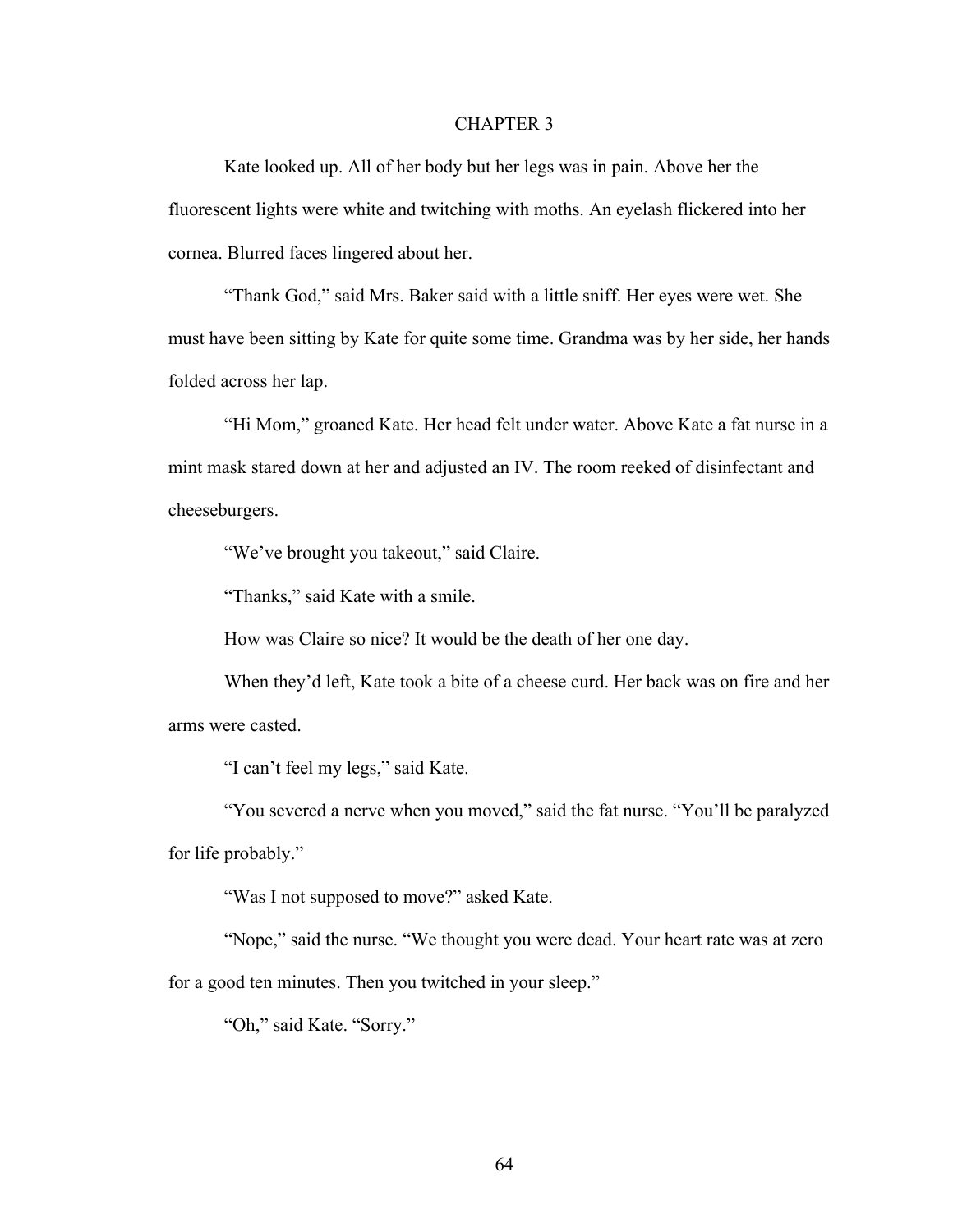"I can tell you one thing," said the fat nurse with a snort. "You won't be exploring more dumbwaiters any time soon." Kate blinked.

What had happened to Kate was that she'd just gotten tired of people. Was that an excuse? Or maybe she'd skipped some development stage, some trying and liking of new things, her life thrown far out into a lake as a stone to flatten schools of fish. If only she had been a normal teenage girl. Then she wouldn't have gone to sit in the dumbwaiter like some whipped dog in the first place. If only she hadn't gone to the Christmas tree decorating party with Lily, she wouldn't have fallen off the ladder, and she wouldn't be paralyzed from the hips down. There had been so many possibilities before, and all those were now gone from her.

Now that she was paralyzed, everything would be worse. People would pity her to make them feel better about themselves. She wouldn't be able to get her feelings out of her mouth without someone encouraging her or someone assuring her that she need not feel the shame which surely she must feel with her condition.

What would home life be like from now on? Her family would be kinder than usual, she guessed. Once they found out she was paralyzed, they would become even nicer. Mrs. Baker would start cooking Kate's favorite meals whether Kate ate them or not. Mr. Baker would offer to play board games with her, and it would all mean nothing to Kate. Claire would be her usual nicety-nice self, and Kate would get in fights with her. There was nothing to be done, no way to change anything and nothing that could make her feel better.

"You be a good girl and get some rest" said Grandma. She was wearing a teal jacket with pearl earrings and looked less tacky than usual.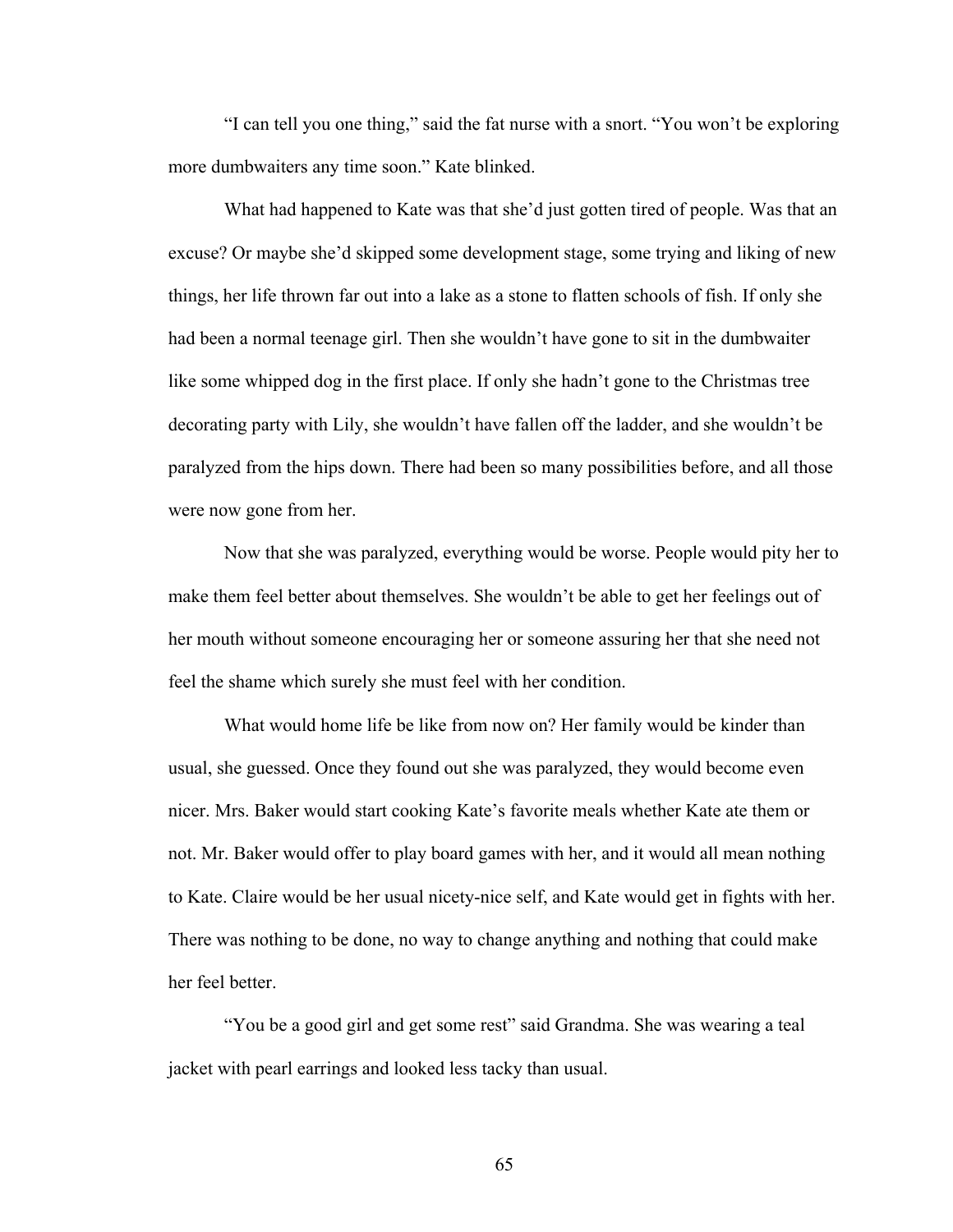"Don't you worry about me," said Kate. Grandma was so much sweeter than she remembered.

"Your mother and daddy and me were real worried about you," she said. Small tears sparkled in her sagging crow-footed eyes.

"Do you think Mom pities me?"

"No one's pitying you. We all just want you to get better."

Kate sighed and turned to her nightstand. There were flowers there now. Why had she not noticed them before? They were overripe waxen red tulips peeling open to reveal their black speckled insides, bending at an awkward angle towards her face in the direction of the window beside her. She must have been at the hospital for at least a week.

The skin of Grandma's chest heaved as she shifted to stand. "Heavens to Betsy," she said, touching her heart. Then she fell flat to the ground. A nurse opened the door before Kate could call anyone and leaned over her. Then that nurse called another nurse and they heaved her grandmother onto a stretcher into another room.

What if she dies, thought Kate. The thought didn't really bother her, she supposed. But the thought of Grandma dying did make the poor woman feel more real. They weren't unsimilar. They had each other's blood in their veins, and everything Kate had done with her existence was because someone had decided her grandma was worth having. Because of Grandma, Mrs. Baker had been born. And Mrs. Baker was a real person too. But everyone would die being connected to each but not feeling much of anything at all. And Kate's spine was messed up and her grandma would probably be dead either now or in five or ten years and part of Kate wondered, what does all of this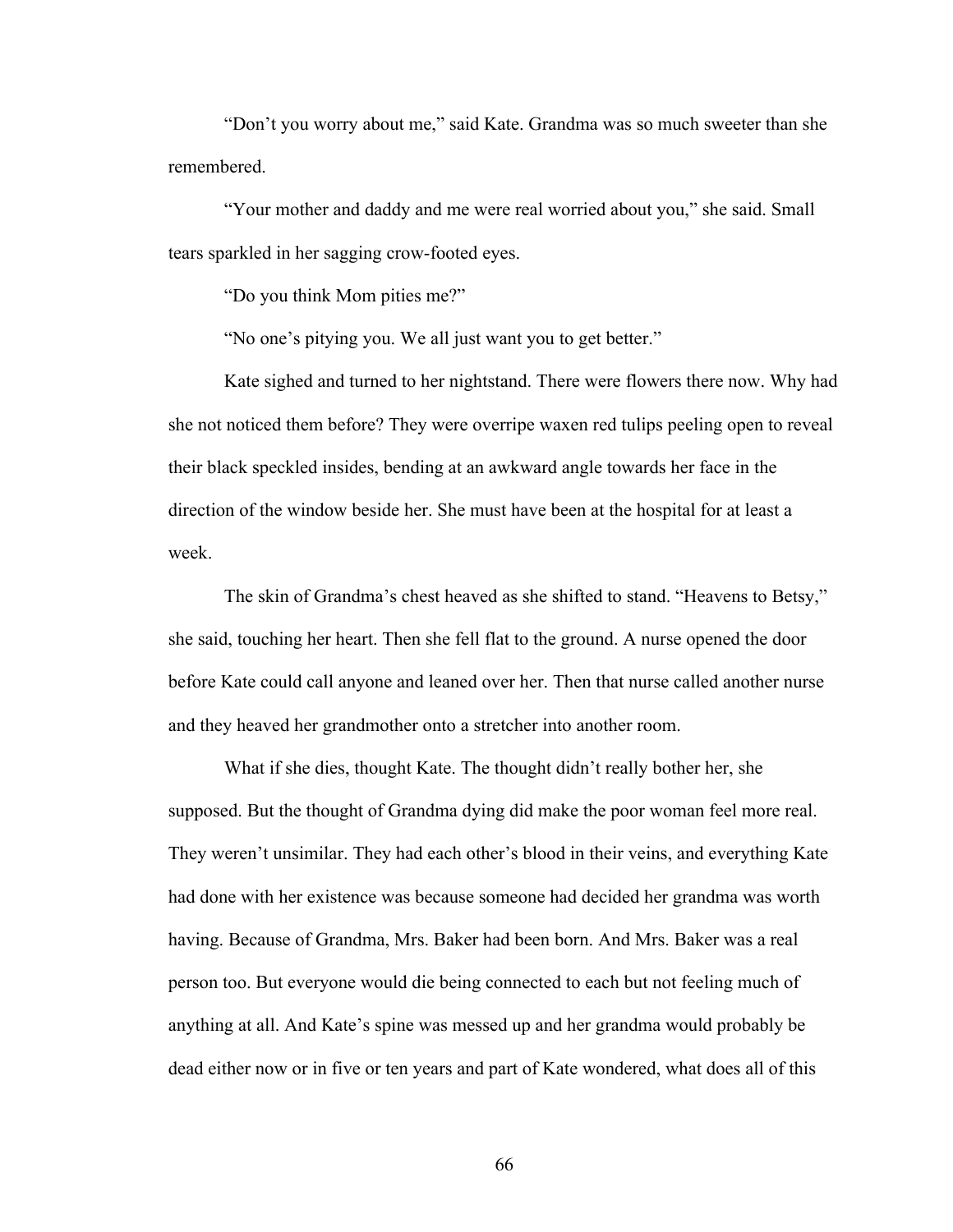mean to Mrs. Baker? Does she see this as a test or as something the universe let happen on accident or as something the devil threw at her? How many times will she cry when I'm not looking and how much uglier does she think I am now my legs and nerves are weak? None of this would affect Claire too much, but that was to be expected. Like Kate, there really was nothing much to Claire, except hunger and passivity and gradual dying in spite of having done nothing too wrong but nothing really right either. And no one could really blame me, could they. They were all just people, like everyone else.

As Kate lay in her hospital bed, so Grandma lay on hers. Two relations on the hospital at once. Maybe God is punishing us for being annoying, Kate told herself and laughed. Wouldn't that be hilarious.

Each day for a month Mrs. Baker padded into Kate's room to give her candy and tell her to stay strong. Grandma was still in a coma, she said. After all this time.

"You should get her some candy, too," said Kate, "For when she wakes up."

"Yes, yes, we should," said Mrs. Baker. She looked tired and puffy. A clump of something wet got caught in her throat, and she snorted.

"Hospital food," she explained. Kate nodded and closed her eyes.

The window at Kate's left was hot and sparkled at high morning. The sun cast mint, indigo, and nectarine flickers across the dull wall in dancing circles. At night, car lights flashed like meteors on the ceiling. Kate watched each flash and counted, waiting. She had begun to forget that she existed before the accident. Now, her focus was clearer.

Mrs. Baker had always been closer to her mother than she was to Kate. Kate supposed that this was because, unlike Mrs. Baker's mother, Kate did not love Mrs. Baker unconditionally. If Kate was always nice to Mrs. Baker and never caused any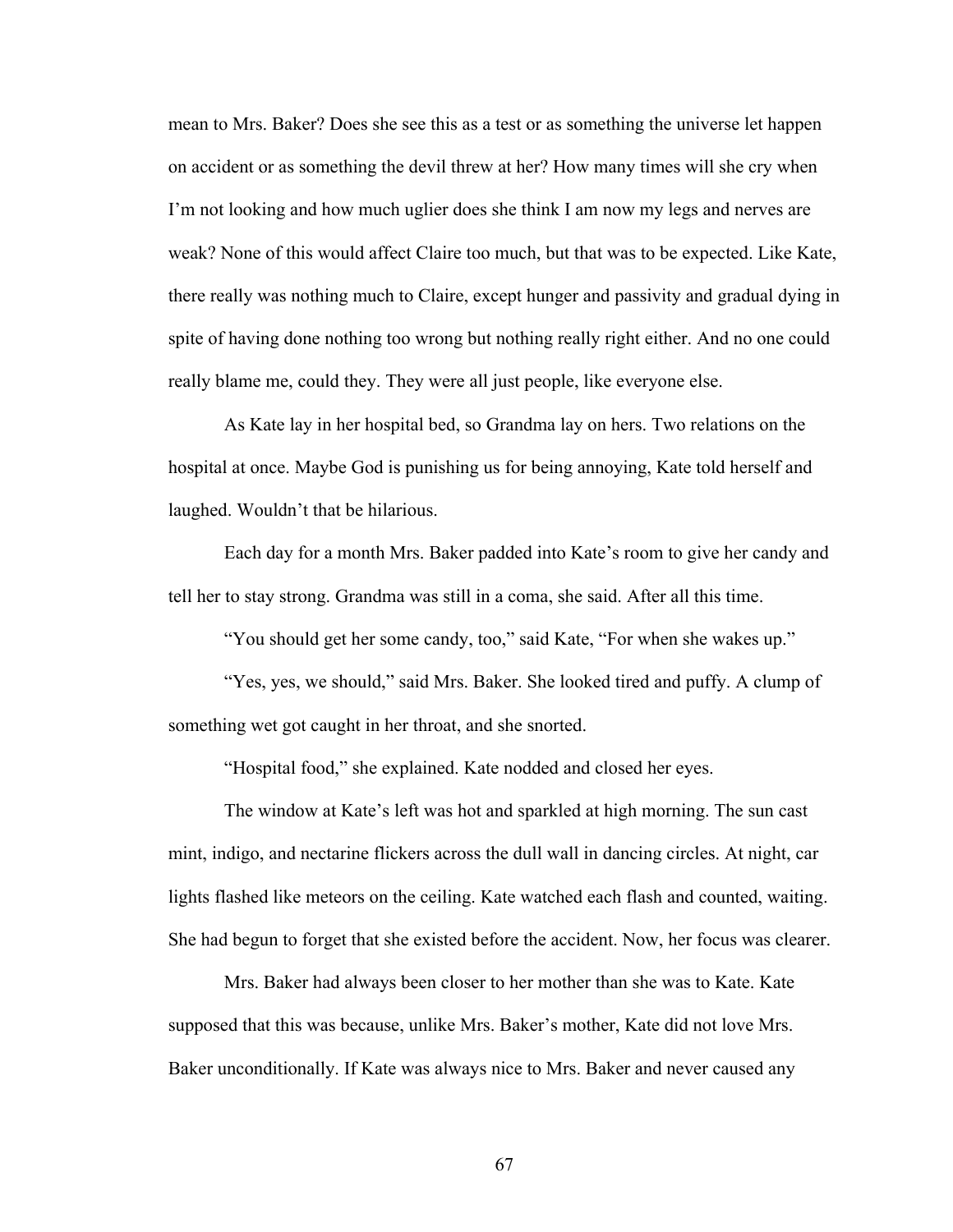trouble, they might actually find a common point of interest. But why would they want to? They clearly were just destined not to care about each other.

A few times per year, Mrs. Baker would drive Kate up to San Antonio. Kate used to love these trips because sometimes there they would go to SeaWorld or the Riverwalk. But most times Mrs. Baker and her mother would play chess together while Kate watched. Such a boring game, she had thought. But the elder Bakers seemed to enjoy it.

Mrs. Baker came into Kate's room that night full of tears and sniffles.

"Your grandmother has passed," she said. There was stoic finality in her voice. "Sorry Mom," said Kate.

The funeral was to be held after Kate got out of the hospital. Joy. Now that the death actually happened she didn't feel too existential, though.

Once Kate got out of the hospital, Mr. Baker was in charge of pushing Kate's wheelchair. This was because even though his belly was big and his arms were small he still had more upper body mass than Claire and Mrs. Baker. "I can roll myself," Kate said. "Let us baby you," said Mrs. Baker. "You can role yourself when you get back to school."

Kate had never received so much positive attention from her family members in her life. It was pretty overwhelming, when she thought about it. Now I know what I have to do to win an argument with them, Kate realized. I have to get myself killed.

She could not possibly have been dead for ten minutes. It was not possible. She had just been in a deep sleep. There was the fall, and then there was nothing. She should not be alive. But then there was the twitch. That was what had paralyzed her. The pig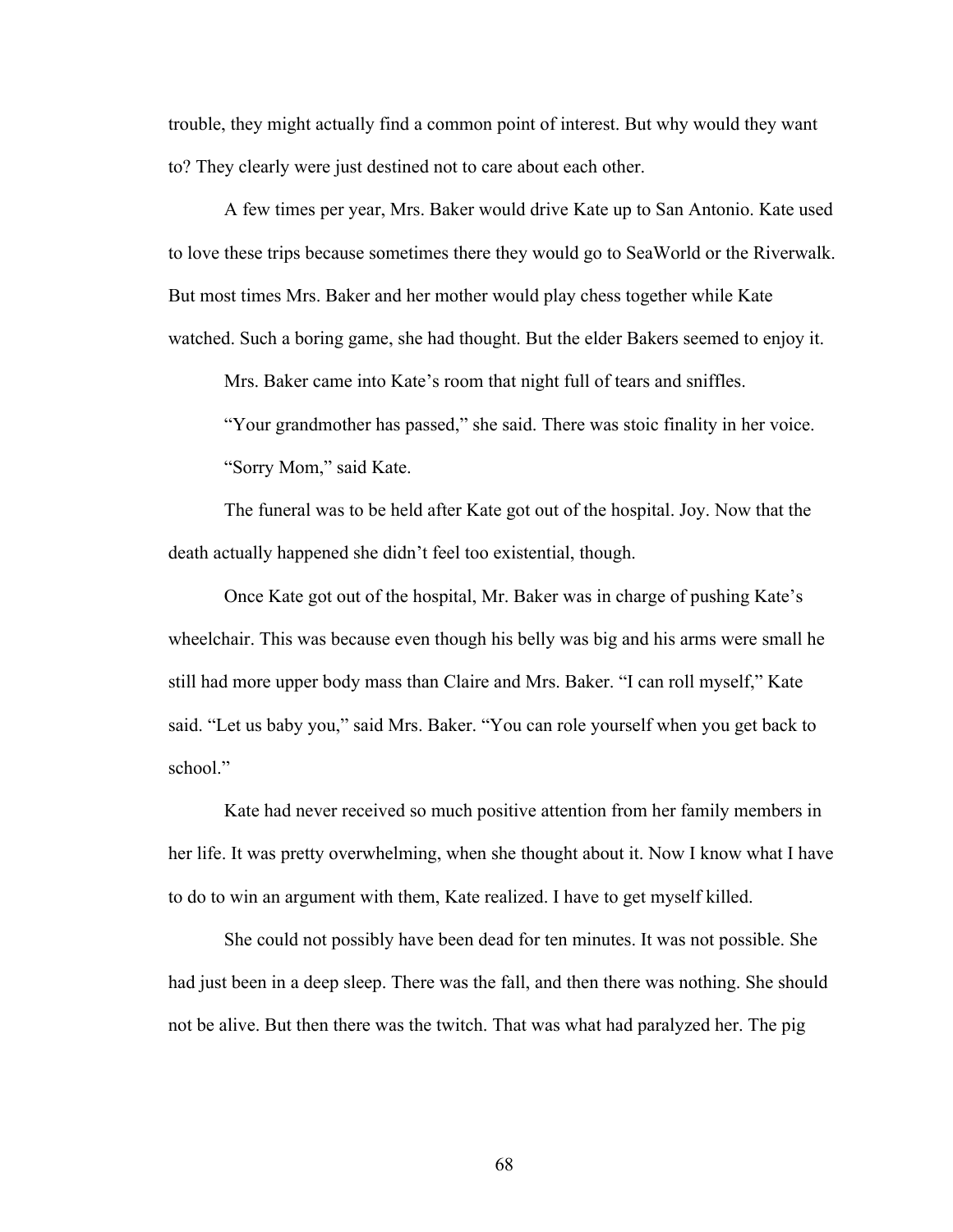nurse had almost seemed happy that the two forks in the road of a fourteen-year-old's fate were paralysis and eternal slumber.

At the funeral Kate sat in the aisle since her wheelchair would not fit in the pew. From her position at the front of the church she could hear Mrs. Baker sniffling as she nervously rattled a rosary in her hands. The rosary was all she had ever known of ritual, really, besides Christmas tree decorating parties. Like half of religious people Mrs. Baker was just going with what she was raised with. She offered up all emotion capacity godgiven to her to the life of her mother. It was a ceremony, that was all. But it was all she knew, all she wanted to know. Keep things simple, she'd say. Almost as if Mrs. Baker was trying to forget she existed. Don't think, don't ask questions, and you will be happy. Mr. Baker's demeanor was solemn yet calm. And Kate for the first time suspected that their attitudes towards the living and dying were similar. Apathy was hereditary, and Kate had caught the bug.

Where would everyone go after they died? Would Mrs. Baker go to the purgatory she believed others to be in? Would all of them go to some sort of heaven but feel no need for each other? Or maybe Kate had another mother, some other family who'd all been living different lives separated in different families and worlds who would reunite once their spirits snapped from their frames.

"Is it hard being paralyzed?" an old lady asked her at the reception. She was munching a long strand of prosciutto and looked to be having the time of her life.

"It's not permanent," said Kate. "Because the spinal nerve wasn't severed. So I just have to get therapy."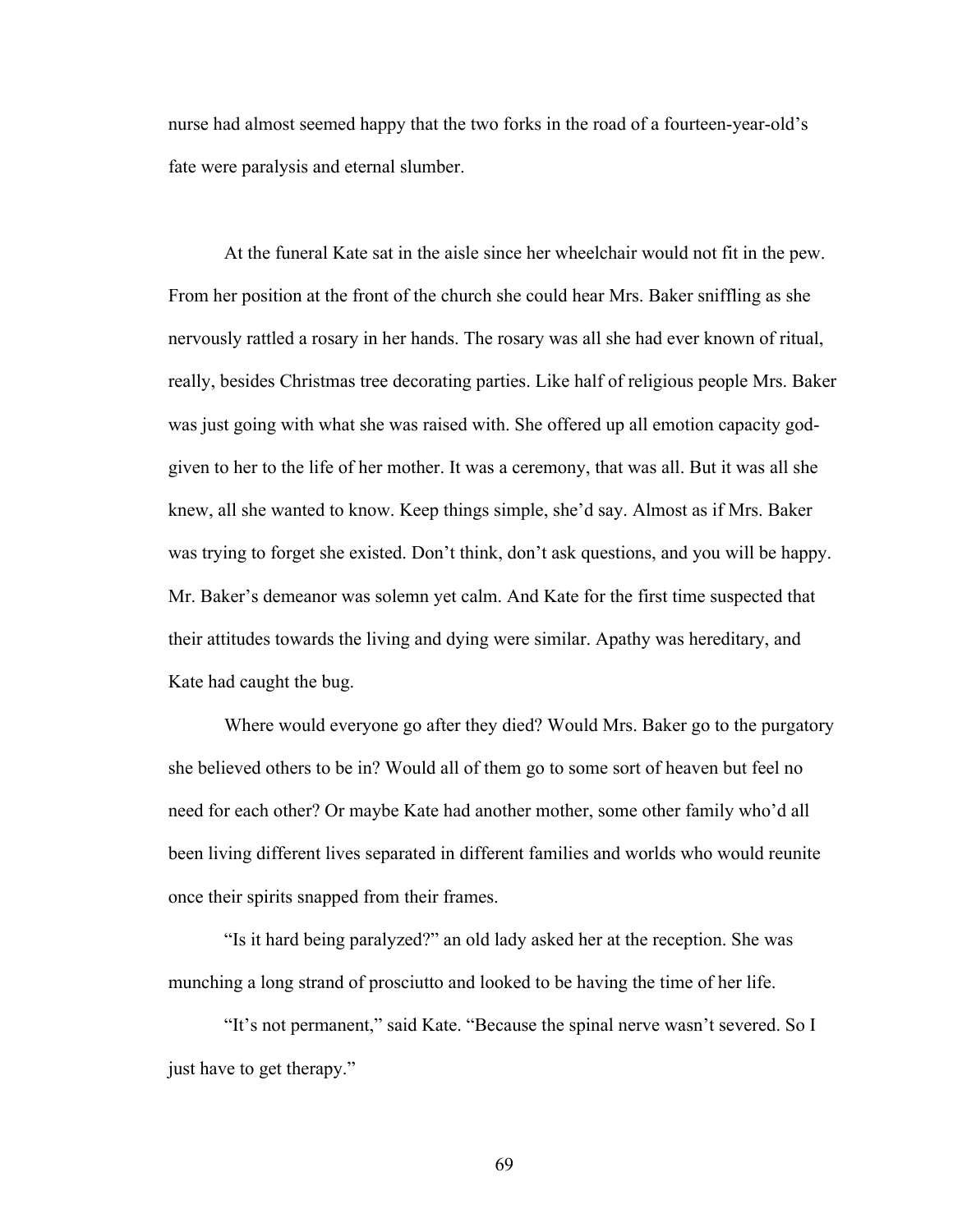"That's hard to believe," said the lady, "That you're the one in the wheelchair, even though I'm real broke down," she said with a chuckle.

"Ha ha," said Kate.

What a bitch, thought Kate to herself. It wasn't like she herself was never a jerk, but some people could be so mean sometimes. This was why she had to say it wasn't permanent, her paralysis. But she knew the truth. In truth the doctors she'd seen believed she'd never walk again. Kate had tried to press her mother for physical therapy, to no avail. Mrs. Baker was hopeless. The Bakers as a whole were pretty hopeless, Kate realized. Herself included. Maybe hopelessness was their problem.

Still, sometimes while sitting in her chair Kate could feel a fire leap into her legs, cold then hot and tingling. Something was still right with them. She just needed therapy. She'd have to wait until she graduated college and got a job, but someday she would walk again. If she just forced herself hard enough, her legs would move again.

Mrs. Baker was surrounded by cream-colored lilies now, her cheeks fair and burnt with cold. She didn't look as fat as Kate had remembered her to be a year ago. She looked quite grim and frail, actually, now that her mother was dead. She wasn't touching any of the appetizers she'd spent three hours mulling over. And she was wearing a pearl necklace. She never wore jewelry, because it was "unprofessional." But now she was wearing jewelry.

"I'm really sorry, Mom," Kate said, reaching out as if to half hug her. Mrs. Baker flinched. "Here, I'll move some of the lilies so you can stand next to me," Mrs. Baker said.

"I can't stand," said Kate. Mrs. Baker winced.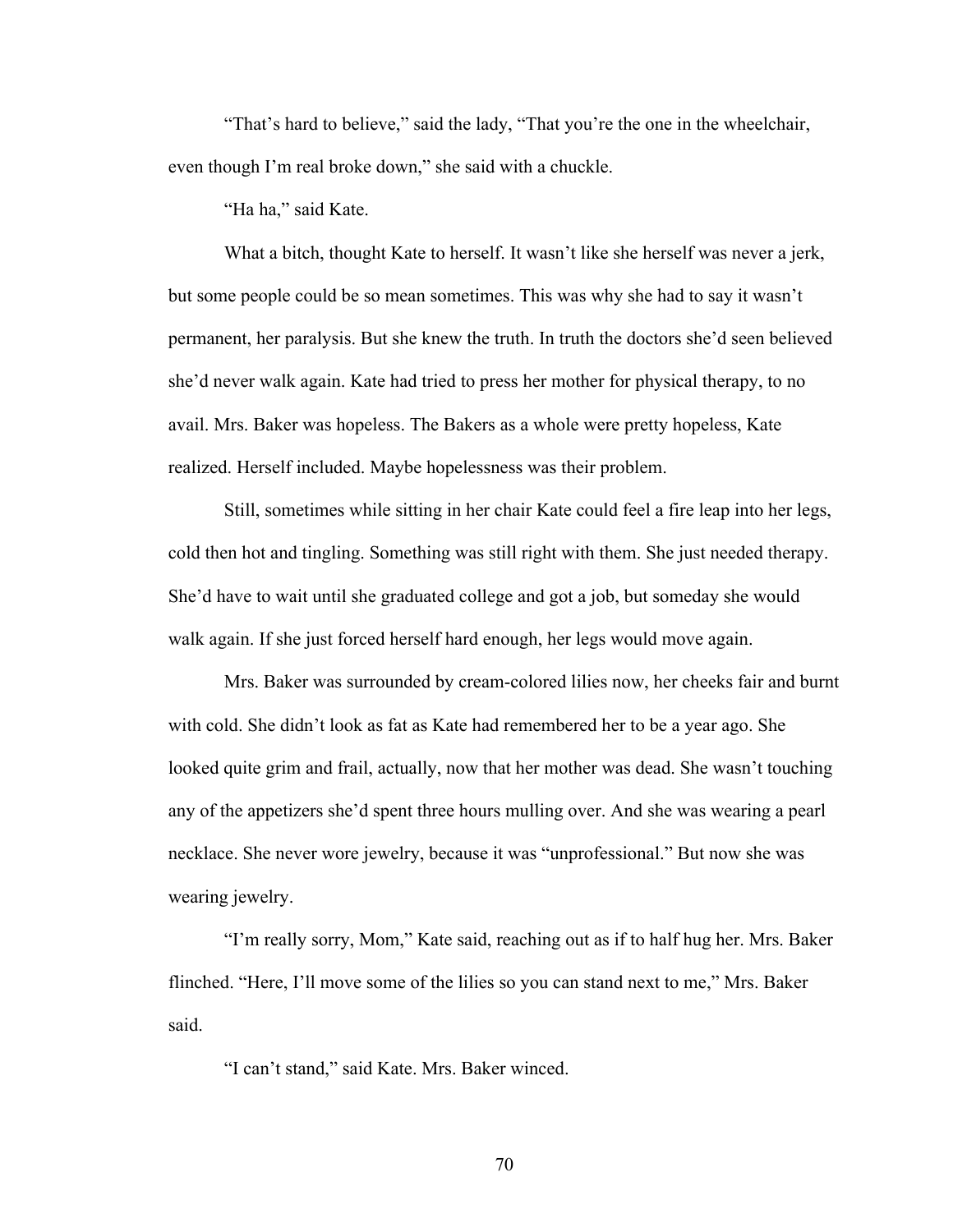"What's wrong?"

"Go talk with your Aunt Beatrice," Mrs. Baker said. Kate did not know who Aunt Beatrice was, but she could tell Mrs. Baker probably wanted Kate to leave her alone. Probably having a paralyzed daughter was not a mood booster in the aftermath of your mother's death. So Kate wheeled herself outside to the pavilion outlooking a resaca. The murky lapping water was framed with sable palms and rippled with silent unseen turtles.

If only Kate was a turtle. She could disappear forever beneath the surface of her mind's ocean and bury in its mud.

Kate's dad came up behind her. Like the old lady, he was also munching prosciutto.

"You should try this prosciutto," he said.

"No thanks," said Kate. "I wouldn't be able walk it off, you know."

Mr. Baker leaned in towards Kate's ear. "Come in and socialize with the rest of us. Okay sweetie?"

"Will do," said Kate. She felt Mr. Baker munching and waiting behind her.

"I just realized I haven't talked to you in over a month," Kate said. She turned around, but Mr. Baker was not there. The munching was coming from another elderly lady wearing tie-dye and an appleseed necklace. Kate wondered how Grandma had knew her. She was probably seventy but appeared at first glance to be an overtanned fifty-yearold. Her face was round-shaped with big popping eyes. She looks like a cosmetic frog, thought Kate.

"Need to smoke," she croaked in a raspy grudge voice.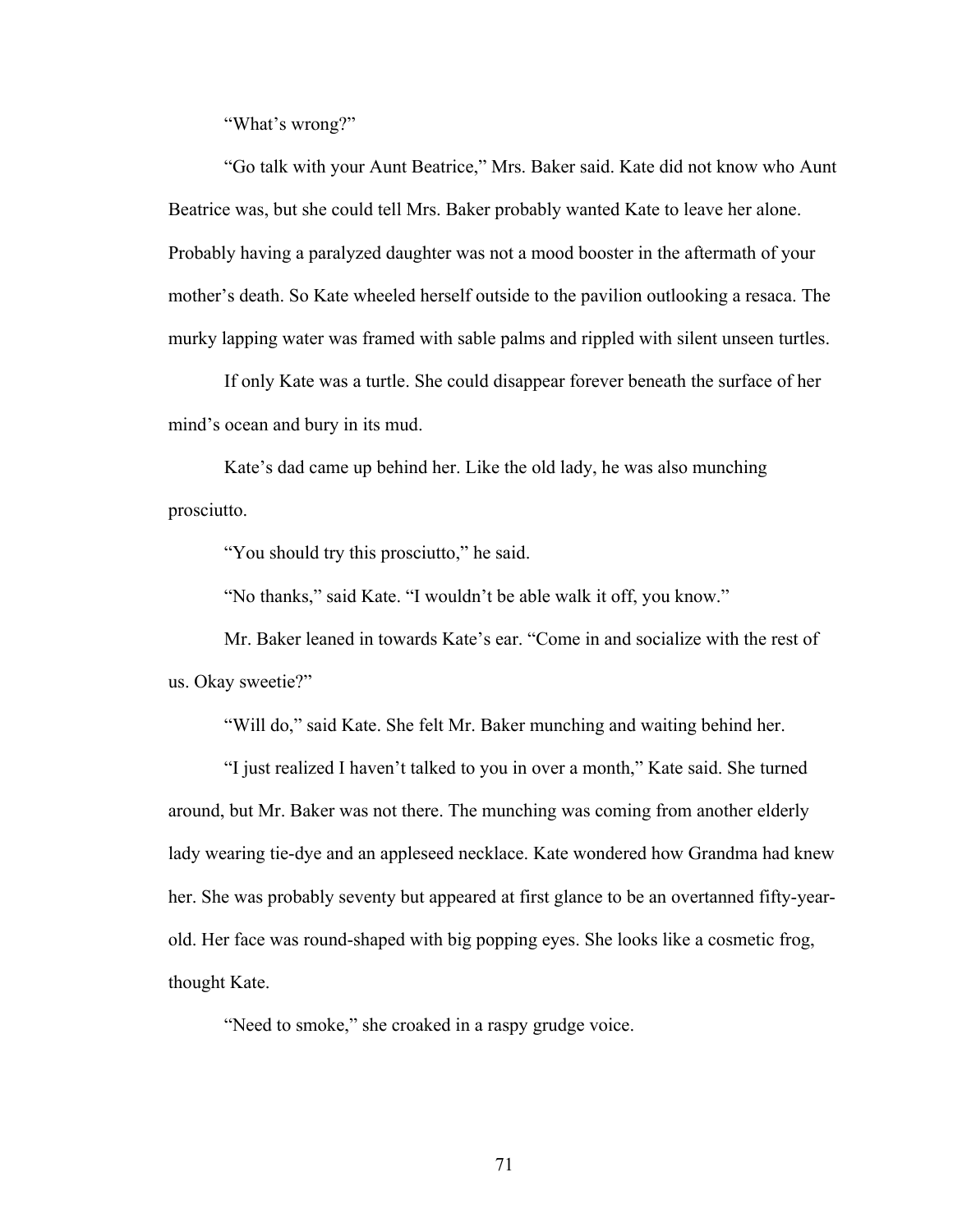"When I was your age," began the woman, "I was so young and free. We used to travel all over the country in our bug."

"That must have been fun."

'What?" spat the woman.

"I said it must have been fun...traveling."

"Yes, yes," said the woman with a wink. Why had she winked, Kate wondered. What was the point. "You should get out of your comfort zone," the lady continued. She finished her cigarette halfway and tossed it into the resaca. When she left she forgot her pack of cigarettes left neat on the sand wood railing. Softly Kate took up the packet between her painted fingers and sidled it into the inner pocket of her jacket. She needed drugs more than anyone at this funeral, except for maybe Mrs. Baker. Too bad she wasn't old enough to consume alcohol.

Kate wheeled herself across the school's cobblestone pavilion. On the bright lawn out of the corner of her eye she sensed the glances of a group of girls gathered to look at the snow with their coffee. They were busy talking and laughing and licking flakes out of the sky.

Still, it felt like everyone was staring at her. She wouldn't be able to run anymore, as if she'd ever run much before anyway. She hadn't run much since she was a small child, in fact.

When she got to her room, Lily greeted her with a hug, get-well muffins, and a pink butterfly card. At first Kate thought it was a get-well card. Then she realized it was an invitation to Lily's birthday party. Wow, I feel so accepted, thought Kate.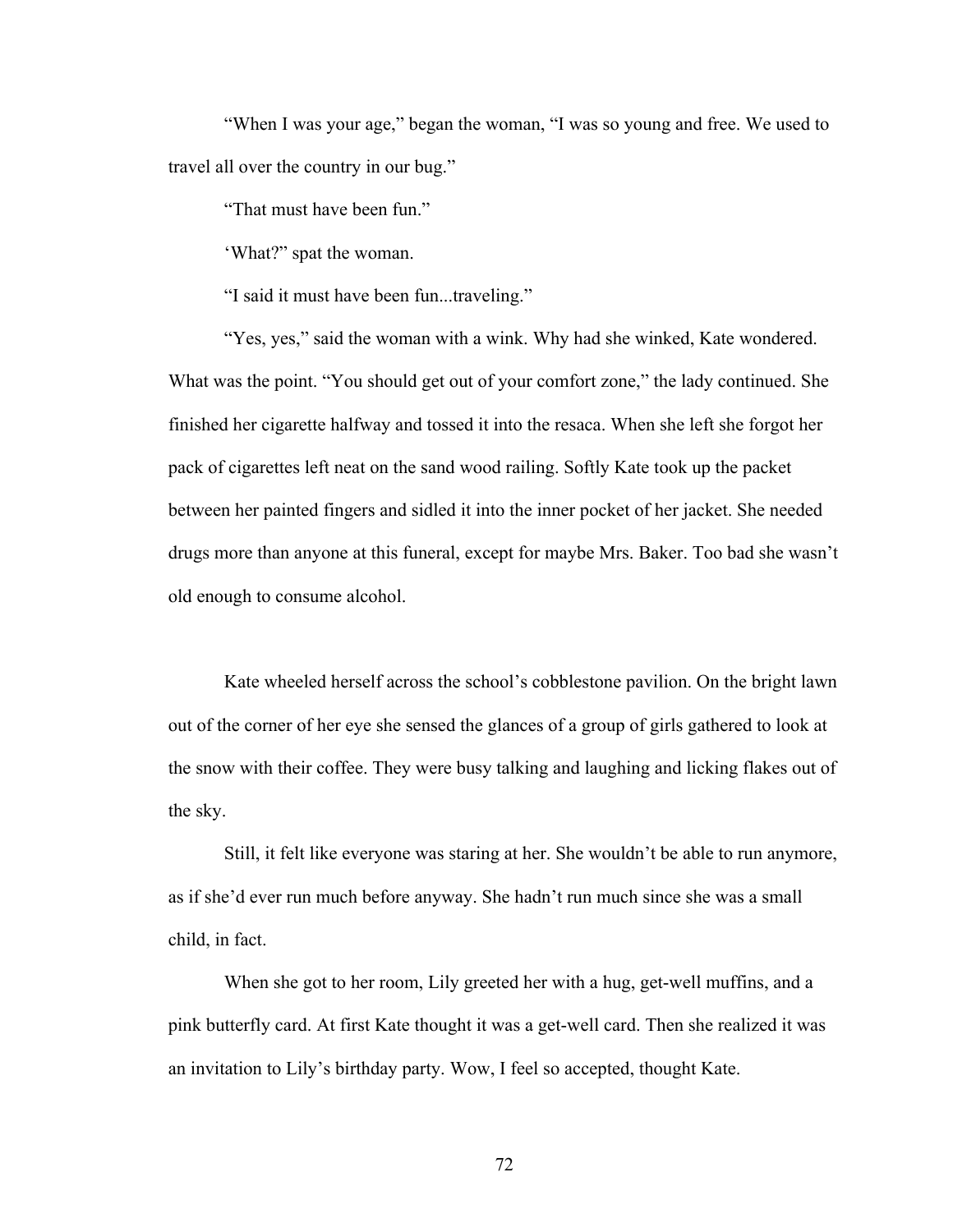Everyone could care from a distance. For now, she would look to herself for the feelings she needed.

An airplane struck a white line against the sky on the other side of her glazed windowpane. Kate imagined herself diving from the plane, legs hanging free and the wind beating at her lungs. Someday she would be free to isolate herself, ignore other people and tuck herself away from the world. For now though, there were people she had to make up with, places to explore, lessons to learn.

The doctor had said she'd get her legs back, but Mrs. Baker's faith in him was shaken. "*If* you get your legs back," she would always begin each statement of hope."*If*."

"Do you like that I'm paralyzed?" Kate asked Mrs. Baker once.

"What? No, of course not," Mrs. Baker had replied. She then redirected her attention to a list of ice cream flavors.

"Everything happens for a reason," said Lily. "Everything will be okay."

"Yeah, thanks," Kate said. But if everything happens for a reason, Kate thought, that meant that she had some kind of bad karma. Or that the thoughts in her head that moved her hand to make decisions she felt like making weren't actually hers. With or without legs she could not move without fate willing her footsteps. She was a hopeless case to be pitied by those with destinies that matched their deepest needs. Lily was only being nice to her because she pitied Kate. Kate had been weird, awkward, and annoying. Now, she was handicapped. She was an inferior member of society to be used as an example of how to treat the other better ones. There was no reason. It was an accident. Just like there was no good reason for why she hadn't had friends for a long time. It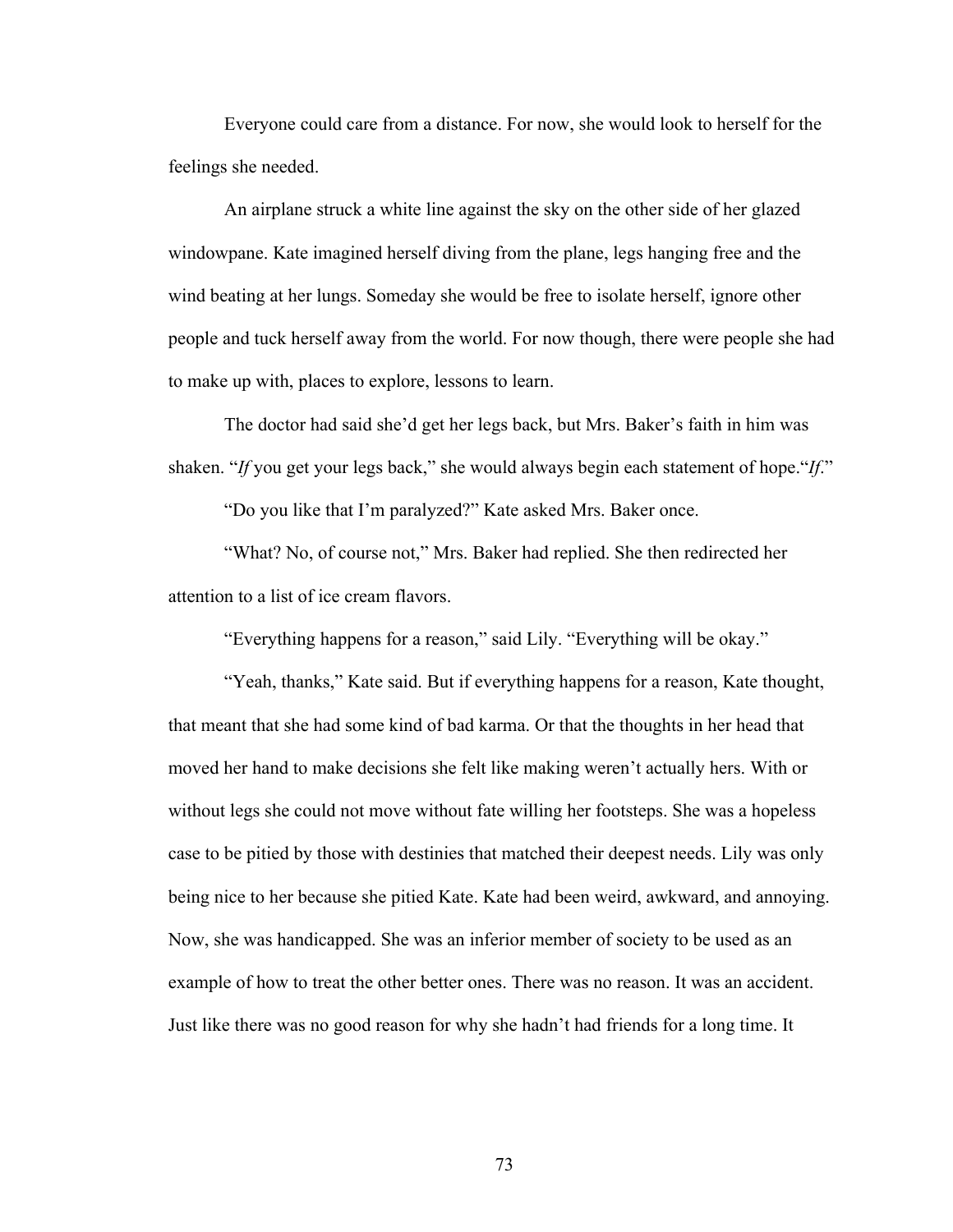couldn't be her. Nothing that she'd done was of any permanent consequence. It was an accident.

Kate pushed herself into the bathroom, muffins in her lap. When she wheeled over the threshold her chair bumped over the tile. I hope I don't fall, she thought. The counter was higher than it should have been, so that Kate could hardly see herself in the mirror. A freshman fish coming out of a stall gave her a half smile. She's pitying me, thought Kate. Then she realized that, considering the girl had not bothered to wash her hands, the girl probably was just thinking about herself entirely. Figures.

There was nothing to be done now except sleep as much as possible. A third of your life is sleep, she reminded herself. Just sleep. Sleep and breathe. Maybe one of these days she would fall asleep to never wake up.

If only people didn't have anything inside their hearts. Because if people did have anything lasting within them, she knew couldn't be one of them. She just couldn't be.

It seemed like Mrs. Baker was more and more nice these days. Kate didn't know what had gotten to her. Or perhaps it was herself. Maybe Kate had been flying into her own reflection for too long.

This was the problem with people. Sometimes they seemed real. Living and breathing and thinking things. Other times, anyone besides yourself was unimportant. The summer after the accident Mrs. Baker would take Kate to the shopping mall once per week, to "have some fun." Kate didn't know what was fun about getting stared at in a mall, but going to a shopping mall was better than going to church. So each week Mrs. Baker would escort Kate on wheels from store to store in the mall. Kate would wait by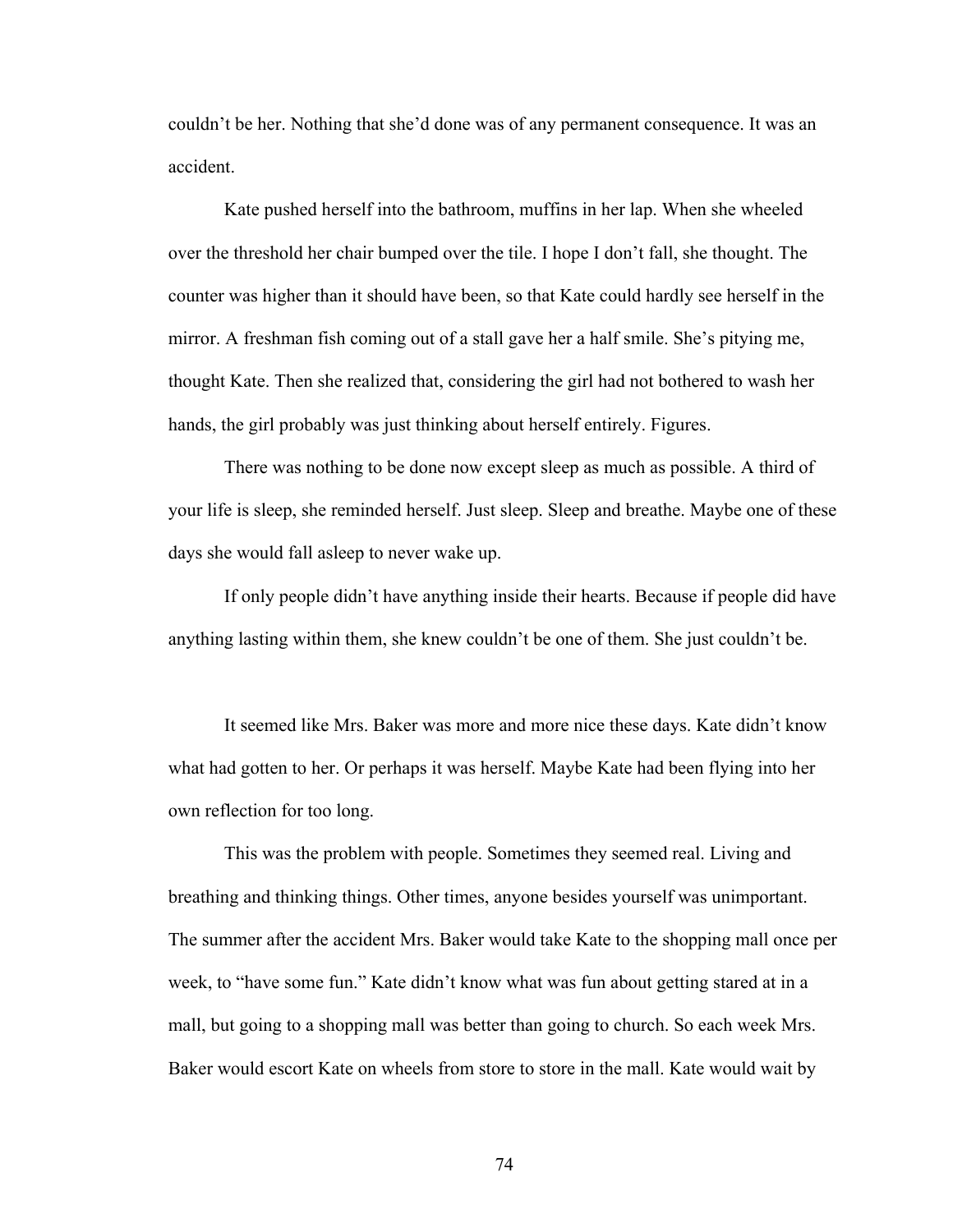the front of the store while Mrs. Baker padded through the aisles. Sometimes they would buy caramel apples or try on hats together.

"We should wear Baker hats," Kate noted. "Since our last name is Baker."

"Ah ha," Mrs. Baker said and smiled. She was still wearing jewelry now that Grandma was deceased.

"We need to get some new dresses," Mrs. Baker said on one of these excursions. She guided Kate's wheelchair into the mall's Forever 21.

"I thought you thought Forever 21 was for prostitutes," said Kate. An athletic saleswoman with a thick torso and tiny legs turned around to glare at her.

"Don't talk like that right now," said Mrs. Baker. "It's not polite."

"Hmmph," said Kate. She supposed Mrs. Baker was looser now, now that Claire was a teenager who wanted trash trendy clothes and Kate herself was 'differently abled.' Also, Kate was pretty sure the splotches by the dressing room carpet were urine.

Mrs. Baker's long fingers gleamed under the cracked yellow lights high in the store rafters. She snipped through the racks of skater skirts and leather dresses. The dress she settled upon was pale robin teal. It had coral flowers and a square laced neckline.

"Beautiful," said Mrs. Baker. "It would look great on you with your collar bone."

"You should wear it then."

"All your dresses are old," explained Mrs. Baker. "You wear nothing but that tiny black sweatshirt all the time. People are going to think that you're homeless, if you don't dress nice in that chair."

"It's velvet, if that makes you feel better," said Kate. "And I don't like the goddamn dress."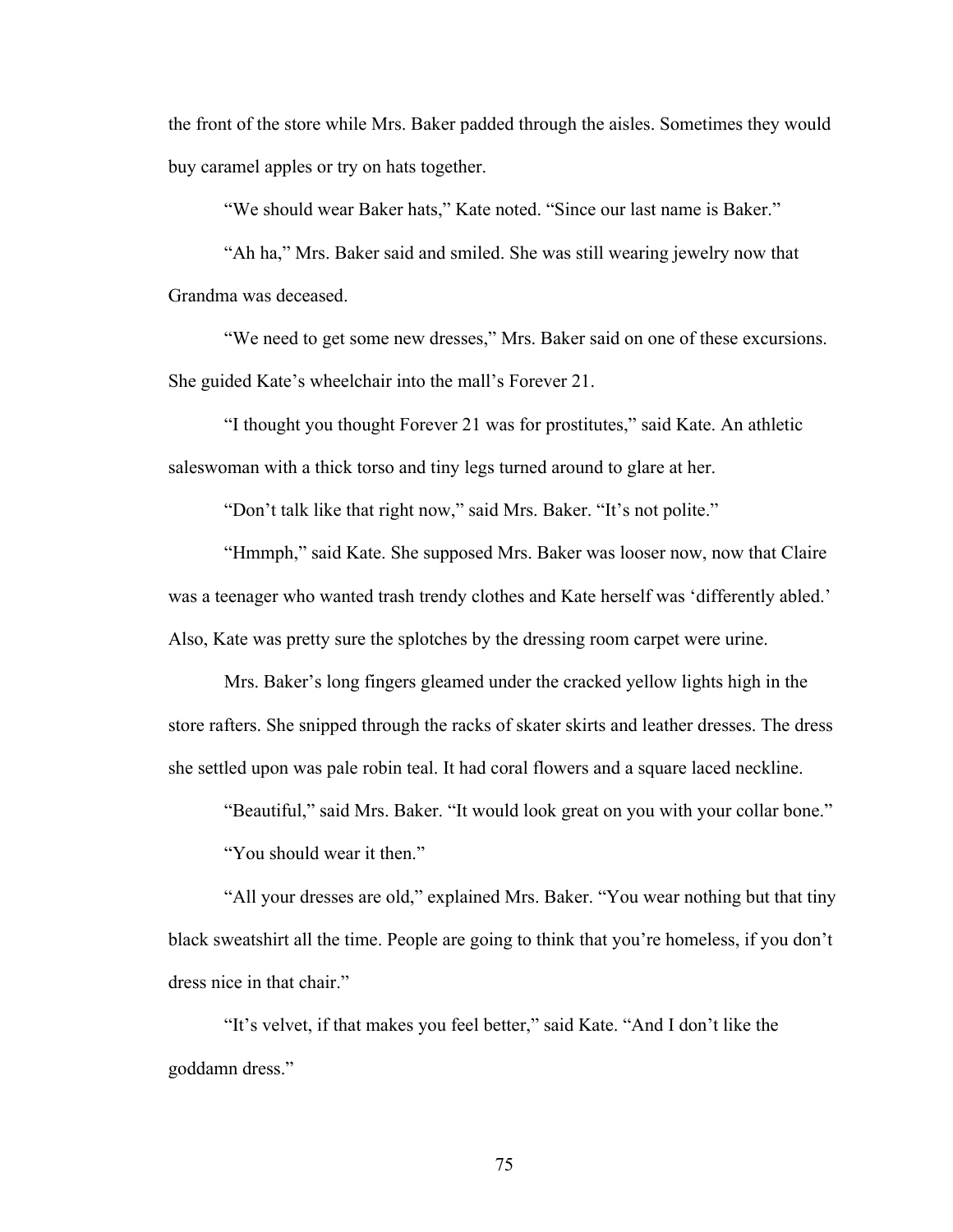Mrs. Baker sighed. "Please just try it on."

Kate edged her way out of her wheelchair seat and onto the dressing room floor. With all her might she pushed her wheelchair into Mrs. Baker, who responded with a delayed jump and mild shriek.

"Suck it," said Kate, loud enough for the others to hear. What did it matter, they were all just doting mothers and their skinny-jeaned horse girls. She would never see them again.

"Get back in your chair, Katie," said Mrs. Baker with a wince.

There was so much horrible pity in her voice. As if she thought the chair was a punishment for being rude. How terrible of a person did you have to be to believe that paralysis was karma for being rude?

Mrs. Baker did not go the mall the next week. In fact, this was the last trip the duo would make to the mall for quite some time. Kate's mother would either go to the mall or thrift store with Claire when Claire begged her to go, or not at all. She took to weight lifting and cycling, drinking chunky purple-green juices for dinner. Kate noticed this change after a while and was relieved, in part for Mrs. Baker's health. But when she began to miss getting out of the house, and wondered why Mrs. Baker no longer took her places, it made her head ache.

That summer the Baker's landlord decided he wanted to install balconies on the upper floors of his apartments. Each evening the cold apartment swung open to the humid air of the night balcony overlooking the gas station and the laundromat, moths floating to each burnt light set like long-wrung giraffes keeping watch over the basketball court.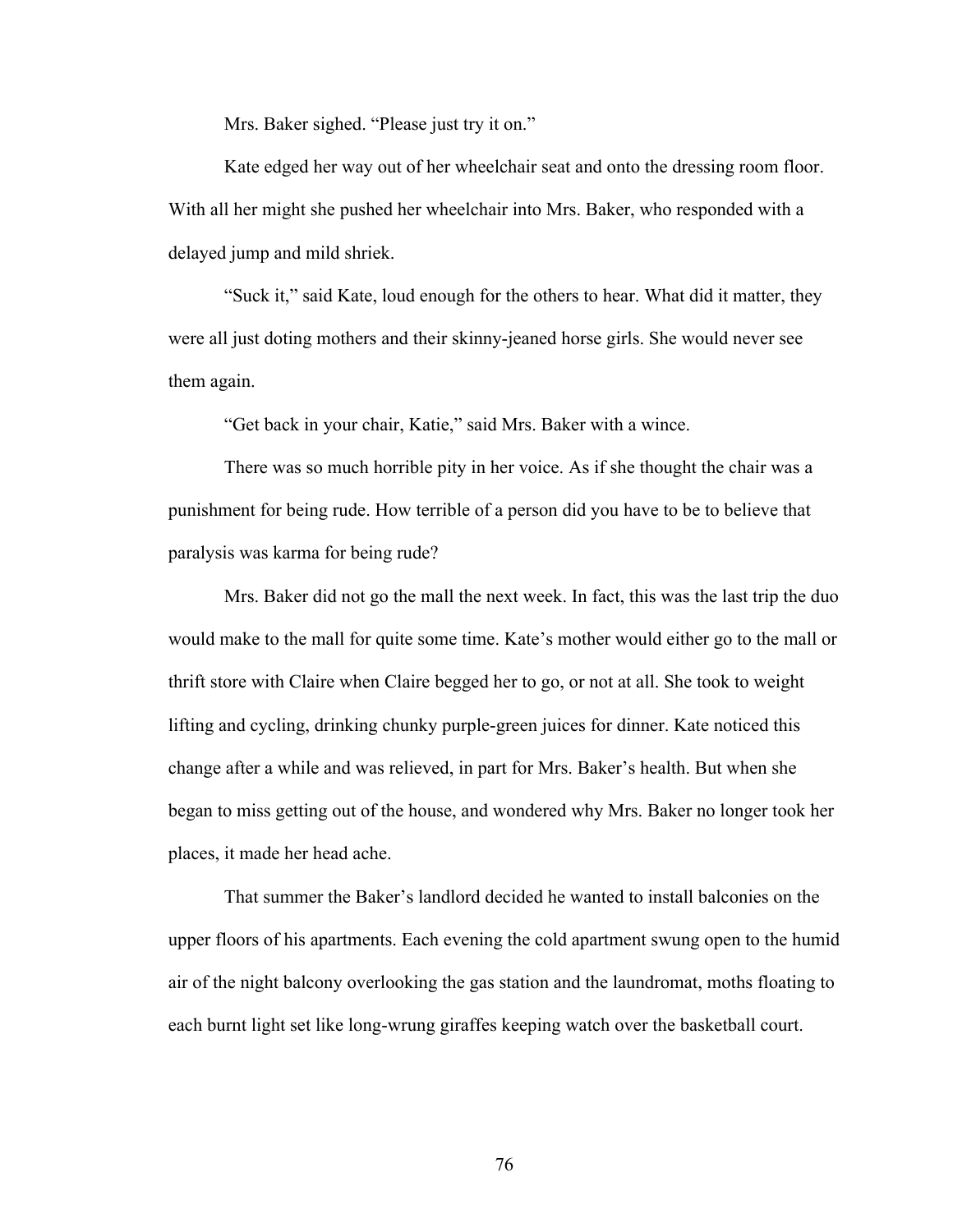All those moths made Kate remember something, which was that time freshman year she'd seen a luna moth. The luna moth was plastered wet to the fire escape over her dorm's sunroof, its wings silky mint as a budding sprout. But it was hard to tell if it was alive because one of its curled tails was broken. This was three in the afternoon, back on one of the days when Kate had believed Hanover maybe could be a fresh start after all.

"Remember when Mom wouldn't let us play basketball," asked Kate. She could smell Claire's body scent from behind her. Somehow Claire always smelled a bit like cheeseburgers.

"I wish I could be as perfect as Mom is," said Claire.

"Perfection is impossible," said Kate. "Everyone's horrible. Even I'm horrible sometimes."

Kate took out her lighter and the frog lady's pack of cigarettes. She hadn't touched it since the funeral.

"You smoke?!"

"All the time. Want one?"

Claire paused.

"They'll make you skinnier."

Claire took one and coughed. Kate also felt strongly like coughing but masked her symptoms so as not to make a fool of herself in front of Claire.

"You can cough if you want," said Claire.

Kate grunted. "You can stop smoking if you want."

Then she laughed. Everyone was just as paralyzed as she was.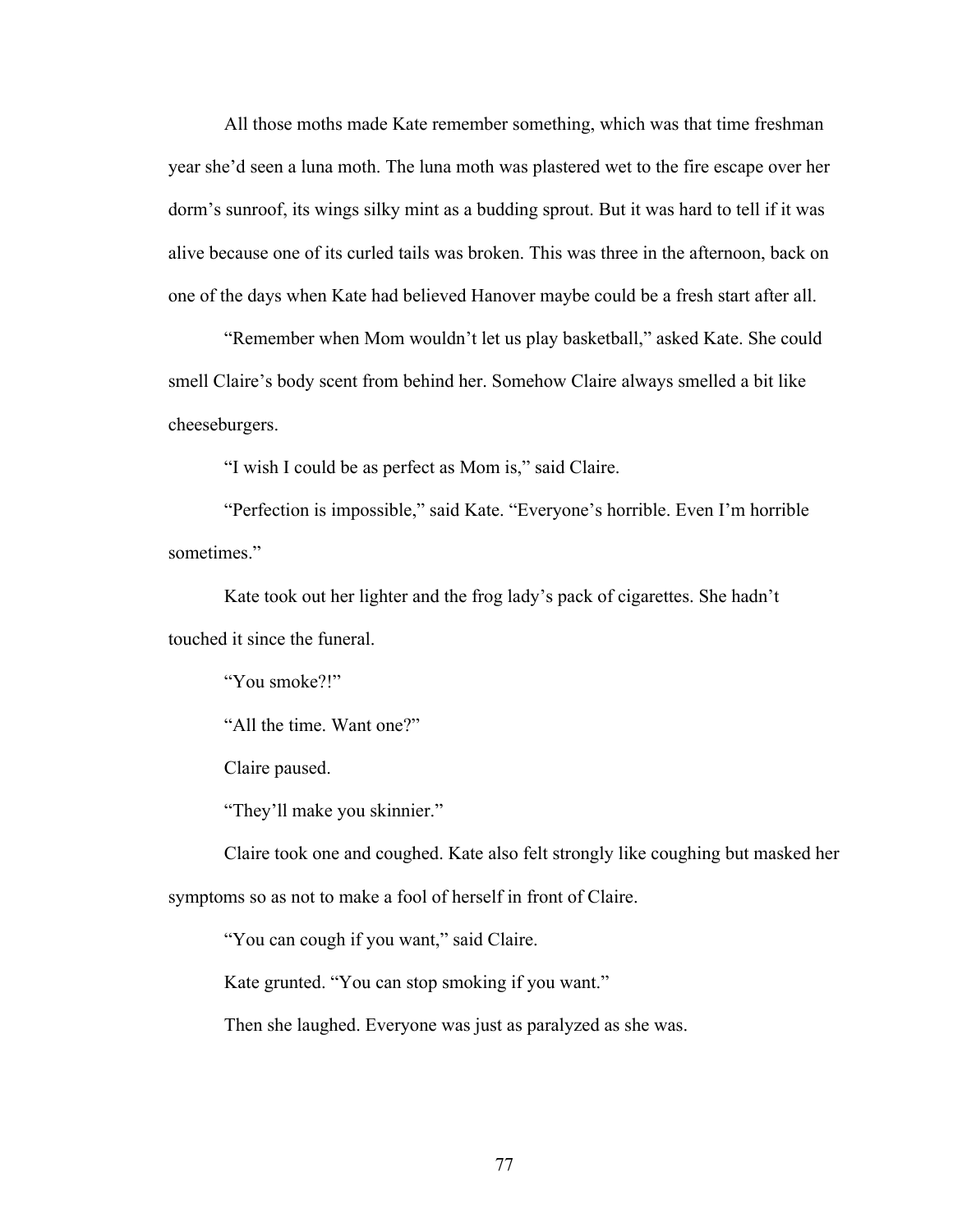Almost one year had passed since the accident. Nothing much had changed that the Bakers were aware of. Although Kate had mellowed somewhat, they supposed. She had become more docile than she'd ever been since she was a child of smaller proportions.

The causes of this change were debatable. Mrs. Baker suspected Kate's agreeableness was because she had started taking the new vitamins she'd bought her. Claire believed Kate was experiencing melancholy due to her being 'differently abled.'

What Claire had dubbed Kate's 'Dr. Seuss ceramics' lay on the nightstand table by Claire's Virgin. Kate had acquired some rainbow string lights for Christmas, which really added to the tone of the room, in Kate's opinion.

Ever since Grandma died the home phone would ring at the most inconvenient times. Once at midnight, once at five in the morning. And the number was always different. "Must be another telemarketer," Mrs. Baker would say. By the next day several unanswered messages would pop up on the answering machine, each of the messages in a cracked voice.

*"I just want to let all y'all know that I love you very, very much."*

*"Can't wait to see you and your family for Christmas turkey."*

Kate knew who the voice was, but she didn't bother to tell Mrs. Baker. She wouldn't believe it anyways. Or least, she would pretend not to believe her. Maybe the lady was more perceptive than Kate gave her credit for.

The last message the family would receive was before Christmas dinner. When it came no one looked up. Claire kept right on eating.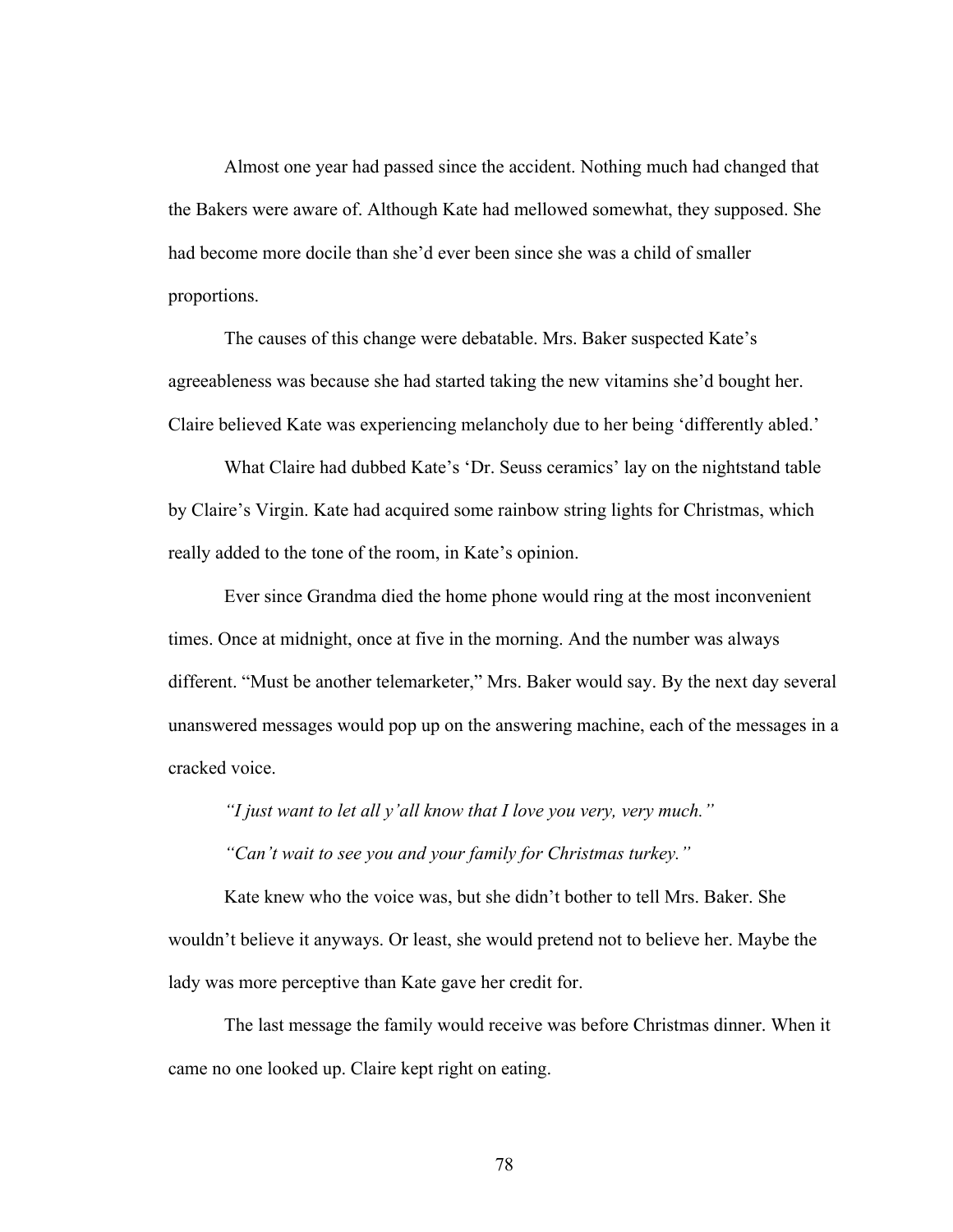*"Why won't you call? Don't call back."*

Mrs. Baker had put together a lovely Thanksgiving dinner table, Kate noted, with buttered biscuits and ruby-colored cranberry sauce and tamales and a stuffed fried turkey. A cornucopia of slim evergreen branches lay on the table adorned with fake candied currant sprigs, scarlet candles held in bronze tins from either side of the center. Rainbow Christmas lights jumbled together at the foot of the couch near their crowded breakfast table. This was the table where all meals were served.

For a hot second Kate saw her family at dinner before her in her mind, from back when Grandma was alive and kicking. She had made all of the meals for that dinner, in spite of Mrs. Baker's protests. Mrs. Baker was a better cook, Kate realized with embarrassment to her grandmother's memory. If you excluded the turkey's being burnt.

"You look hungry," said Mr. Baker. "Eat more."

"Was going to," said Kate. Already so much gravy was on her china plate.

Claire was stuffing herself, as usual. And nothing new was to be done about it. She would always be this way. And if that's what she wanted, then fine. No one Kate could control. So much more she could lose.

It was the first dinner she'd been paralyzed at, and the first dinner since singular digits she'd been half-able to enjoy.

"I love the tamales we get down here in the vayé," said Claire. "They just seem more real than the ones I had in San Antonio."

"Literally half of Texas is Hispanic," said Kate. "Get a grip." She shifted forward as if to get out of her chair. She wasn't planning on standing up, but Claire looked at her expectantly, so she had to. There was no choice.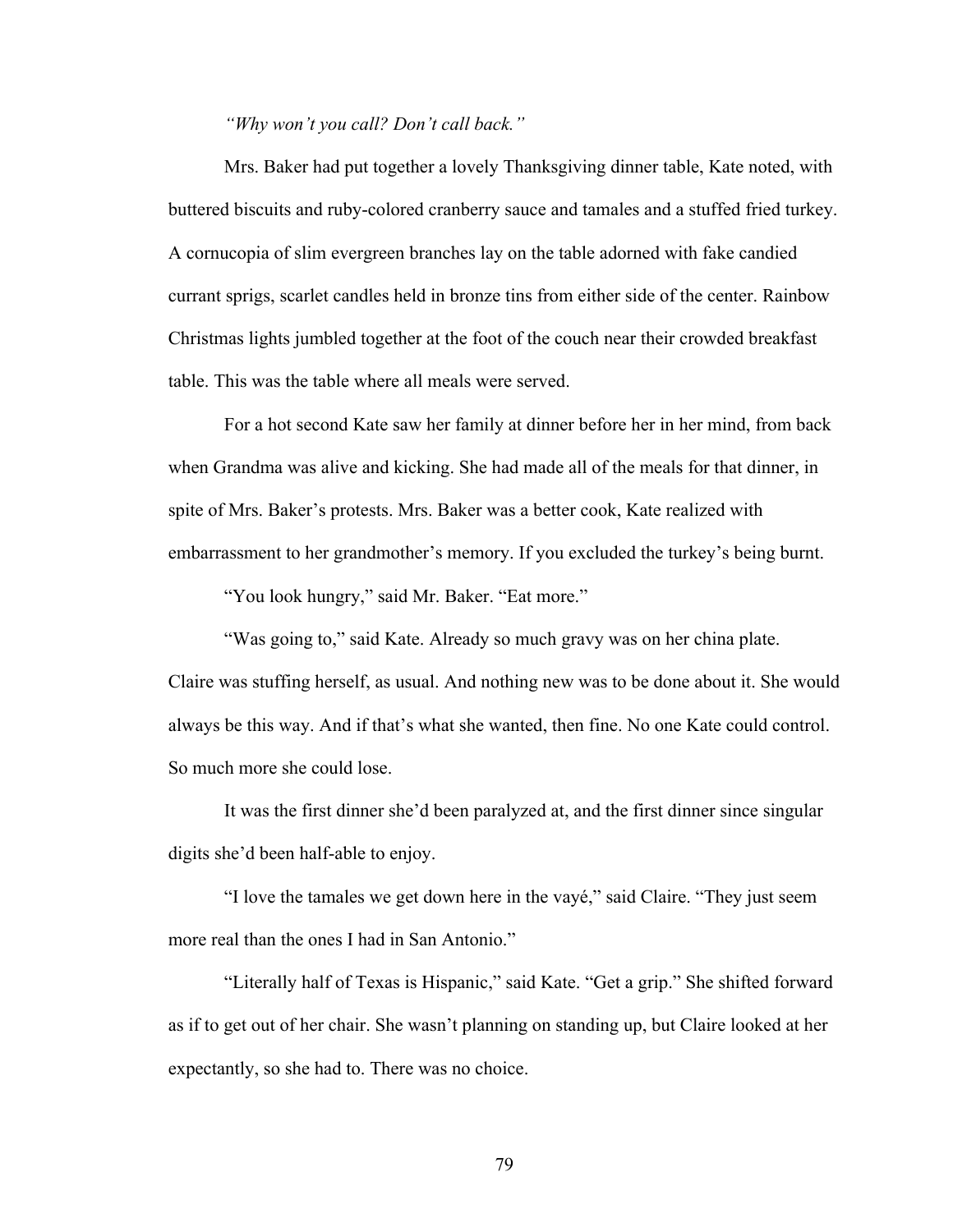"Don't fall," squeaked Mrs. Baker. She was frightened.

"You can help me if I do," said Kate. Her foot edged forward, then fell numb.

"I just walked for a second," Kate explained. Mrs. Baker looked physically sick.

"Here, hunny bunches. Let me get your crutches," said Mrs. Baker. The hallway of their apartment was too narrow for a wheelchair to enter the rooms on either side.

"I said I'm fine."

Mrs. Baker raised her hands slightly in protest, then continued eating. Her head was bent so far down it looked like she was praying. What would that lady pray about, Kate wondered. Her mother? Purgatory? Peace and harmony on earth and within her homestead? Kate crouched down from her chair and slowly eased herself to the floor. She crawled on her forearms, making note of each crack of tile she passed. The tile was pinkspotted, like someone had spilled juice on it in an orderly fashion. Out of the cracks of each small title square grew hideous black mold. It didn't matter how much time Mrs. Baker spent trying to scrub it. It just wouldn't come out.

I feel like a large ant, thought Kate.

"Quit crawling on your belly like a snake and get some goddamn crutches," said Mr. Baker.

"Too late," explained Kate. Mr. Baker probably thought she was fallen.

"Hashtag lit," said Claire. "Lol." Lit and lol were Claire's new favorite phrases.

Like Kate, Claire had undergone her own metamorphoses. Recently, Claire had grown in height, a growth which had favored her width. She had stopped overlining her lipped and started over-glossing them instead with lip gloss that caused her cheeks to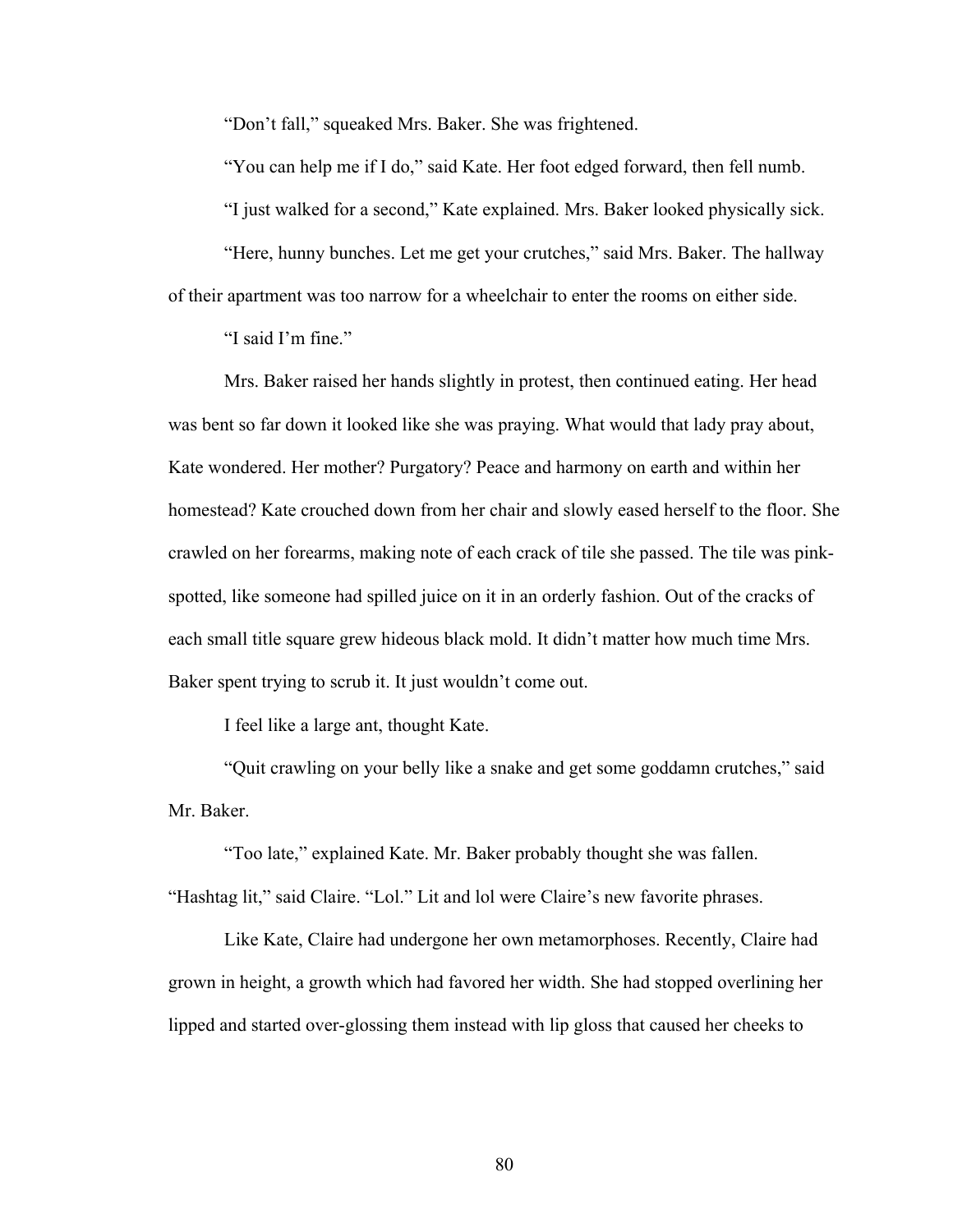break out in hives. Kate could always tell which glasses were Claire's when it was her turn to do the dishes. Claire always left behind a big lip grease stain.

The entire vat of stuffing was all gone. Empty tamale foils and husks lay on the floor.

"Eating yourself sick?" asked Kate.

Claire stared at Kate. Her eyes were dull and blank.

"You should clean yourself up," whispered Kate. Claire kept staring and gnawing. A yellow crust gathered at the corner of her eyes. Claire's body reeked of fish. Her face glistened with an oily sheen in the dim streetlight. Her face was as pallid as if she'd just risen from her grave to whisper her fate into her survived family's ears: *buried alive.*

"Too late," a voice rasped. The voice must have come from Claire's throat, but it couldn't have. The voice was too unlike Claire's own. Claire shuffled a foot towards the refrigerator and squeezed it open slightly, so as to make no noise. She grabbed a hunk of foil and unpeeled it to reveal Mrs. Baker's fried turkey. She took a big bite, chewing and crunching at the golden skin.

"Good luck with that," said Kate. She crawled back to their room on her elbows, her small limp hips pivoting from side to side like the snake she was.

Claire did not get out of bed in the morning. She lay there doing nothing.

"Get up out of bed right now," commanded Mr. Baker.

"Feed me," Claire croaked. Her face was white and rimmed with red. Her stomach rose and fell like a hill underneath the sheets where she lay.

"Feed me, feed me," Mr. Baker mimicked. He slammed the door.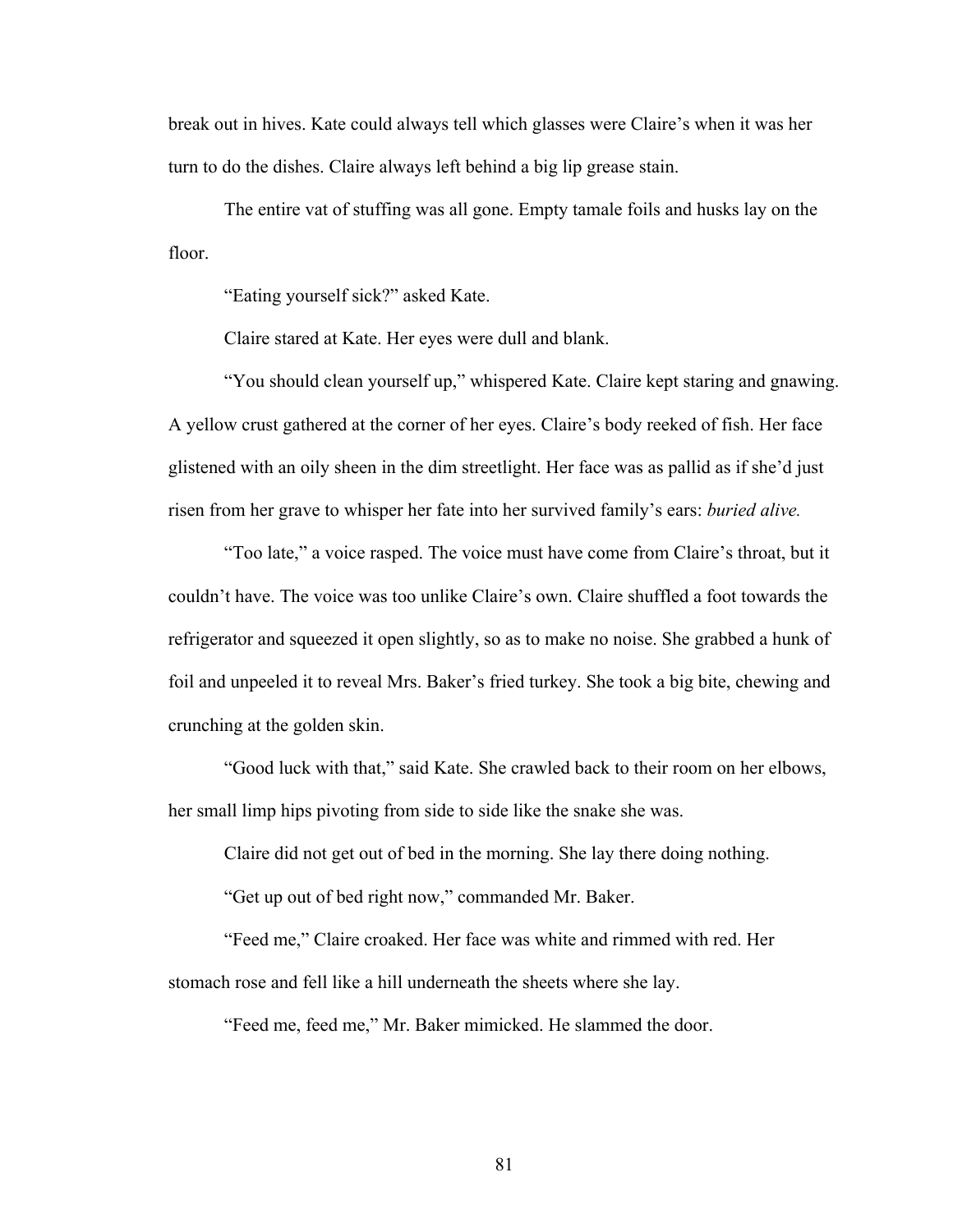As if pulled by a string, Claire sat up slowly. Time for me to make breakfast, she rasped.

"You talking to me? asked Kate. She wished she could still use her legs like Claire could to make herself some coffee. Instead she had to ask Mrs. Baker to do it for her. She was always having to ask people to do things for her.

Claire bit a stick of butter and smeared it across her face.

"Oh my God," said Mrs. Baker. Claire spit in her face.

"Sweetie, give the butter back to your Mom," said Mrs. Baker. Mr. Baker walked matter-of-factly to the sink and washed his hands.

Claire snorted. She breathed like a cow being led to the slaughter. Butter fell from her hand to the floor.

"Sweetie, sweetie!" cried Mrs. Baker, wringing her hands. "Come, come. Come, sweetie, come,"

"Mmph," said Claire.

"Would you shut your little trap?" cried Mr. Baker, grabbing Mrs. Baker by her neck.

"Turn around," said Mr. Baker.

"No," said Mrs. Baker, shaking.

Claire let out an unearthly screech. She screamed and screamed and screamed and threw butter at the walls. Water began to collect at Kate's eyes, her heart thudding like a rabbit's heart. She turned to wheel back into her room, but Claire grabbed the back of her wheelchair.

"We need to talk," shrieked Claire.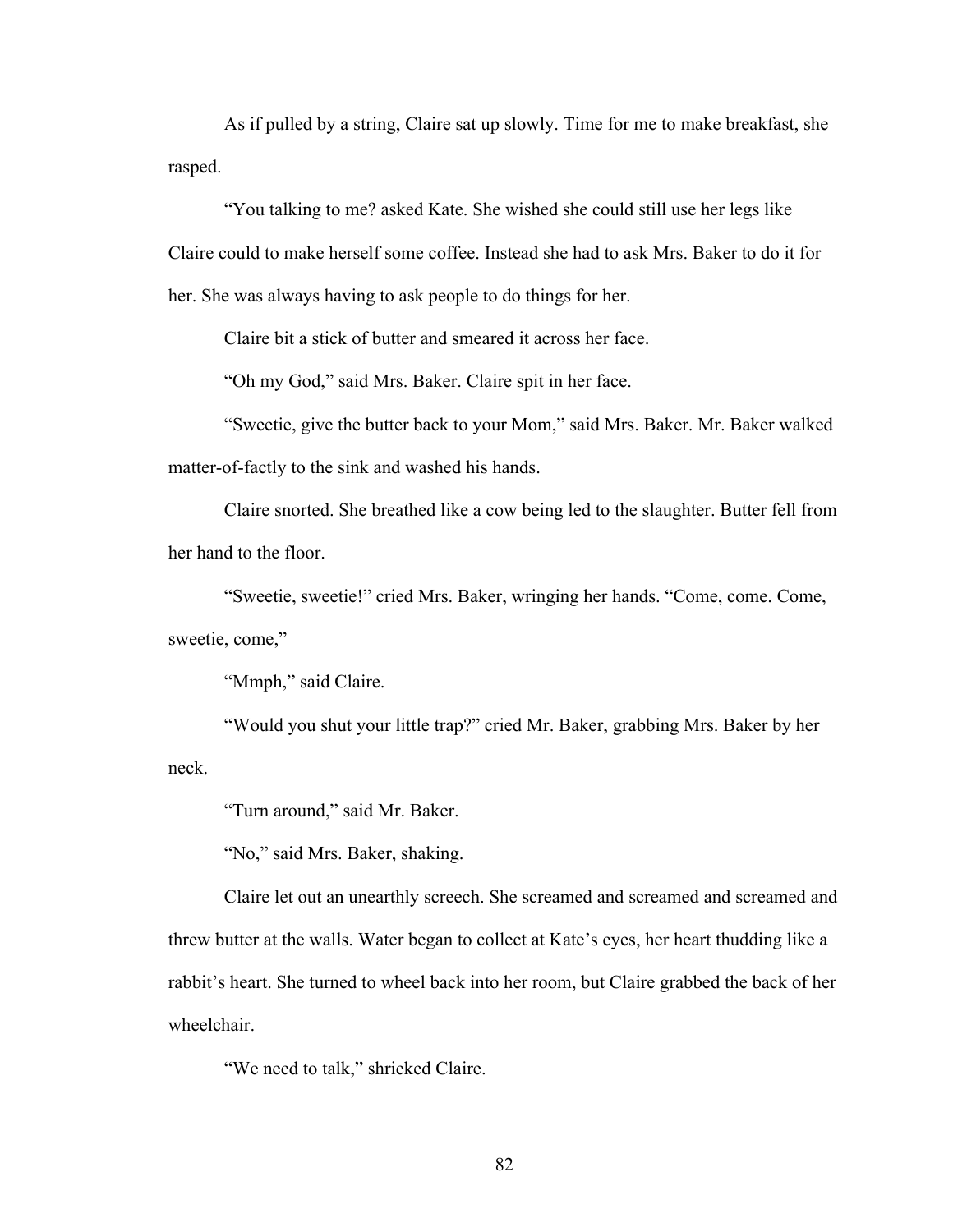"Good idea, good idea," cried Mrs. Baker.

"Jerks," whispered Kate.

"What did you say?" asked Mr. Baker. His face was calm one second, then mad the next. He had always prided himself in his ability to control his feelings. Yanking Kate out of her wheelchair, he threw it through the apartment window. He grabbed Kate by her feet, dragged her into the closet, and locked her from the outside in. She could move her legs now, but barely. They twitched in protest.

"I have lost my daughters," said Mrs. Baker with a sniffle. She wrung her hands. "My pretty little ones."

"Shut up," said Mr. Baker. "Get in the car."

Kate now sat alone in the Bakers' apartment. A fat mouse scampered out of a hole in the back of the closet, and Kate clutched it in both of her hands with a squeak. The apartment was empty. Nothing could happen to her now. All was gone. She could no longer feel the ground beneath her. Her legs were not a part of her and might as well be cut off. All they could do was twitch. That was it. She could hear the car dip from underneath the complex and leave, three fourths of the Baker family inside of it. Using a pocket knife she was able to pry the door open. If she tried she could stand, but why try. All trying would remind her of was that she was a bundle of twitches and emotions. If she could run now she would. Never had she ever wanted more to feel her lungs burn. Ashes to ashes. Mrs. Baker would have been proud of her pottery collection. Why hadn't Kate been the favorite? Even without Kate tensions ran high in the house. She could see that now. She was not the only terrible person to ever exist. But compared to others she was nothing. A frightened rabbit.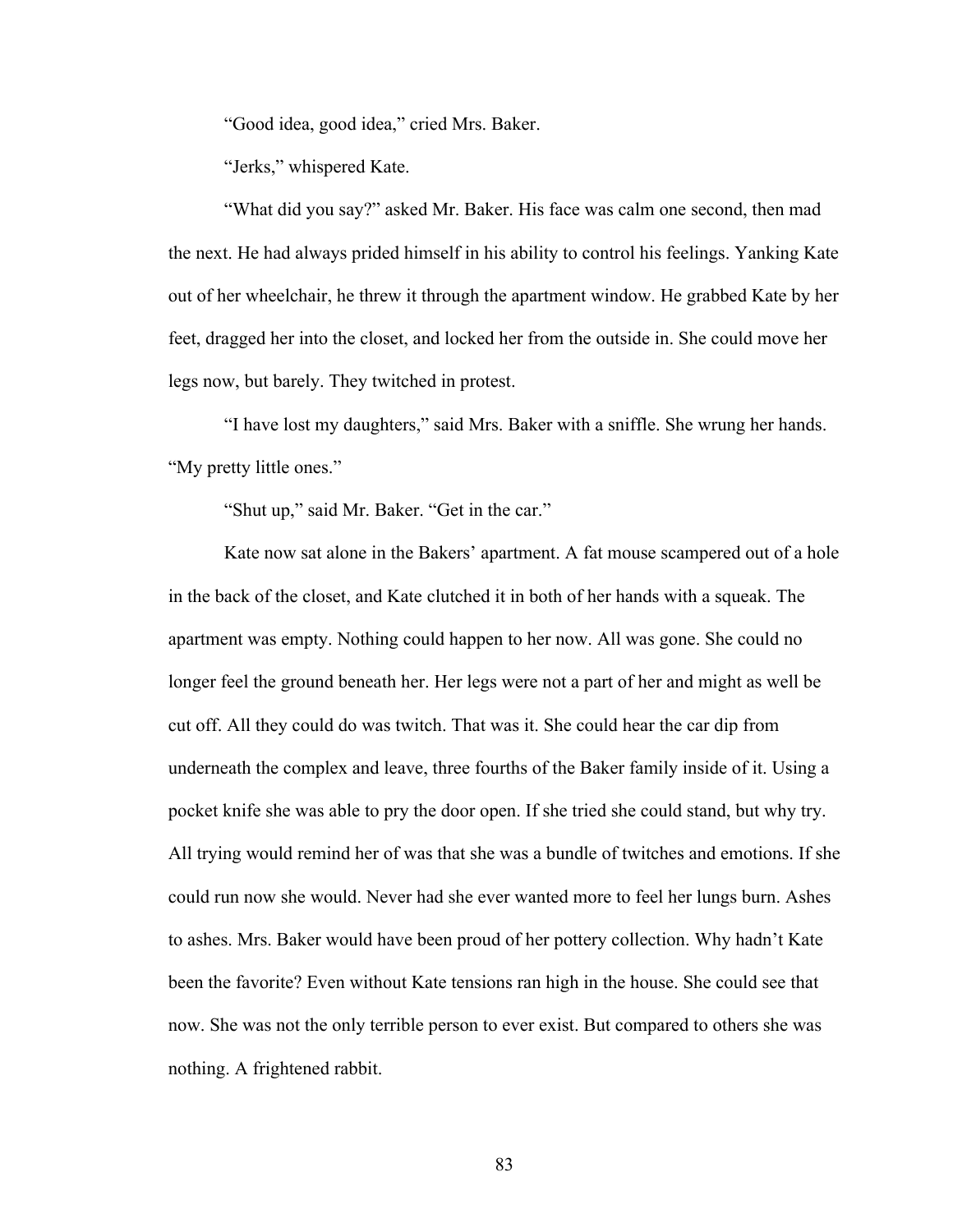This was the fever breaking. All she had wanted was to be a better person than them. That's all she could ask for at this point. Just better. Whatever that meant. No screaming, squirming through life, no wavering between everything matters and nothing matters at all.

Kate would be able to walk someday. But now was not the time to be worried about the control she had over her limbs. Ten hours had passed by now. The apartment slipped into darkness, air ruffling the faded checked curtains which hid the kitchen window from view above the sink. A lump of half-melted butter sat on the floor. Butter lined the walls. She was scared to know what had happened. Hopefully everyone would be fine. Because fine was her only option. Picking herself up, she slid into her buttergreased wheelchair.

Everything would be okay. It would have to be.